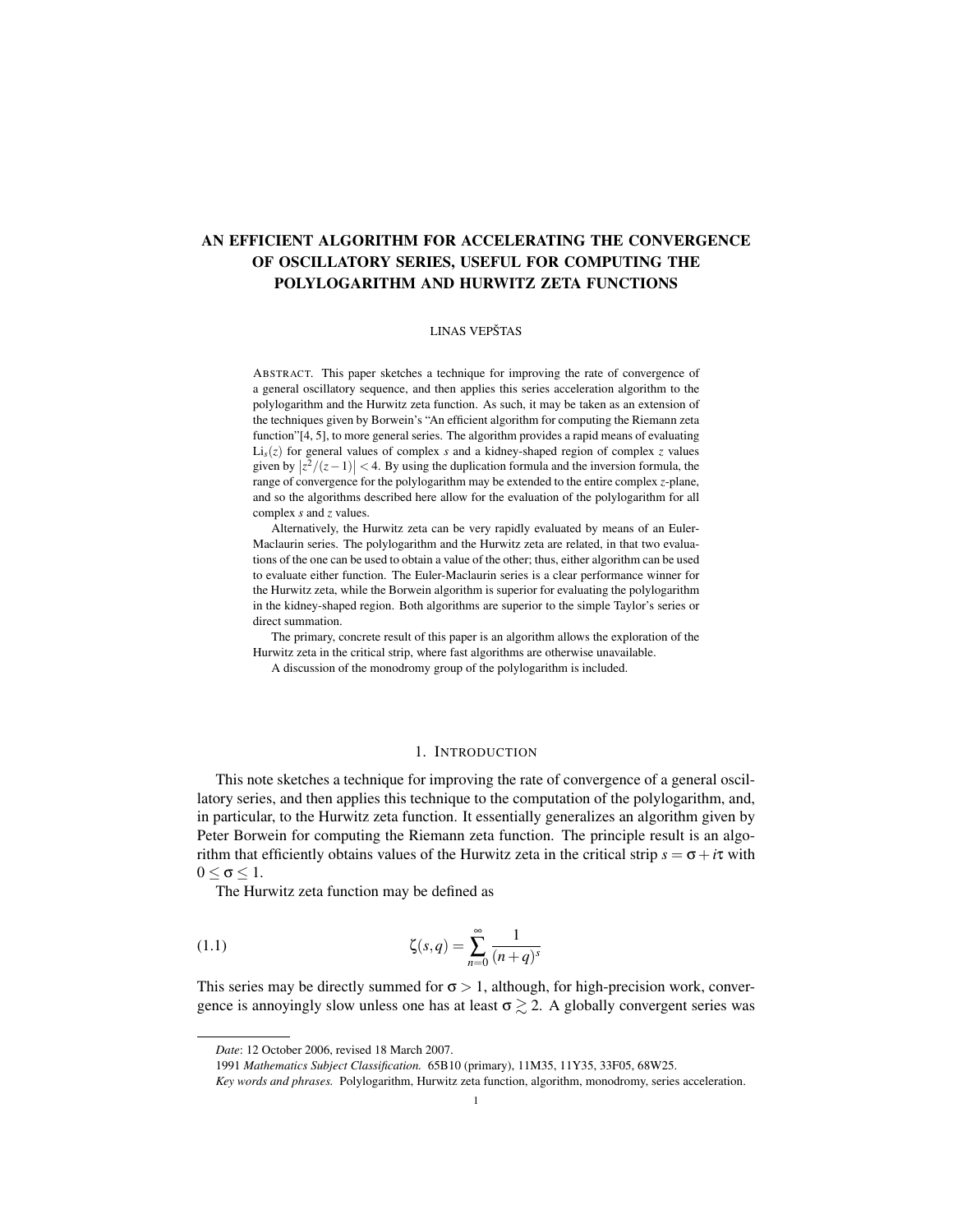given by Helmut Hasse in 1930[10]:

(1.2) 
$$
\zeta(s,q) = \frac{1}{s-1} \sum_{n=0}^{\infty} \frac{1}{n+1} \sum_{k=0}^{n} (-1)^k {n \choose k} (q+k)^{1-s}
$$

Although this series is technically convergent everywhere, in practice, the convergence is abysmally slow on the critical strip. A not unreasonable algorithm may be given by considering a Taylor's series in *q*. Expanding about  $q = 0$ , one obtains

(1.3) 
$$
\zeta(s,q) = \frac{1}{q^s} + \sum_{n=0}^{\infty} (-q)^n \binom{s+n-1}{n} \zeta(s+n)
$$

It is not hard to show that the sum on the right is convergent for  $|q| < 1$ . Alternately, an expansion may be made about  $q = 1/2$ :

$$
\zeta\left(s,q+\frac{1}{2}\right) = \sum_{n=0}^{\infty} \left(-q\right)^n \left(\begin{array}{c} s+n-1\\ n \end{array}\right) \left(2^{s+n}-1\right) \zeta(s+n)
$$

It may be shown that the above has a region of convergence  $|q| < 1/2$ . Either of these expansions provide a computable expression for the Hurwitz zeta function that is convergent on the entire complex *s*-plane (minus, of course,  $s = 1$ , and taking the appropriate limit, via l'Hopital's rule, when *s* is a non-positive integer). The principal drawback to the use of these sums for high-precision calculations is the need for many high-precision evaluations of the Riemann zeta; the compute time can grow exponentially as the number of required digits is increased, especially when *q* approaches the radius of convergence of the sums.

It is the poor performance of these sums that motivates the development of this paper. Since the Generalized Riemann Hypothesis can be phrased in terms of the values of the Hurwitz zeta function on the critical strip, it is of some interest to have a fast algorithm for computing high-precision values of this function in this region. There seems to be a paucity of work in this area. There is a discussion of fast algorithms for Dirichlet L-functions in [16] (the author has been unable to obtain a copy of this manuscript).

The Hurwitz zeta may be expressed in terms of the polylogarithm[12] (sometimes called the "*fractional polylogarithm*" to emphasize that *s* is not an integer):

$$
\text{(1.4)} \qquad \qquad \text{Li}_s(z) = \sum_{n=1}^{\infty} \frac{z^n}{n^s}
$$

by means of Jonquière's identity[12, Section 7.12.2][11]

(1.5) 
$$
\text{Li}_s\left(e^{2\pi i q}\right) + (-1)^s \text{Li}_s\left(e^{-2\pi i q}\right) = \frac{(2\pi i)^s}{\Gamma(s)} \zeta(1-s,q)
$$

and so one might search for good algorithms for polylogarithms. Wood[20] provides a extensive review of the means of computing the polylogarithm, but limits himself to real values of *s*. Crandall[7] discusses evaluating the polylogarithm on the entire complex *z*plane, but limits himself to integer values of *s*. Thus, there appears to be a similar paucity of general algorithms for the polylogarithm as well. The series defining the polylogarithm may be directly evaluated when  $|z| < 1$ , although direct evaluation becomes quite slow when  $|z| \ge 0.95$  and  $\sigma \le 2$ . There do not seem to be any published algorithms that may be applied on the critical strip.

The primary effort of this paper is to take the algorithm given by Borwein[4, 5], which is a simple Padé-approximant type algorithm, and generalize it to the polylogarithm. The result is a relatively small finite sum that approximates the polylogarithm, and whose error, or difference from the exact value, can be precisely characterized and bounded. Increased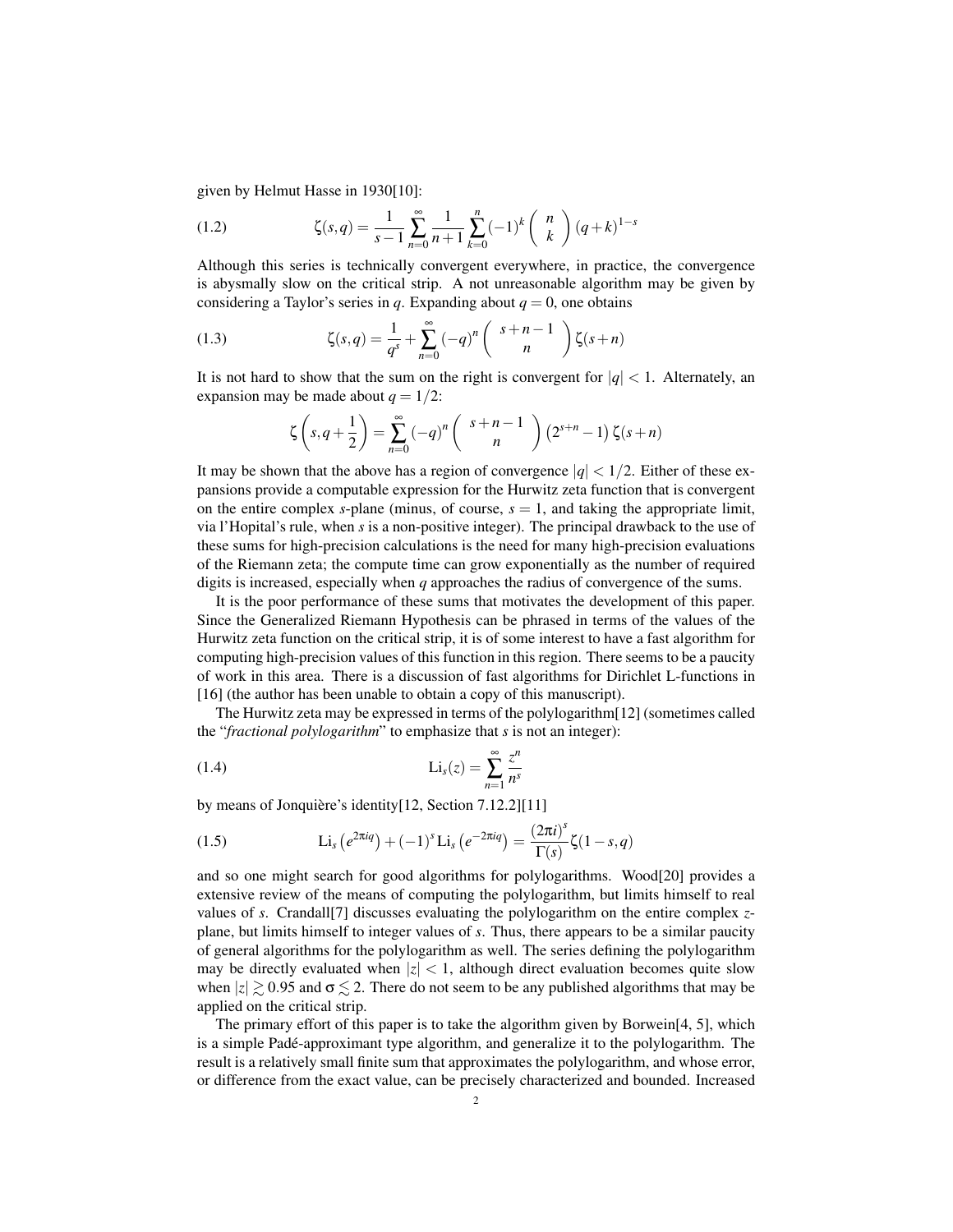precision is easily obtainable by evaluating a slightly larger sum; one may obtain roughly 2*N* to 4*N* bits of precision by evaluating a sum of *N* terms. The sum may be readily evaluated for just about any value *s* on the complex *s*-plane. However, it is convergent only in a limited region of the *z*-plane, and specifically, is only convergent when

$$
\left|\frac{z^2}{z-1}\right| < 4
$$

This is sufficient for evaluating the Hurwitz zeta for general complex *s* and real  $0 < q <$ 1. Unfortunately, there does not appear to be any simple and efficient way of extending this result to the general complex *z*-plane, at least not for general values of *s*. By using duplication and reflection formulas, one may extend the algorithm to the entire complex *z*-plane; however, this requires the independent evaluation of Hurwitz zeta.

Although the Hurwitz zeta function may be computed by evaluating the Taylor's series 1.3 directly, a superior approach is to perform an Euler-Maclaurin summation (thanks to Oleksandr Pavlyk for pointing this out[14]). The summation uses the standard, textbook Euler-Maclaurin formula[1, 25,4,7], and is applied to the function  $f(x) = (x+q)^{-s}$ . However, the application is "backwards" from the usual sense: the integral of  $f(x)$  is known (it is easily evaluated analytically), and it is the series, which gives the Hurwitz zeta, which is unknown. All of the other parts of Euler-Maclaurin formula are easily evaluated. The result is an algorithm that is particularly rapid for the Hurwitz zeta function. It outperforms direct evaluation of the Taylor's series by orders of magnitude. It is faster then evaluating 1.5 (which can be computed for real values of *q*).

The development of this paper proceeds as follows. First, a certain specific integral representation is given for the polylogarithm. This representation is such that a certain trick, here called "the Borwein trick", may be applied, to express the integral as a polynomial plus a small error term. This is followed by a sketch of a generalization of the trick to the convergence acceleration of general oscillatory series. The next section selects a specific polynomial, and the error term of the resulting approximation is precisely bounded. This is followed by a very short review of the application of the Euler Maclaurin summation. This is followed by a brief review of the duplication formula for the Hurwitz zeta, and a short discussion of ways in which this numerical algorithm may be tested for correctness. Measurements of the performance of actual implementations of the various numerical algorithms is provided. This is followed by a detailed derivation of the monodromy group, and a discussion of Apostol's "periodic zeta function".

The algorithm has been implemented by the author using the Gnu Multiple Precision arithmetic library[8], and is available on request, under the terms of the LGPL license. The paper concludes with some intriguing images of the polylogarithm and the Hurwitz zeta function on the critical strip.

# 2. THE POLYLOGARITHM

The polylogarithm has a non-trivial analytic structure. For fixed *s*, the principal sheet has a branch cut on the positive real axis, for  $1 < z < +\infty$ . The location of the branchpoint at  $z = 1$ , as is always the case with branch points, is the cause of limited convergence of analytic series in the complex *z*-plane. This is noted here, as this branch point has a direct impact on the algorithm, preventing convergence in its vicinity. Besides this, the polylogarithm has many other interesting properties, which are not reviewed here.

The development of the algorithm requires the following integral representation.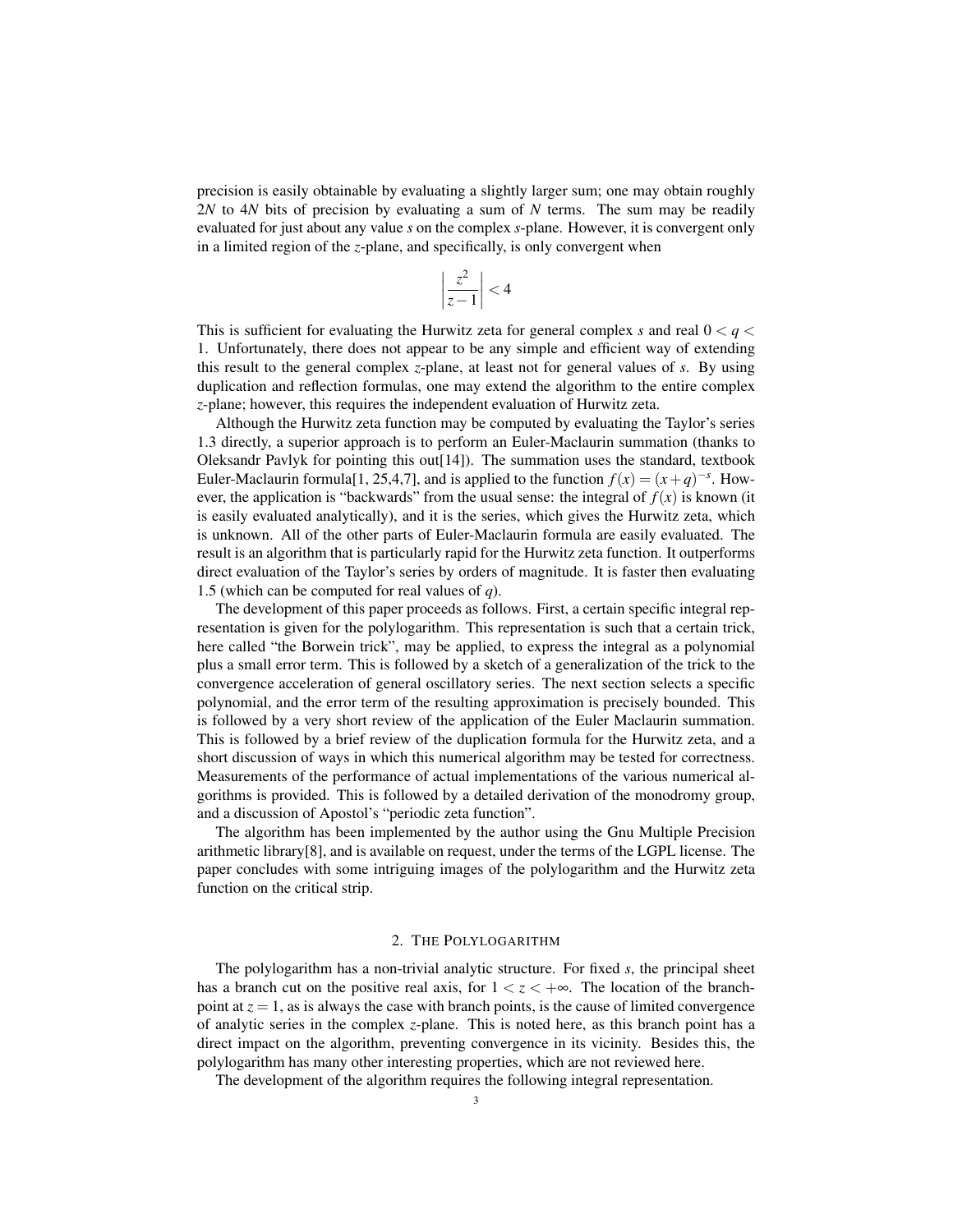Lemma 2.1. *The polylogarithm has the integral representation*

$$
Li_s(z) = \frac{z}{\Gamma(s)} \int_0^1 \frac{|\log y|^{s-1}}{1 - yz} dy
$$

*Proof.* This identity is easily obtained by inserting the integral representation of the Gamma function:

$$
\begin{array}{rcl}\n\text{Li}_s(z) & = & \frac{1}{\Gamma(s)} \sum_{n=1}^{\infty} \frac{z^n}{n^s} \int_0^{\infty} e^{-u} u^{s-1} du \\
& = & \frac{1}{\Gamma(s)} \sum_{n=1}^{\infty} z^n \int_0^{\infty} e^{-nt} t^{s-1} dt \\
& = & \frac{1}{\Gamma(s)} \int_0^{\infty} t^{s-1} \sum_{n=1}^{\infty} (ze^{-t})^n dt \\
& = & \frac{1}{\Gamma(s)} \int_0^{\infty} t^{s-1} \left[ \frac{ze^{-t}}{1 - ze^{-t}} \right] dt\n\end{array}
$$

and then finally substituting  $t = -\log y$  in the last integral. Although this derivation casually interchanges the order of integration and summation, one may appeal to general arguments about analytic continuation to argue that the final result is generally valid, provided one is careful to navigate about the branch point at  $z = 1$ .

A more sophisticated presentation of this theorem is given by Costin[6, Thm. 1].

# 3. THE BORWEIN TRICK

The Borwein trick uses the integral form to find a simple, finite sum that approximates the desired value arbitrarily well. The trick consists of two steps. The first is to write the above integral in the form

(3.1) 
$$
\xi(s,z) = \frac{1}{f(1/z)} \frac{z}{\Gamma(s)} \int_0^1 \frac{f(y) |\log y|^{s-1}}{1 - yz} dy
$$

$$
= \text{Li}_s(z) + \frac{1}{f(1/z)} \frac{z}{\Gamma(s)} \int_0^1 \frac{f(y) - f(1/z)}{1 - yz} |\log y|^{s-1} dy
$$

The second step is to find a sequence of polynomials  $p_n(z)$  to be used for  $f(z)$ , such that the integral on the right hand side can be evaluated as a simple, finite sum, while the left hand side can be shown to bounded arbitrarily close to zero as  $n \rightarrow \infty$ . The right hand side may be easily evaluated, by employing the following theorem.

**Lemma 3.1.** *Given a polynomial*  $p_n(y)$  *of degree n, it can be shown that* 

1. Given a polynomial 
$$
p_n(y)
$$
 of degree *n*, it can

\n(3.2)

\n
$$
r_n(y) = \frac{p_n(y) - p_n(1/z)}{1 - yz}
$$

*is again a polynomial in y, of degree*  $n-1$ *, for any constant z, provided that*  $z \neq 0$ *.* 

*Proof.* This may be easily proved, term by term, by noting that  $(x^n - a^n)/(x - a)$ , with  $a = 1/z$ , has the desired properties.

An explicit expression for  $r_n(y)$  is needed. Write the polynomial as

$$
p_n(y) = \sum_{k=0}^n a_k y^k
$$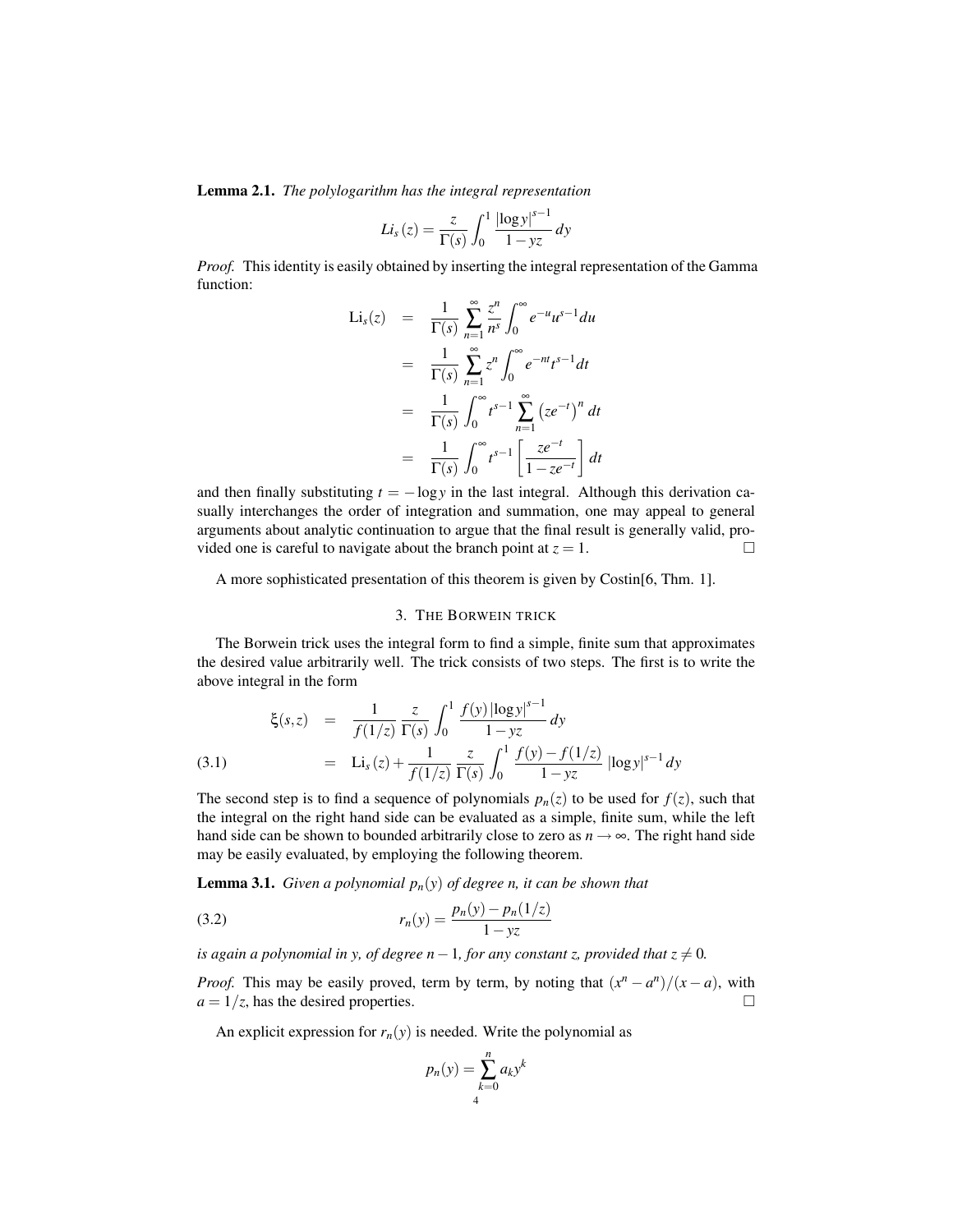while for  $r_n$  assume only a general series:

$$
(3.3) \t\t\t r_n(y) = \sum_{k=0}^{\infty} c_k y^k
$$

Setting *y* = 0, one immediately obtains  $c_0 = a_0 - p_n(1/z)$ . Higher coefficients are obtained by equating derivatives:

$$
r_n^{(k)}(y) = \frac{1}{1 - yz} \left[ p_n^{(k)}(y) + kz r_n^{(k-1)}(y) \right]
$$

where  $r_n^{(k)}(y)$  is the *k*'th derivative of  $r_n$  with respect to *y*. Setting  $y = 0$  in the above, one obtains the recurrence relation  $c_k = a_k + zc_{k-1}$  which is trivially solvable as

$$
c_k = z^k \left[ -p_n \left( \frac{1}{z} \right) + \sum_{j=0}^k \frac{a_j}{z^j} \right]
$$

From this, it is easily seen that  $c_n = 0$  and more precisely  $c_{n+m} = 0$  for all  $m \ge 0$ . This confirms the claim that  $r_n(y)$  is a polynomial of degree  $n-1$  in *y*.

This is immediately employed in equation 3.1 to obtain

(3.4) 
$$
\xi(s,z) = \text{Li}_s(z) + \frac{z}{p_n(1/z)} \sum_{k=0}^{n-1} \frac{c_k}{(k+1)^s}
$$

To obtain a good approximation for  $Li<sub>s</sub>(z)$ , one needs to find a polynomial sequence such that  $\xi$  goes to zero as  $n \to \infty$  for the domain  $(s, z)$  of interest. That is, one seeks to make

(3.5) 
$$
\xi(s,z) = \frac{1}{p_n(1/z)} \frac{z}{\Gamma(s)} \int_0^1 \frac{p_n(y) |\log y|^{s-1}}{1 - yz} dy
$$

as small as possible. One possible sequence, based on the Bernoulli process or Gaussian distribution, is explored in a subsequent section.

# 4. CONVERGENCE ACCELERATION OF OSCILLATORY SERIES

For the case of  $z = -1$  and  $p_n(y) = y^n$ , the technique developed above corresponds to Euler's method for the convergence acceleration of an alternating series[1, eqn 3.6.27]; a particularly efficient algorithm for Euler's method is given by van Wijngaarden[19]. Polynomials that provide much more powerful series acceleration are discussed by Cohen *etal*[18], but again in the context of  $z = -1$ ; these include the Tchebysheff orthogonal polynomials considered by Borwein, which do a rather good job of minimizing the integrand of equation 3.5 when  $z = -1$ . In a certain sense, an alternating series can be considered to be a series from which an explicit factor of  $z^n$  has been factored out, for the very special case of  $z = -1$ . Thus, one is lead to ask if one can find series acceleration methods for more general oscillatory series, where the oscillatory component can be thought of as going as  $z^n$  for some root of unity *z*.

The Euler method applied to the Hurwitz zeta function essentially leads to the Hasse series 1.2. This may be seen by noting that the inner sum is just a forward difference:

$$
\sum_{k=0}^{n} (-1)^{k} {n \choose k} (q+k)^{1-s} = \Delta^{n} q^{1-s}
$$

where  $\triangle$  is the forward difference operator. The Hasse series has improved convergence in that the result is globally convergent, whereas the traditional series representation of equation 1.1 is not. However, a quick numerical experiment will show that the Hasse series does not converge rapidly, especially in the critical strip.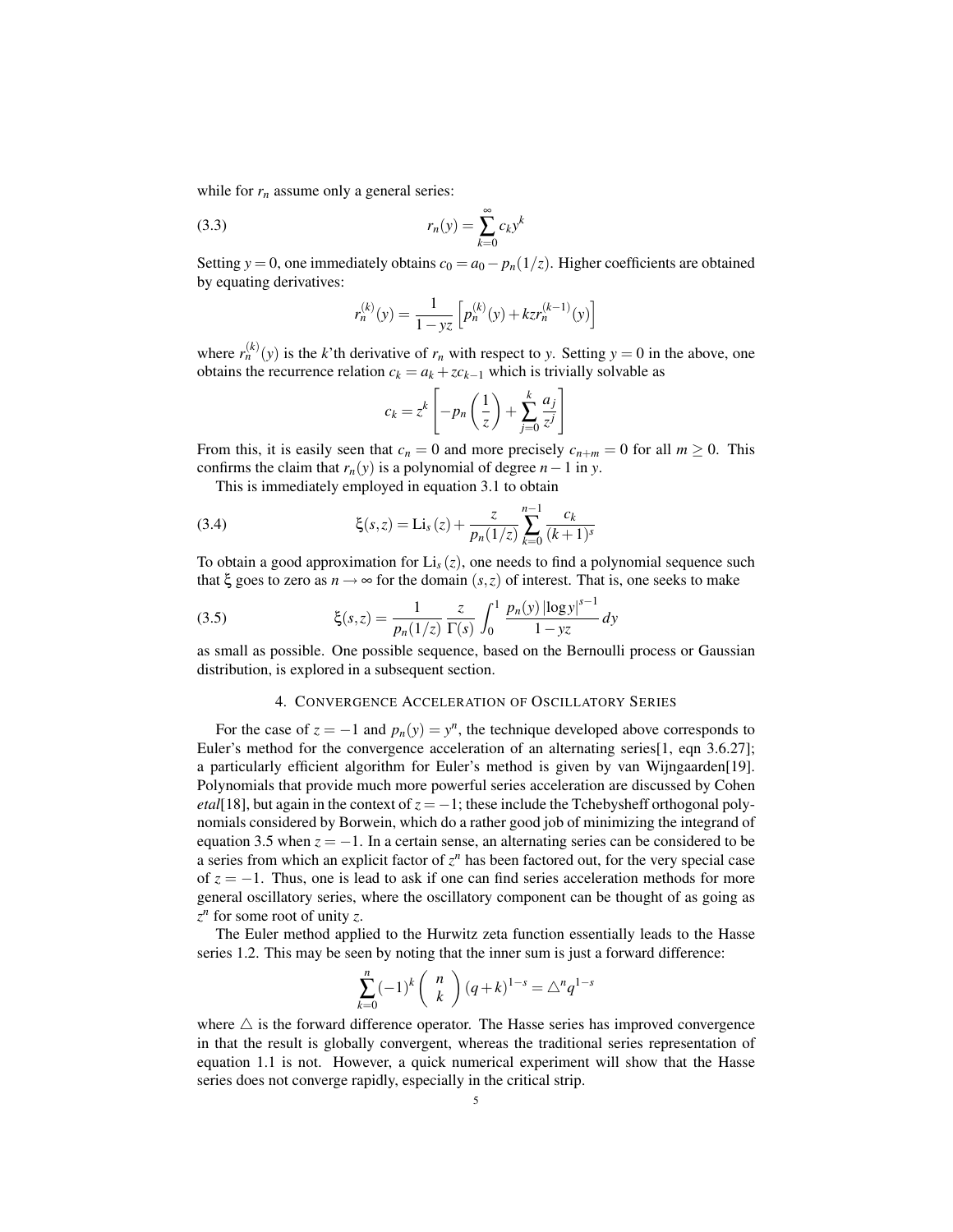The poor convergence of these traditional techniques motivates the development of this paper. Strictly speaking, the slow convergence can be attributed to the fact that the naive series representations 1.1 or 1.4 are not strictly alternating series, as would be required to justify the application of the Euler method. Instead, the series are a superposition of oscillatory terms; for the polylogarithm, an explicit oscillation coming from  $z^n = |z|^n e^{in \arg z}$ and a slower oscillation coming from  $n^{-s} = n^{-\sigma} e^{-i\tau \log n}$ . Thus, what one needs is a theory of sequence acceleration not for alternating series, but for oscillatory series. The polylogarithm approximation represents the *ad-hoc* development of a special case for such a general theory.

A loose sketch of a possible general theory is presented below. Suppose that  $c_n$  is some more or less arbitrary sequence of numbers, oscillatory in *n*, and that one wishes to compute the sum

$$
S = \sum_{n=0}^{\infty} c_n
$$

but that one wants to apply convergence acceleration techniques to its evaluation. If the leading component of oscillation is  $c_n \sim \cos n\theta$ , then one makes the Ansatz that there must exist some dual series  $s_n$  oscillating as  $s_n \sim \sin n\theta$  to give  $e_n = c_n + i s_n \sim e^{in\theta}$ . One may then consider a sum of  $a_n = e^{in(\pi - \theta)} e_n$  and consider the summation of an alternating series

$$
\sum_{n=0}^{\infty} \left(-1\right)^n a_n
$$

By construction, the  $a_n$  are now presumed to be relatively tame, so that series acceleration techniques can be applied. This trick may be applied to any oscillatory sequence; one need not know a precise or *a priori* value for θ; one need only guess at a reasonable value, based on the data at hand.

Alternately, one may consider replacing the forward difference operator  $\triangle b_n = b_{n+1} - b_n$ *b<sub>n</sub>* by  $\Delta_q b_n = b_{n+1} - q b_n$ . Straightforward manipulations lead to

$$
\sum_{m=0}^{\infty} \left(\frac{z}{1-qz}\right)^{m+1} \triangle_q^m b_0 = \sum_{n=0}^{\infty} z^n b_n
$$

with the traditional Euler's series regained by taking  $q = 1$  and  $z = -1$ . Assuming that the oscillatory part  $z$  is known, or can be approximately guessed at from the period of the oscillation, then choosing  $q = -1/z$  should make the left hand side an accelerated series for the right hand side. However, there are more powerful techniques.

Suppose one is interested in the sum

$$
S(z) = \sum_{n=0}^{\infty} z^n b_n
$$

In general, one is interested in general sequences  $b_n$ . Suppose, however, that the  $b_n$  are expressible as moments, so that

$$
b_n = \int_0^1 y^n g(y) dy
$$

for some function  $g(y)$ . Since  $g(y)$  is still fairly general (subject to constraints discussed below), this assumption does not overly restrict the  $b_n$ . If the  $b_n$  are expressible as moments, then one has

$$
S(z) = \int_0^1 \frac{g(y)}{1 - yz} dy
$$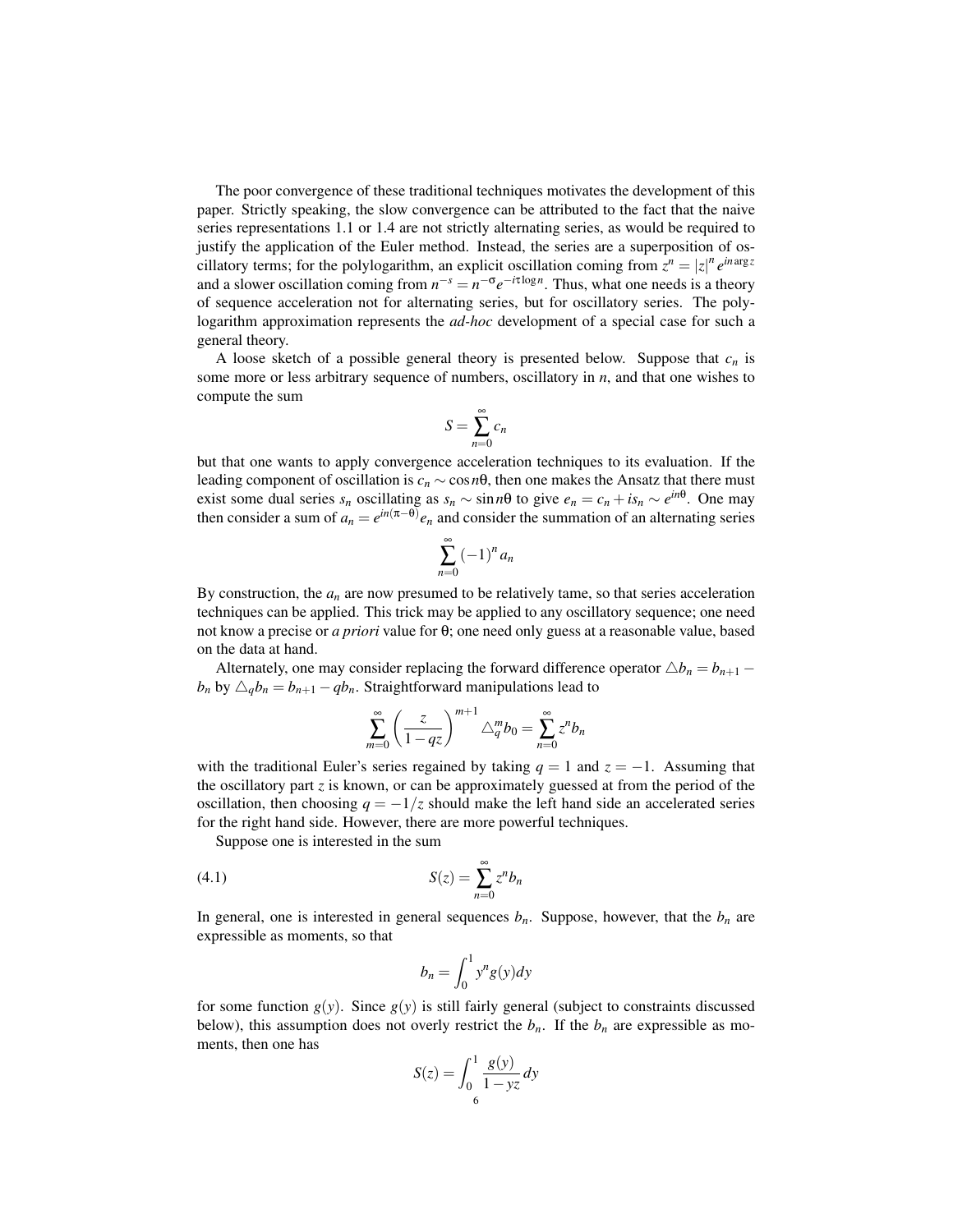Applying the Borwein trick, one obtains

$$
S(z) = S_n(z) + \xi(z)
$$

with

$$
S_n(z) = \frac{1}{p_n\left(\frac{1}{z}\right)} \int_0^1 \frac{p_n(y) - p_n\left(\frac{1}{z}\right)}{1 - yz} g(y) \, dy
$$

and

$$
\xi_n(z) = \frac{1}{p_n\left(\frac{1}{z}\right)} \int_0^1 \frac{p_n(y)g(y)}{1 - yz} \, dy
$$

The goal is to show that the  $S_n(z)$  are easily evaluated, while also showing that the  $\xi_n(z)$ are arbitrarily small. The first is easy enough: using equations 3.2 and 3.3 one has

$$
S_n(z) = \frac{1}{p_n\left(\frac{1}{z}\right)}\sum_{k=0}^{n-1}c_kb_k
$$

With a suitable choice of  $p_n(z)$ , the coefficients  $c_k$  are presumably easy to evaluate. To show that the  $S_n(z)$  is really a series acceleration for the geometric series 4.1, one must show that  $|\xi_n(z)|$  is bounded. If  $g(y) \ge 0$ , then

$$
|\xi_n(z)| \leq \left| \frac{p_n(y_0)}{p_n\left(\frac{1}{z}\right)} \right| |S(z)|
$$

where  $y_0$  is the point on the unit interval where  $p_n(y)$  assumes its maximum. Provided that one can find a polynomial sequence such that

$$
\left|\frac{p_n(y_0)}{p_n\left(\frac{1}{z}\right)}\right| \sim A^{-n}
$$

for some number  $A > |1/z|$ , then one has that the series  $S_n(z)$  converges to  $S(z)$  more rapidly than the simple partial sums  $\sum_{k=0}^{n} z^k b_k$  of equation 4.1.

Note that the above is a proof of a series acceleration method for a more-or-less general sequence of  $b_n$ , and is in no way particular to the polylogarithm or the Hurwitz zeta. The only ingredients of the proof were that the  $b_n$  are "well-behaved" – in this case, being expressible as moments of a rather general function  $g(y)$ . For the proof to hold,  $g(y)$ needs to be (mostly) positive, and integrable; it need not be analytic, differentiable or even continuous. It needs to be "mostly" positive only so that the bound on the integrand,  $p_n(y)g(y) \leq |p_n(y_0)|g(y)$  can be established. Thus, one might hope that the acceleration method might work, even for those general cases where  $g(y)$  is not explicitly known, but the  $b_n$  are somehow "reasonable".

For the special case of  $z = -1$ , *i.e.* for the case of an alternating series, Cohen *et al.*[18] suggest some remarkably strongly converging polynomials, with values of *A* from 5.8 to as much as 17.9. The generalization of those results to arbitrary *z* is not immediately apparent, but is surely possible.

There is another, possibly fruitful direction one might take. This hinges on noting that the integrands above take the general form of a Padé approximation, and one proceeds from there.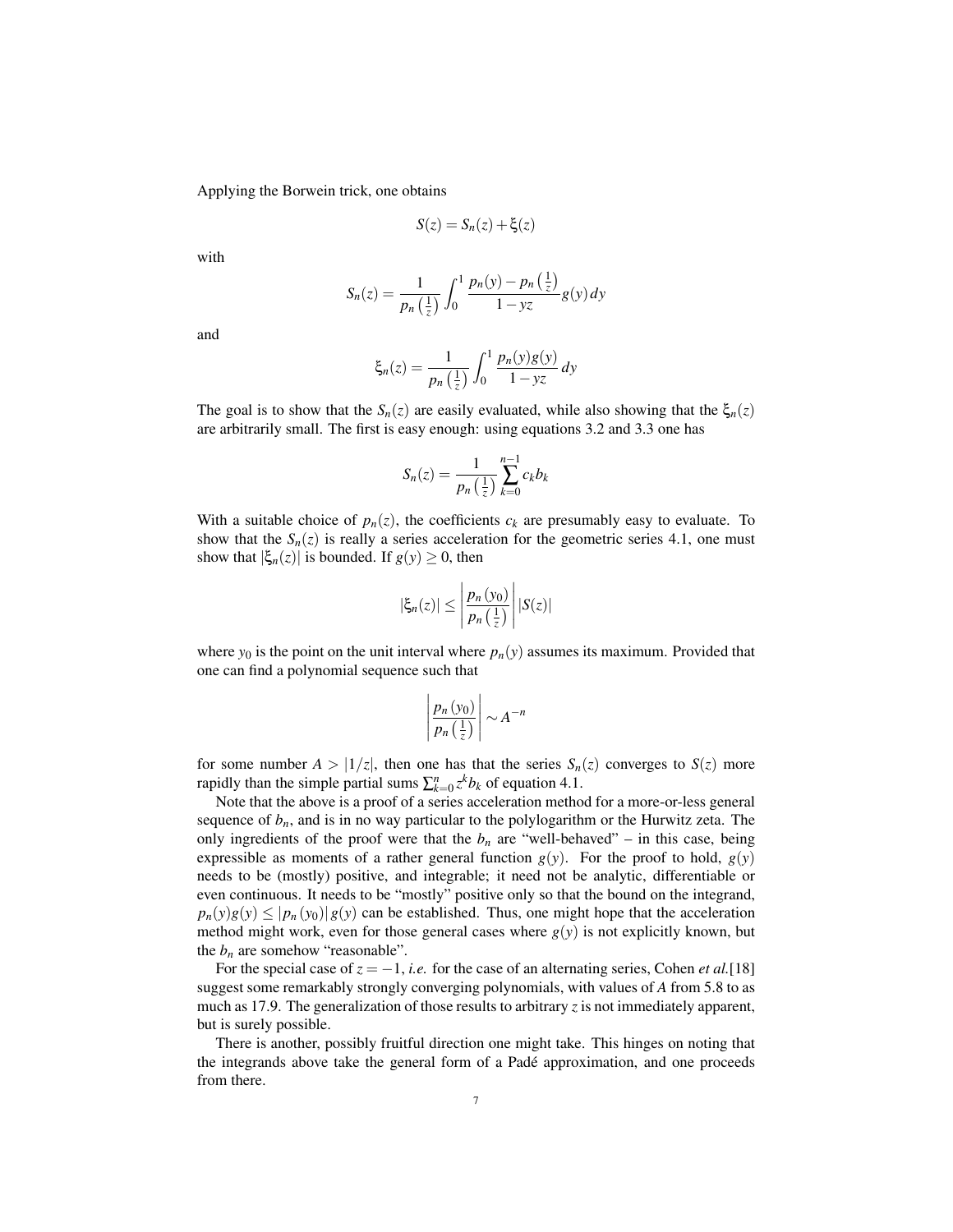# 5. THE GAUSSIAN DISTRIBUTION

Returning to the polylogarithm, the task at hand is to find a polynomial sequence that is suitable for establishing a tight bound on the error term ξ. A good bound minimizes the integrand, while also maximizing the value of  $|p_n(1/z)|$ . In order to suppress the logarithmic branch point at  $y = 0$  in the integrand of 3.5, this section will consider the polynomial sequence  $p_n(y) = y^a(1-y)^{n-a}$ , a sequence which goes over to the Gaussian distribution for large *n*.

Consider first the polynomial sequence  $p_{2n}(y) = y^n(1-y)^n$ . It becomes sharply peaked at  $y = 1/2$ , and subtends a diminishingly small area. For large values of *n*, this polynomial sequence approximates a Gaussian:

$$
p_{2n}(y) = \frac{1}{4^n} e^{-4n(y-1/2)^2} \left[ 1 + 2\left(y - \frac{1}{2}\right)^2 + O\left(\left(y - \frac{1}{2}\right)^4\right) \right]
$$

Using this in the integral 3.5, and assuming that the real part of *z* is not positive, it is not hard to deduce the very crude estimate

$$
\xi(s,z) \sim \left(\frac{z^2}{4(z-1)}\right)^n \frac{z}{\Gamma(s)}
$$

which confirms that  $\xi(s, z)$  does indeed get suitably small for a certain region in the complex *z*-plane. However, in order for equation 3.4 to be useful computationally, an upper bound on the value of ξ needs to be given, as a function of *z* and *n*. This bound is derived in the next section.

The polynomial coefficients are easily obtained, and are

$$
a_0 = a_1 = \dots = a_{n-1} = 0
$$
  

$$
a_{n+k} = (-1)^k \binom{n}{k} \quad \text{for } 0 \le k \le n
$$

This leads to

$$
\text{Li}_s(z) = -\frac{z^{2n+1}}{(z-1)^n} \sum_{k=0}^{2n-1} \frac{c_k}{(k+1)^s} + \xi(s, z)
$$

where the  $c_k$  are given by

$$
c_k = z^k \left[ -\left(\frac{z-1}{z^2}\right)^n + \frac{1}{z^n} \sum_{j=0}^{k-n} (-1)^j \binom{n}{j} \frac{1}{z^j} \right]
$$

where the summation above is to be understood to be zero when  $k < n$ . The above summations can be re-organized into the more suggestive form

(5.1) 
$$
\text{Li}_s(z) = \sum_{k=1}^n \frac{z^k}{k^s} + \frac{1}{(1-z)^n} \sum_{k=n+1}^{2n} \frac{z^k}{k^s} \sum_{j=0}^{2n-k} (-z)^j {n \choose j} + \xi(s, z)
$$

The error term  $\xi(s, z)$  is negligible for only a very specific area of the complex *z*-plane. The region where ξ may be ignored as a small error is derived in the next section. Substituting  $z = -1$  in the above formulas agrees with expressions previously given by Borwein[4].

The above formula has been implemented using the Gnu Multiple Precision arithmetic library (GMP)[8], and has been numerically validated for correctness in several different ways. The source code, under the license terms of the LGPL, may be obtained by contacting the author.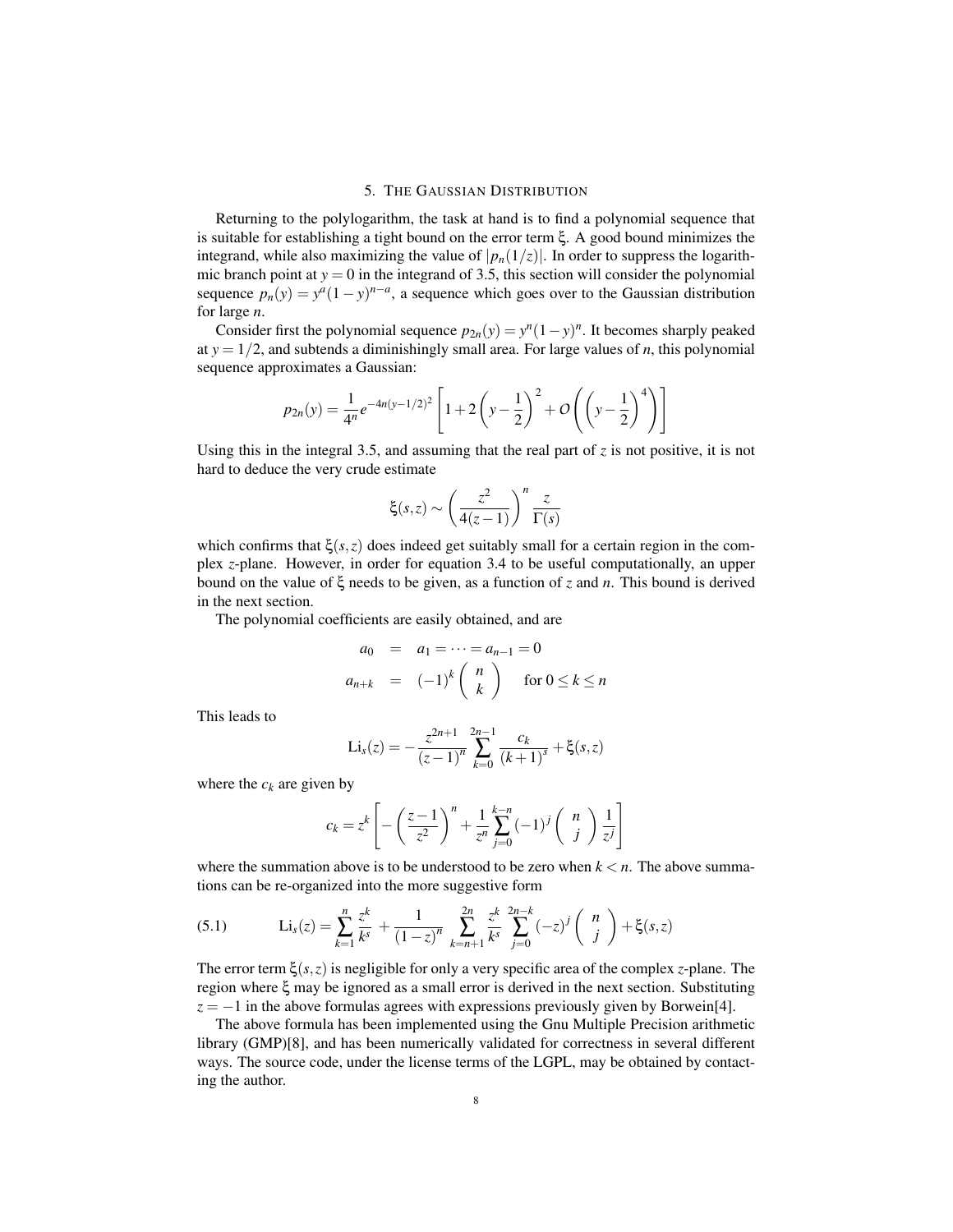#### 6. BOUND ON THE ERROR TERM

In order for equation 5.1 to be useful computationally, an upper bound on the value of ξ as a function of *n* needs to be given. To compute the polylogarithm to some desired precision, one infers a suitable value of *n* based on this bound. However, to achieve this desired precision, one must not only choose *n* large enough, but one must also maintain a somewhat larger number of digits in the intermediate terms, as the appearance of the binomial coefficient in the equation 5.1 implies that intermediate terms can become quite large, even while mostly cancelling. This section derives an upper bound on the size of ξ, and briefly discusses the issue of the required precision in intermediate terms.

The general behavior of the integrand appearing in equation 3.5 depends on the whether  $\Re s \ge 1$  or not; estimates are presented for these two cases. Writing  $s = \sigma + i\tau$  for real  $\sigma$ and  $\tau$ , and assuming  $\sigma \ge 1$  and choosing *n* so that  $\sigma \le n$ , one has

$$
\begin{array}{rcl}\n\left| p_{2n}(y) \left| \log y \right|^{s-1} \right| & \leq & p_{2n}(y) \left| \log y \right|^{6-1} \\
& = & \left| y(1-y) \log y \right|^{6-1} \left( y(1-y) \right)^{n-6+1}\n\end{array}
$$

Each part of the right hand side is bounded by a Gaussian, and since the product of Gaussians is a Gaussian, so is the entire expression. From the Stirling approximation, one has the well-known identity

$$
(y(1-y))^a \le \frac{1}{4^a} \exp(-4a\left(y - \frac{1}{2}\right)^2)
$$

The other part is also bounded by a Gaussian

$$
|y(1-y)\log y|^a \le |y_0(1-y_0)\log y_0|^a \exp\left(-\frac{a(y-y_0)^2}{2y_0(1-2y_0)}\right)
$$

which is centered on the maximum of  $|y_0 (1 - y_0) \log y_0|$ , that is, at  $y_0 = 0.23561058253...$ where  $y_0$  is the solution to

$$
0 = \frac{d}{dy} y(1 - y) |\log y|
$$

Curiously, the numerical value of the factor in the Gaussian is  $1/2y_0(1-2y_0) = 4.013295587...$ 

To evaluate the integral in 3.5, one also needs a bound on the denominator. This is furnished by

$$
\left|\frac{1}{1-yz}\right| \leq C(z) = \begin{cases} 1 & \text{if } \Re z \leq 0\\ \frac{1}{|1-z|} & \text{if } 0 < \Re z \text{ and } |z| < 1\\ \frac{z}{\Im z} & \text{if } 0 < \Re z \text{ and } |z| > 1 \end{cases}
$$

Thus, the integrand is bounded by a Gaussian. Multiplying the two Gaussians, completing the square, and evaluating the resulting integral is a bit tedious. The result is that

$$
\left| \int_0^1 \frac{p_{2n}(y) \left| \log y \right|^{s-1}}{1 - yz} dy \right| \le C(z) \frac{\left| 4y_0 \left( 1 - y_0 \right) \log y_0 \right|^{6-1}}{4^n} G(s)
$$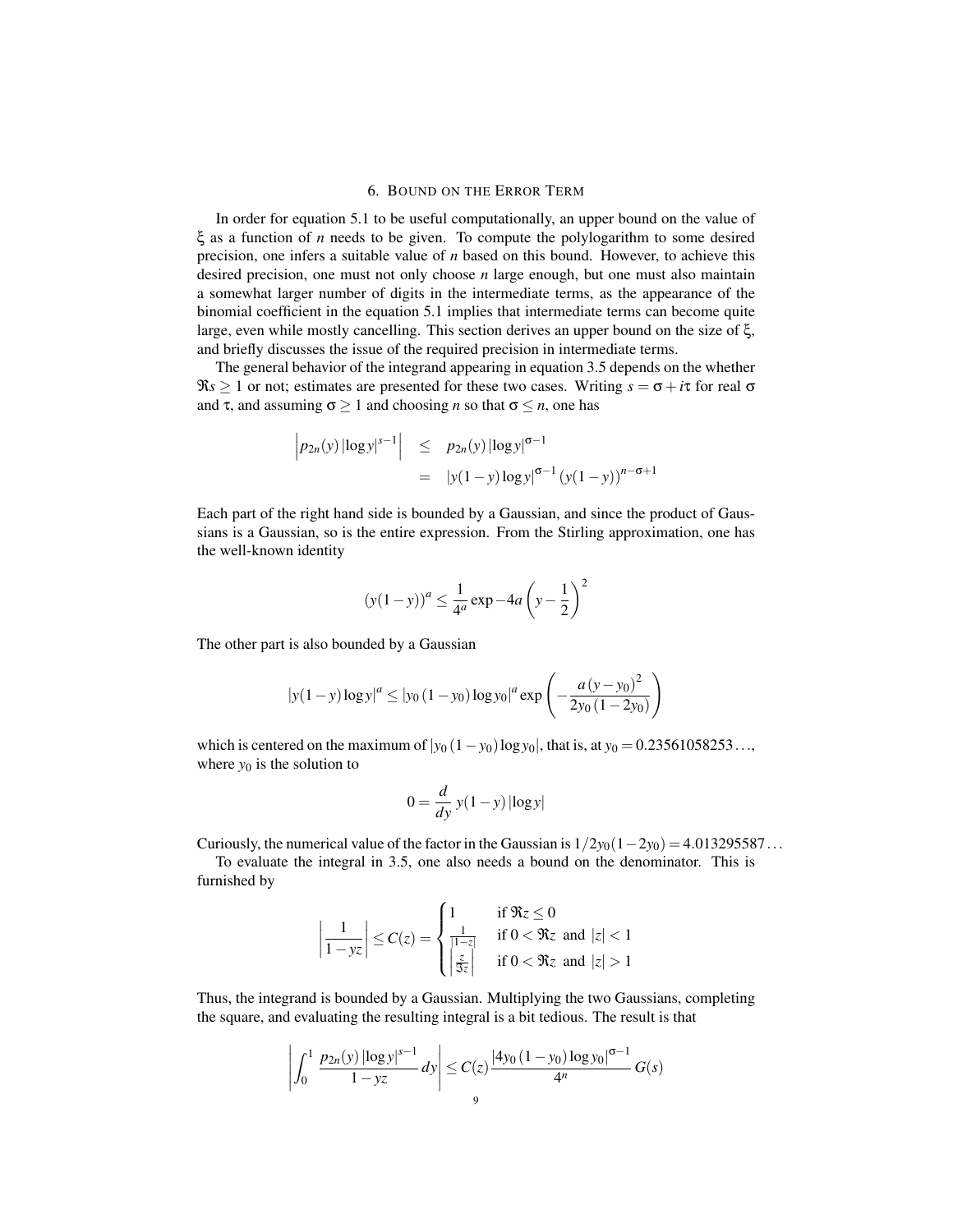The constant may be taken as  $|4y_0(1-y_0)\log y_0| = 1.041381965...$  The factor *G(s)* is bounded by

$$
G(s) \leq \sqrt{\frac{\pi}{4n}} \exp - (1 - 2y_0)^2 (\sigma - 1) \frac{8y_0 (1 - 2y_0)}{8y_0 (1 - 2y_0) + \frac{\sigma - 1}{n - \sigma + 1}}
$$
  
\n
$$
\leq \sqrt{\frac{\pi}{4n}} \exp - (1 - 2y_0)^2 \frac{\sigma - 1}{\sigma}
$$
  
\n
$$
\leq 1
$$

when  $1 \leq \sigma$ . Useful for estimation is that  $8y_0(1-2y_0) = 0.996687115...$  Combining these results, one obtains

(6.1) 
$$
|\xi(s,z)| \leq \frac{1}{4^n} \left| \frac{z^2}{z-1} \right|^n \left| \frac{z}{\Gamma(s)} \right| C(z) G(s) (1.0414...)^{\sigma-1}
$$

for the case where  $1 \leq \sigma$  and *n* chosen so that  $\sigma \leq n$ .

The case where  $\sigma \leq 1$  may be evaluated as follows. One writes

$$
\begin{array}{lcl}\n\left|p_{2n}(y) \left| \log y \right|^{s-1} \right| & \leq & p_{2n}(y) \left| \log y \right|^{s-1} \\
& = & \left| \frac{1-y}{\log y} \right|^{1-\sigma} y^n (1-y)^{n+\sigma-1} \\
& \leq & y^n (1-y)^{n+\sigma-1}\n\end{array}
$$

The integrand may now be recognized as the Beta function, so that

$$
\left| \int_0^1 \frac{p_{2n}(y) |\log y|^{s-1}}{1-yz} dy \right| \le C(z) \frac{\Gamma(n+1)\Gamma(n+\sigma)}{\Gamma(2n+\sigma+1)}
$$

In the region where  $|\sigma| \ll n$ , one may approximate

$$
\frac{\Gamma(n+1)\Gamma(n+\sigma)}{\Gamma(2n+\sigma+1)} \le \frac{2^{1-\sigma}}{4^n}
$$

Combining the various pieces, one obtains a result remarkably similar to the previous one; namely, when  $\sigma \le 1$  but *n* is such that  $|\sigma| \ll n$ , one has

(6.2) 
$$
|\xi(s,z)| \leq \frac{1}{4^n} \left| \frac{z^2}{z-1} \right|^n \left| \frac{z}{\Gamma(s)} \right| 2^{1-\sigma} C(z)
$$

For evaluations on the critical line  $\sigma = 1/2$ , one needs a good estimate for  $|\Gamma(s)|^{-1}$ , which can become quite large as the imaginary part of *s* increases. A useful estimate for  $|\Gamma(s)|^{-1}$  is given by Borwein [5, 4], for the case where  $\sigma \ge -m+1/2$ :

$$
\frac{1}{|\Gamma(s)|} = \frac{1}{|\Gamma(\sigma)|} \sqrt{\prod_{k=0}^{\infty} \left(1 + \frac{\tau^2}{(\sigma + k)^2}\right)}
$$
  

$$
\leq \frac{1}{|\Gamma(\sigma)|} \sqrt{\frac{\sinh \tau \pi}{\tau \pi} \prod_{k=0}^{m} \left(1 + \frac{\tau^2}{\left(\frac{1}{2} + k\right)^2}\right)}
$$

A remarkable side-effect of the estimation is that, for *s* equal to negative integers, one has that  $\Gamma(s)$  is infinite, thus implying that the error term is zero. This somewhat surprising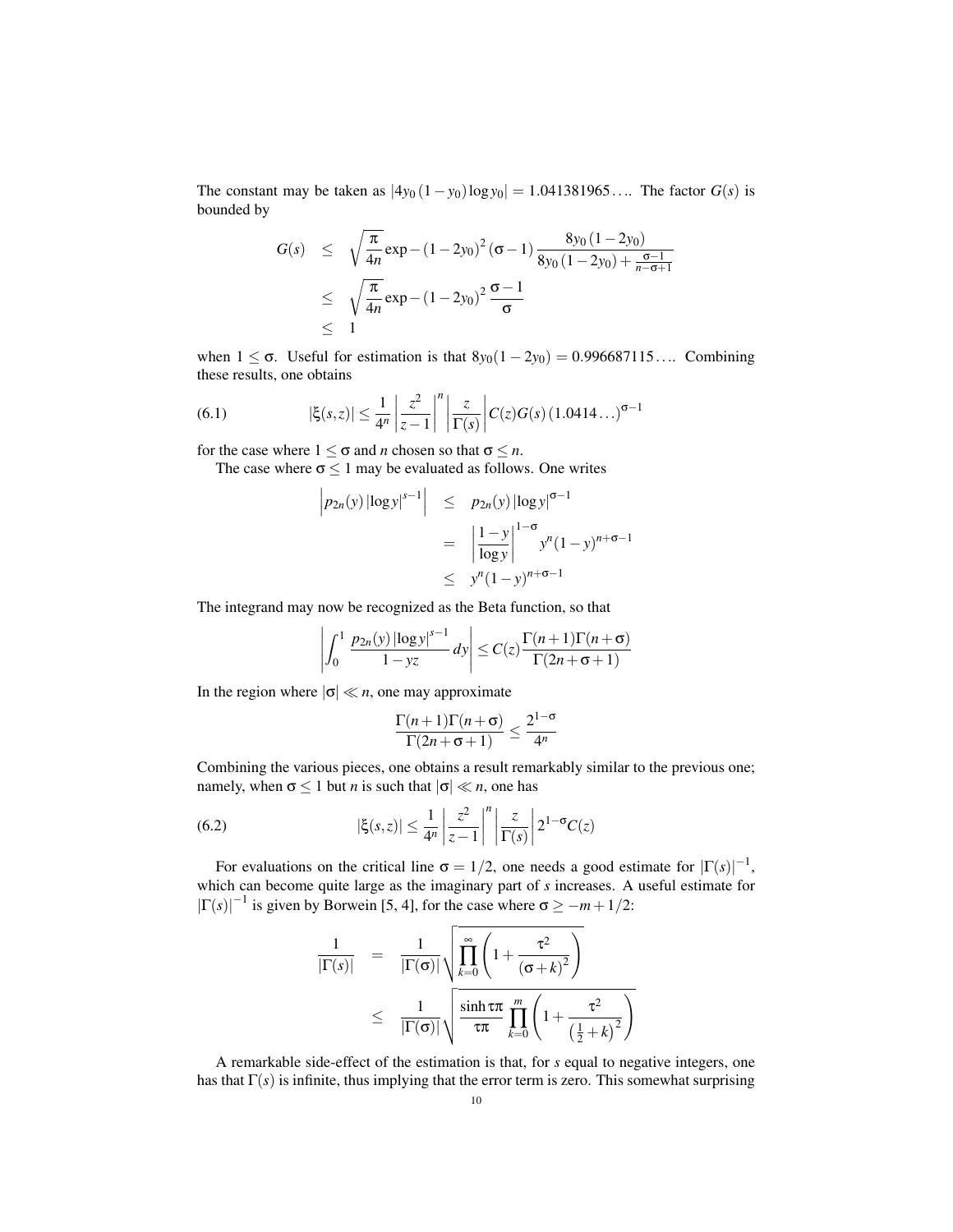result corresponds to the fact that  $Li_{-n}(z)$  has an exact expression as a ratio of two polynomials, the denominator being of degree  $n + 1$ . Indeed, setting  $s = 0$  and so  $n = 1$  into equation 5.1 gives the exact result

$$
\text{Li}_0(z) = \frac{z}{1 - z}
$$

while for  $s = -1$ , one must use  $n = 2$ , to obtain the exact result

$$
Li_{-1}(z) = \frac{z}{(1-z)^2}
$$

The generic form for the polylogarithm at the negative integers is

$$
\text{Li}_{-n}(z) = (-1)^n \sum_{k=0}^n (-1)^k \frac{k!}{(1-z)^{k+1}} \left\{ \begin{array}{c} n+1\\ k+1 \end{array} \right\}
$$

where  $\begin{cases} n \\ k \end{cases}$ *k*  $\mathbf{A}$ denotes the Stirling numbers of the second kind.

In general, the formula 5.1 seems to have the curious property of always evaluating to exactly the same rational function whenever *s* is a non-positive integer, and  $-s < n$ . That is, for fixed non-positive integer *s*, the sum is independent of *n*, provided that *n* is large enough. Thus, this polynomial approximation has the pleasing result of giving exact answers in the case when an exact polynomial answer is possible.

For the general case, one may conclude that the estimate 5.1 can be effectively applied whenever  $\overline{a}$  $\overline{a}$ 

$$
\left|\frac{z^2}{z-1}\right| < 4
$$

To obtain a value of the polylogarithm to within some given numerical precision, one must invert the formulas 6.1 or 6.2, solving for the value of *n* which is to be used in equation 5.1. To obtain a fixed number of digits of precision, one must carry out intermediate calculations with at least that many digits of precision. In fact, one must have more. The appearance of the binomial coefficient in equation 5.1 is the problem. Since  $2^n > \binom{n}{n}$ *j* , one concludes that *n* additional binary bits of precision are needed with which to carry out the calculations. As a result, it becomes difficult to implement the algorithm robustly using only double-precision arithmetic. For values of *z* near  $z = -1$ , the algorithm is well-enough behaved; however, round-off errors significantly disturb the calculations as *z* approaches  $+1$ . This trouble with precision can be at least partly alleviated by making use of the duplication formula, as discussed in the next section.

#### 7. EULER-MACLAURIN SUMMATION

An alternative algorithm for computing the Hurwitz zeta may be based upon the Euler-Maclaurin series. This algorithm proves to be quite rapid and efficient [14]. The Euler-Maclaurin series may be written as

(7.1) 
$$
\sum_{k=0}^{\infty} f(k) = \sum_{k=0}^{N-1} f(k) + \frac{f(N)}{2} + \int_{N}^{\infty} f(x) dx - \sum_{k=1}^{P} \frac{B_{2k}}{(2k)!} \frac{d^{2k+1}}{dx^{2k+1}} f(x) \Big|_{x=N} + R
$$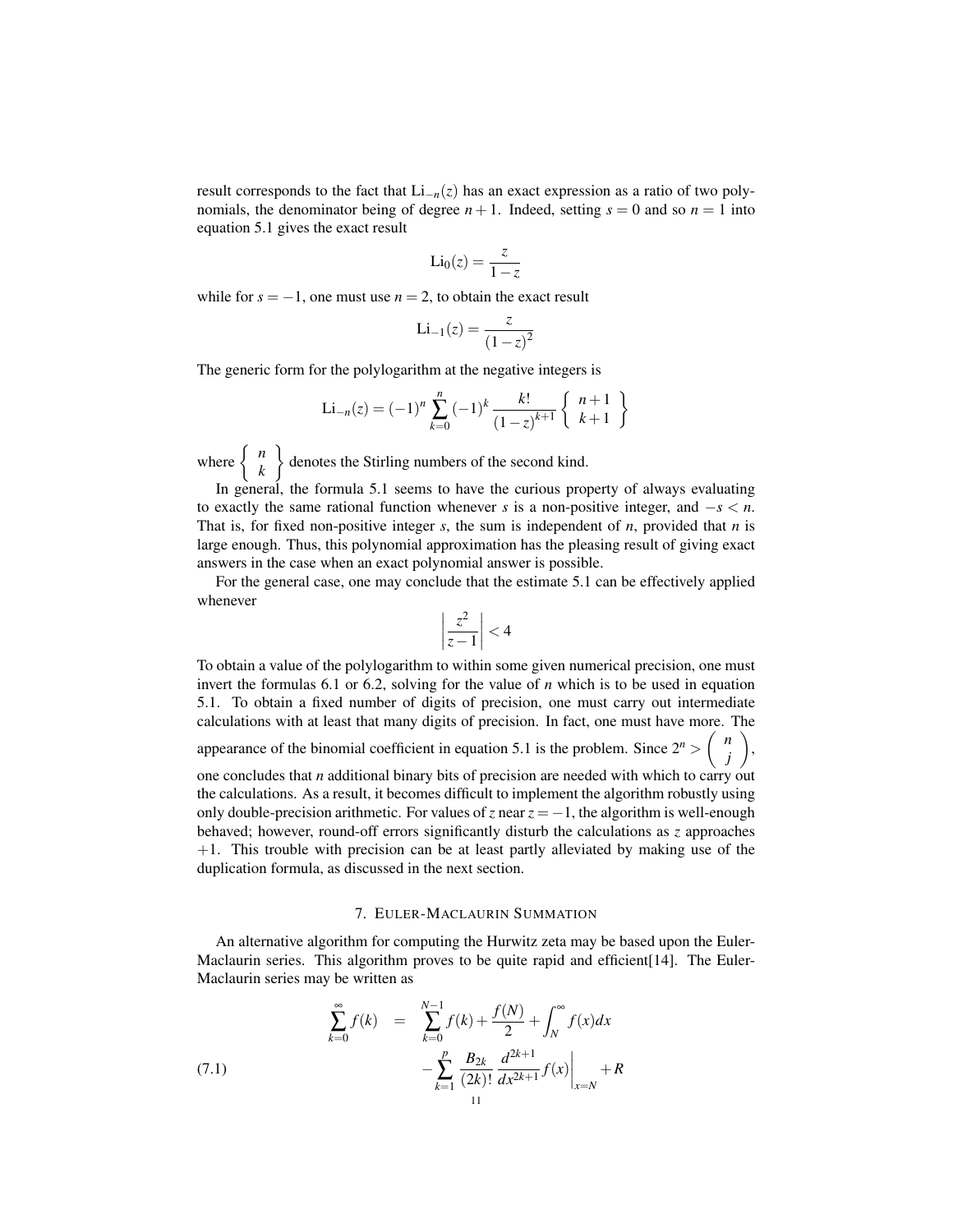This formula is simply applied to the function  $f(x) = (x+q)^{-s}$  to obtain the Hurwitz zeta. The derivative is particularly easy to evaluate:

$$
\frac{d^{2k+1}}{dx^{2k+1}}\frac{1}{(x+q)^s} = -\frac{s(s+1)(s+2)\cdots(s+2k)}{(x+q)^{s+2k+1}}
$$

and the integral is trivial:

$$
\int_{N}^{\infty} \frac{1}{(x+q)^s} dx = \frac{1}{(s-1)} \frac{1}{(N+q)^{s-1}}
$$

The error made by this expansion is embodied in the term *R*. It is directly given by

$$
R = \frac{2}{(2\pi)^{2p}} \int_{N}^{\infty} f^{(p+1)}(x) \frac{B_{p+1}(x - \lfloor x \rfloor)}{(p+1)!} dx
$$

where the  $B_k(x)$  are the Bernoulli polynomials. There are various formulas in the literature which may be readily applied to bound the size of this term[1]. Thus, for example, one has

$$
R \le \frac{2}{(2\pi)^{2p}} \frac{|s(s+1)\cdots(s+2p)|}{\Re s + 2p} \frac{1}{(N+q)^{\Re s + 2p}}
$$

Thus, the evaluation of the sum 7.1 merely requires a suitable choice of *N* and *p* to be used. As it happens, the situation is even simpler than this. The sum 7.1 is an asymptotic series, and it is well-known that the best approximation for an asymptotic series occurs when one stops the summation at the smallest term in the series. Thus, it is sufficient to choose a value of *N*, while *p* is found dynamically as the algorithm runs.

There remains the question of what value of *N* to use. This remains an open problem, which will not be explored here. However, it seems that an adequate heuristic for most common cases is to choose  $N = D/2 + 10$  where *D* is the desired number of decimal digits of precision. The performance of this algorithm is compared to that of the Borwein algorithm in the next section.

XXX to do: characterize the region of convergence for this algo.

# 8. PERFORMANCE

The performance of both the Euler-Maclaurin summation and the Borwein algorithm appears to be very good. As a general rule, both have better performance than the direct summation formula 1.4, although this depends on whether the polylogarithm or the Hurwitz zeta is the desired quantity. It also depends on whether repeated evaluations are being done for fixed *s* but varying *q* or *z*, as holding *s* fixed allows the results of intermediate calculations to be cached. The figures 8.1 and 8.2 compare the performance of actual implementations.

The first figure shows "cold cache" performance, measured in seconds, as compared to the number of desired decimal places of precision. The figure is termed "cold cache", in recognition of the fact that some constants may be pre-computed. For example, if *s* is held fixed, while *z* is varied, then the values of  $n^{-s}$  appearing in both the direct sum and the Borwein algorithm may be computed once, and then re-used for subsequent calculations. As the figures indicate, computing  $n^{-s}$  can be very expensive for general complex-valued *s*, and so the caching strategy offers a big gain when *s* is held constant.

As the "cold cache" figure demonstrates, the Borwein algorithm is faster than direct summation. The problem with direct summation is that it requires more values of  $n^{-s}$  to be computed to achieve comparable precision.

As the "warm cache" figure shows, the Borwein algorithm will still win against direct summation, even when the values of the  $n^{-s}$  are pre-computed. Even when these are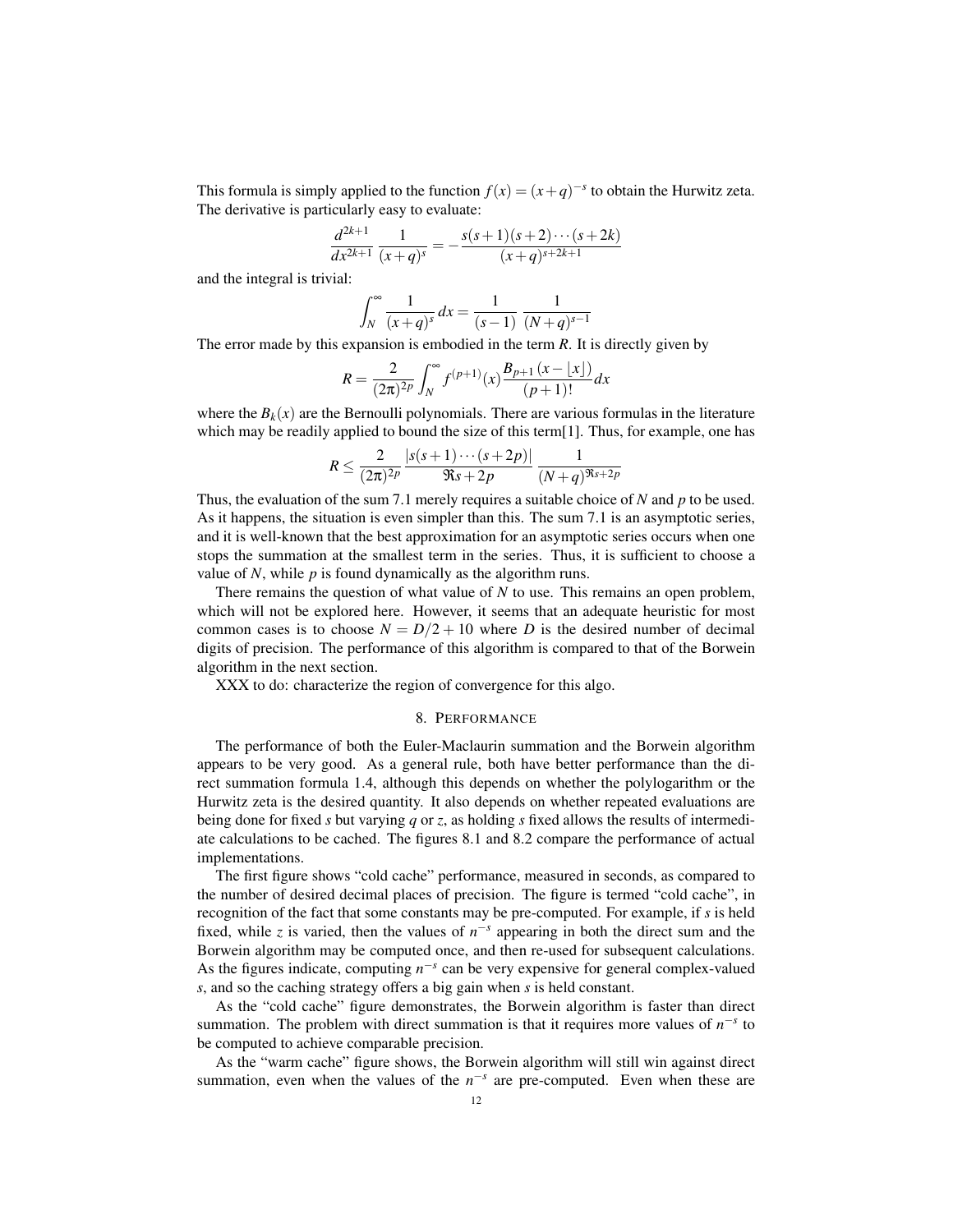# FIGURE 8.1. Polylogarithm cold cache performance

Compute time for Li\_{0.5+i14.13} (0.4+i0.3) for cold cache 10000 Borwein algorithm Direct summation  $-3(-1)$ Euler-Maclaurin  $\cdots$   $\mathbf{H}$  1000 100 **Seconds**  10 1 0.1 0.01 100 1000 1000 1000 1000 1000 1000 1000 1000 1000 1000 1000 1000 1000 1000 1000 1000 1000 1000 1000 1000 1000 1000 1000 1000 1000 1000 1000 1000 1000 1000 1000 1000 1000 1000 1000 1000 1000 1000 1000 1000 1000 1000 1000 1000

Decimal digits of precision

This figure shows the time, in seconds, needed to compute the polylogarithm to the indicated number of decimal places of precision. The values chosen for evaluation are  $s = 0.5 + i14.134725$ , which is very near to the first of the non-trivial Riemann zeroes, and  $z = 0.4 + i0.3$ , which is relatively near to the origin. For such a small value of z  $(|z| = 0.5)$ , one might hope that direct summation might compete favorably against the other two algorithms; and in particular against the Borwein algorithm, as the point is closer to the troublesome branch point at  $z = +1$  than algorithmically optimum  $z = -1$ . Nevertheless,  $|z^2/(z-1)| \approx 0.373$  for this point, and the Borwein algorithm wins. The Euler-Maclaurin algorithm is relatively disadvantaged, as it needs to be evaluated twice, and a value for  $\Gamma(s)$  must be computed as well.

The primary contribution to the calculations is the evaluation of  $n^{-s}$  in the summations. If these are pre-computed, the Borwein algorithm still wins, as shown in the next figure. All calculations were performed on a contemporary desktop computer, using the GMP

library; the algorithms were implemented in the C programming language. Note that the actual performance depends on the underlying implementation of log, exp, sin, atan, sqrt,

gamma and the like; the actual implementation used here is fairly naive and untuned.

pre-computed, and can be pulled from the cache, direct summation still requires more operations.

A different but equally dramatic set of results obtain, when one compares the performance of the Borwein algorithm applied to the Hurwitz zeta function, as compared to the use of the Taylor's expansion 1.3 for the Hurwitz zeta. In this case, as the figures show, the Taylor's series outperforms the Borwein algorithm by a constant factor of three, when both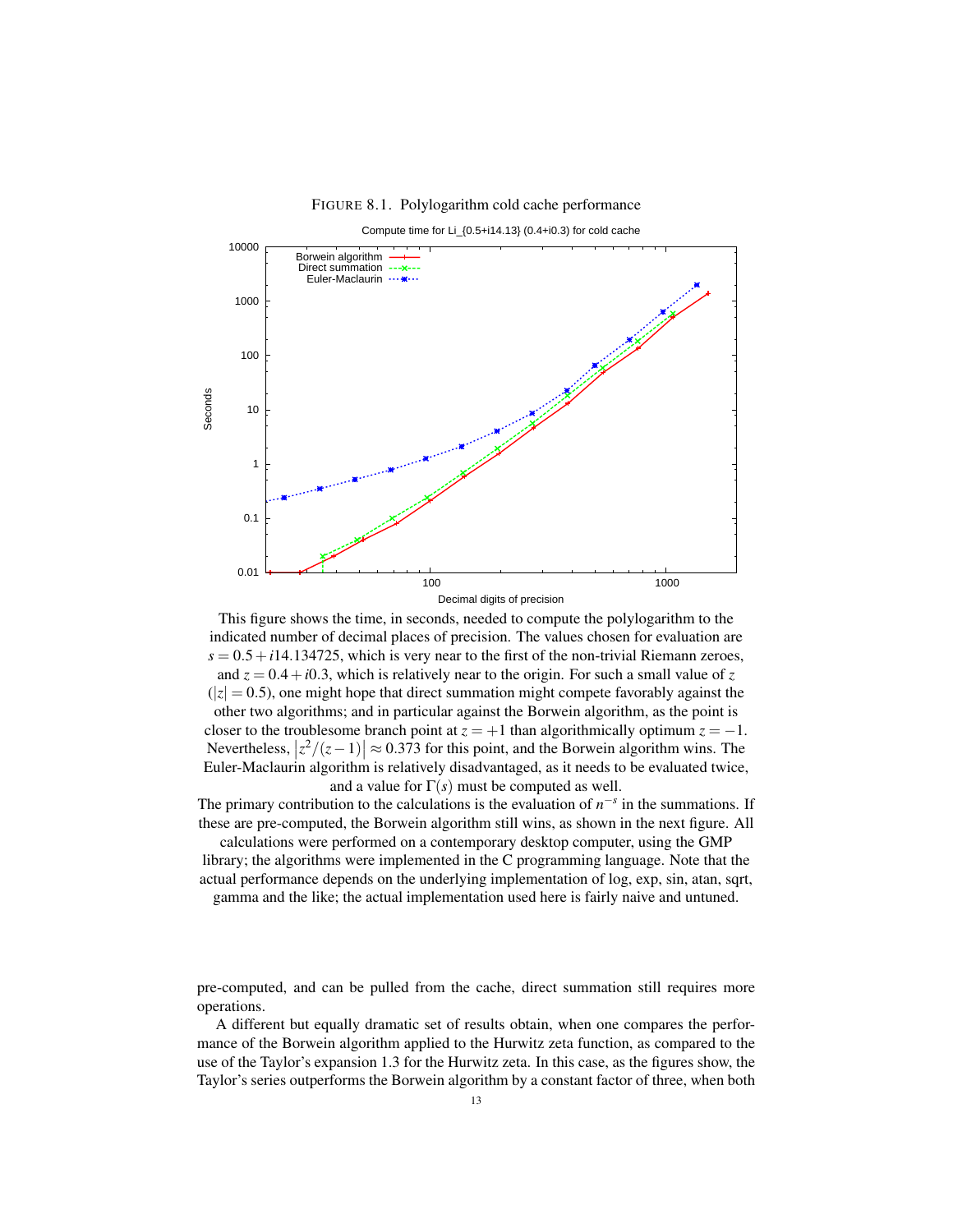FIGURE 8.2. Polylogarithm warm cache



This graph compares the compute times for the Borwein algorithm, the direct summation of the polylogarithm, and the Euler-Maclaurin series, for a "warm cache". That is, an array of values of  $n^{-s}$  were pre-computed, prior to beginning the timing measurements.

These pre-computed values were used in the Borwein and direct sums. For the Euler-Maclaurin sum, the value of  $\Gamma(s)/(2\pi)^s$  is pre-computed and cached as well. Despite the use of such cached, pre-computed values, the Borwein algorithm still wins over direct summation, and appears to be tied with the Euler-Maclaurin sum. This graph uses the same *s* and *z* values as in the previous graph.

algorithms use pre-computed constants. However, the cost of pre-computing these constants skyrockets for the Taylor's series, making it unattractive as the number of required decimal places increases.

Although the Borwein algorithm seems to show a slight advantage over the Euler-Maclaurin series when it is used to evaluate the polylogarithm, much of that advantage disappears when evaluating near the branch point  $z = 1$ . The Borwein algorithm breaks down near the branch point, and requires the (possibly recursive) application of the duplication formula (given in the next section) to obtains points sufficiently far away from  $z = 1$ . By contrast, the Euler-Maclaurin series seems to happily converge in this area, and so no extra steps are required.

In conclusion, it appears that the Euler-Maclaurin formula provides the best algorithm for evaluating the Hurwitz zeta, and can often tie and sometimes outperform the Borwein algorithm for the polylogarithm.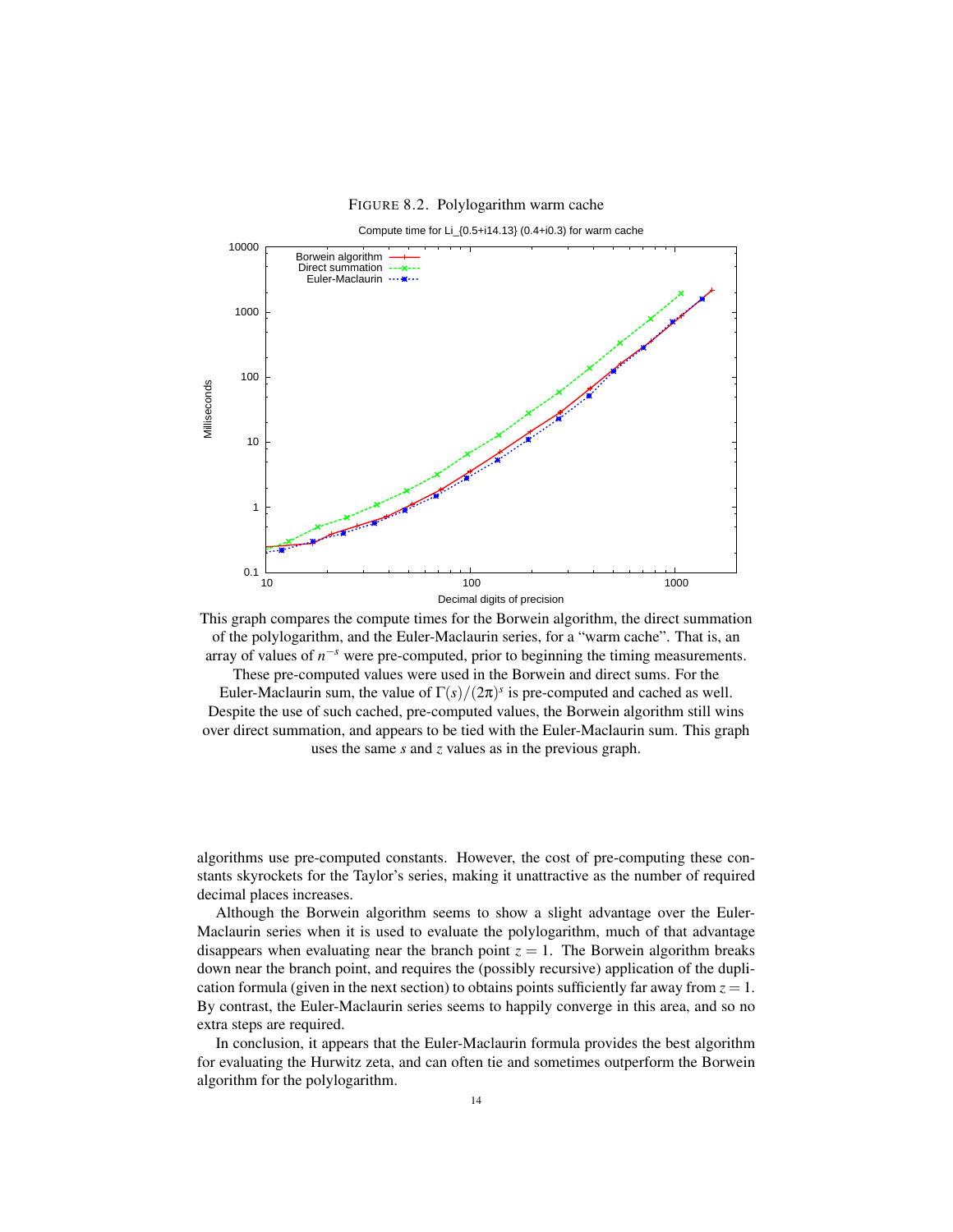# FIGURE 8.3. Hurwitz zeta cold cache performance

Compute time for zeta (0.5+i14.13, 0.2) for a cold cache 100000 Borwein algorithm  $- - -36 - - -$ Taylor expansion Euler-Maclaurin  $\cdots$   $\mathbf{H}$  10000 1000 100 **Seconds**  10 1 0.1 0.01 10 100 1000 Decimal digits of precision

This figure compares the performance of the Borwein algorithm, the evaluation of the Taylor expansion, and Euler-Maclaurin summation, for the Hurwitz zeta. The vales computed are for  $s = 0.5 + i14.13$  and  $q = 0.2$ . For such a small value of q, one might have hoped that the Taylor expansion might converge quickly. This appears to not be the case, as the binomial coefficients can grow to be quite large, and thus force many terms to be summed.

The figure is for a "cold cache", assuming that no constants have been pre-computed. The lines are not parallel, with the Taylor expansion getting progressively worse. Both the Borwein and the Euler-Maclaurin algorithms are orders of magnitude faster than the Taylor's series for high precisions; the Euler-Maclaurin algorithm appears to be an easy winner for all precisions.

# 9. DUPLICATION FORMULA

The region of applicability of the algorithm may be extended by making use of the duplication formula for the polylogarithm or periodic zeta. The duplication formula, or more generally, the multiplication theorem, is an extension of the well-known Legendre duplication formula for the Gamma function  $[1, (6.1.18), (6.3.8)(23.1.10)]$ , into the domain of the polylogarithm.

Thus, for example, the formula 5.1 together with the error bounds 6.1,6.2 allow  $F(q; s) =$ Thus, for example, the formula 5.1 together with the error bounds 6.1,6.2 allow  $F(q; s) =$ <br>Li<sub>s</sub>  $(e^{2\pi i q})$  to be computed for real *q* in region  $1/4 \le q \le 3/4$ . To obtain values on the region  $0 < q < 1/4$ , one applies the duplication formula

$$
F(q; s) = 2^{1-s} F(2q; s) - F\left(q + \frac{1}{2}; s\right)
$$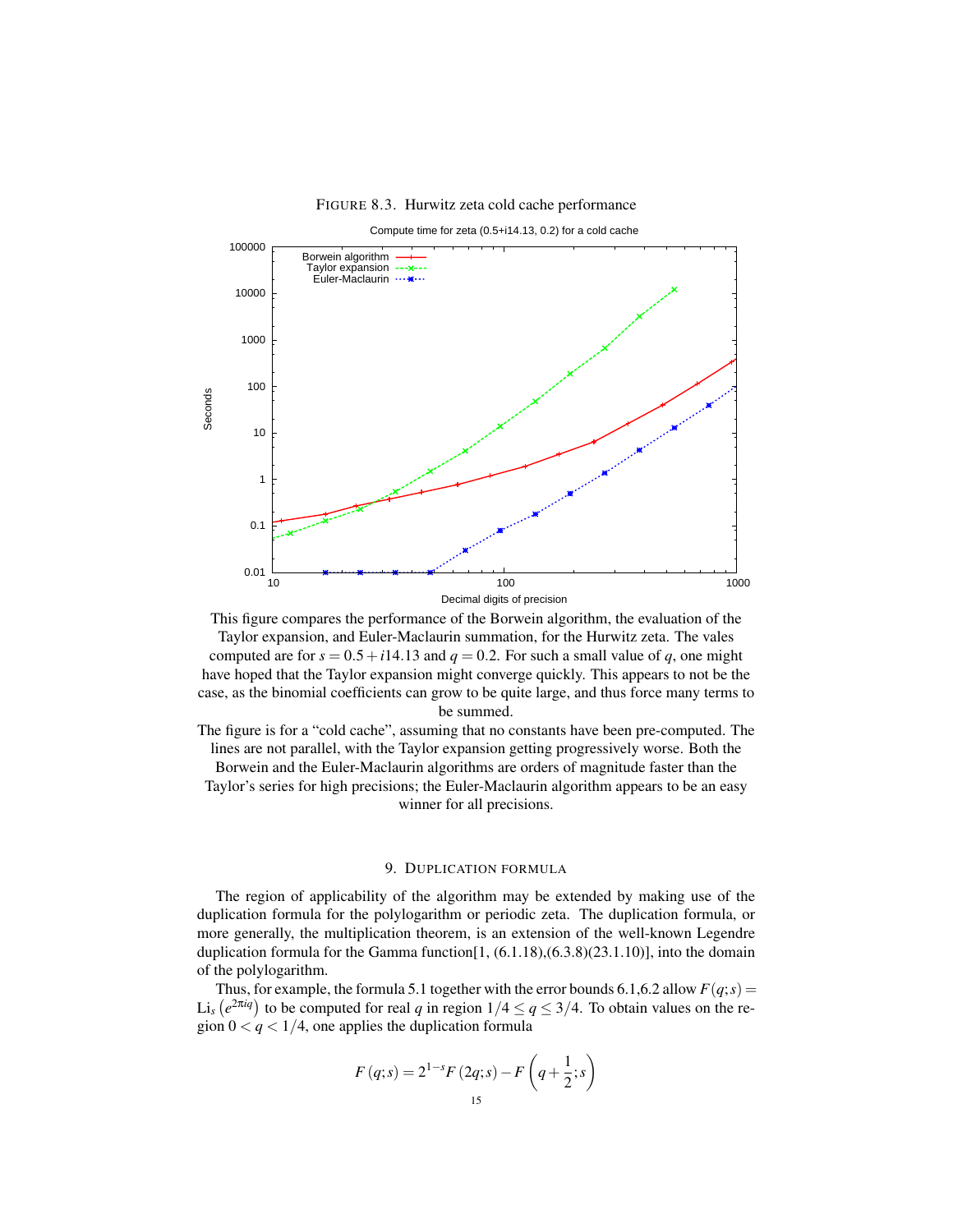#### FIGURE 8.4. Hurwitz zeta warm cache performance

 0.01 0.1 1 10 100 1000 10000 10 100 1000 Milliseconds Decimal digits of precision Compute time for zeta (0.5+i14.13, 0.2) for a warm cache Borwein algorithm Taylor expansion Euler-Maclaurin

This figure compares the evaluation times for Euler-Maclaurin summation, the Borwein algorithm, and the Hurwitz zeta Taylor's expansion, for the "warm cache" scenario. In this case, it is recognized that if *s* is assumed to be held fixed, then the values of  $n^{-s}$ 

appearing in the Borwein algorithm may be pre-computed. Similarly, the values of  $\zeta(s+n)$  and the binomial coefficients *s*+*n*−1 *n* appearing in the Taylor's series and the Euler-Maclaurin formula may be pre-computed.

For this value of *q*, the Borwein algorithm requires four evaluations of the polylogarithm; values of *q* closer to 0.5 would require only two. The Taylor's series evaluation appears to be about eight times faster than these four evaluations (or four times faster than the minimum of two evaluations).

Note that the time axis here is in milliseconds, not seconds. Comparing to the previous graph, it is clear that performing the pre-computations can be terribly expensive. The first evaluation of the function can take 100 or 1000 times longer than subsequent evaluations at the same value of *s*.

recursively until one obtains values of  $q \geq 1/4$ . Rearranging terms, one obtains a similar formula for iterating values of  $q > 3/4$  until they are less than or equal to  $3/4$ . Thus, as *q* approaches 0 or 1, the algorithm requires more time, but only logarithmically so, as  $-\log_2 q$  or  $-\log_2(1-q)$  as the case may be.

The duplication formula follows from a general *p*-adic identity

$$
\sum_{m=0}^{p-1} F\left(\frac{m+q}{p}; s\right) = p^{1-s} F(q; s)
$$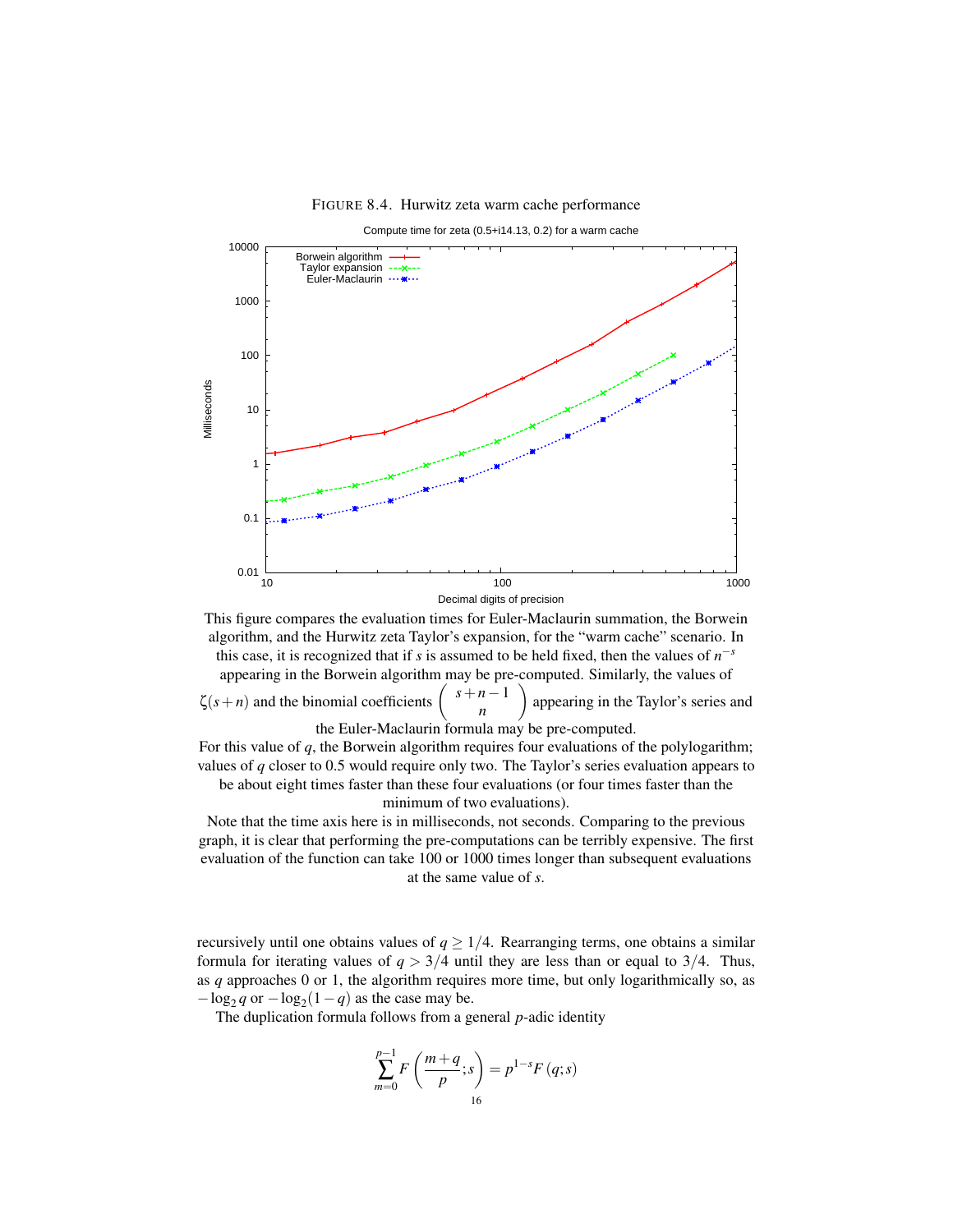which is valid for any positive integer *p*. One of many ways of obtaining this formula is by noting that the function  $F(s;q)$  is an eigenvalue of the *p*-adic Bernoulli transfer operator associated with eigenvalue  $p^{1-s}[17]$ .

The equivalent formulas[12, Sections 7.3.1, 7.12.1] for the polylogarithm are ¢

$$
\text{Li}_s(z) + \text{Li}_s(-z) = 2^{1-s} \text{Li}_s(z^2)
$$

whereas the *p*-adic version has the appearance of a Gauss sum:

$$
\sum_{m=0}^{p-1} \text{Li}_s\left(ze^{2\pi im/p}\right) = p^{1-s}\text{Li}_s\left(z^p\right)
$$

The application of the duplication formula, together with the inversion relation 1.5 can be used to extend the evaluation of the polylogarithm to the entire complex plane. For numerical work, both formulas must be applied, one alone is not enough. Consider first the application of the duplication formula only. It may be used to take points that are near to  $z = 1$ , and map them further away from  $z = 1$ , into the convergent region for the Borwein polynomial. Repeated application allows arbitrarily close approach to *z* = 1 from the left-hand side. The resulting region of convergence is kidney-shaped, with the cusp of the kidney at  $z = 1$ , and the kidney containing the unit disk  $|z| \leq 1$ . The precise shape of the kidney depends on the number of terms one wishes to use in the polynomial approximation. The shape that can be achieved while still maintaining good running time is shown in figure .4. However, as can be seen, this strategy barely penetrates the  $\Re z > 1$  region.

To extend the algorithm to the entire complex *z*-plane, one must make use of the Jonquière's inversion formula[15, pp 27-32]

(9.1) 
$$
e^{-i\pi s/2} \text{Li}_s(z) + e^{i\pi s/2} \text{Li}_s\left(\frac{1}{z}\right) = \frac{(2\pi)^s}{\Gamma(s)} \zeta\left(1-s, \frac{\log z}{2\pi i}\right)
$$

together with some sort of independent means of evaluating the Hurwitz zeta function. The Taylor expansion 1.3 is particularly well-suited, as it is rapidly convergent in the vicinity of  $z = 1$ . Specifically, it is convergent when  $|\log z| < 2\pi$ , although the region of acceptable numerical convergence is smaller, roughly  $|\log z| < \pi$ . Either way, this encompasses a rather large region in the vicinity of  $z = 1$ , which is exactly the region where the Borwein algorithm has trouble. The inversion formula is used to move points  $|z| > 1$  from outside of the unit circle, to the inside. Not all points inside the unit circle are directly accessible to the Borwein algorithm; the duplication formula must still be used to handle points in the disk interior that are near  $z = 1$ . Similarly, points with very large *z*, such as those for which  $|z| > e^{2\pi}$ , require the use of the duplication formula to be moved into the region of convergence for the Hurwitz Taylor series. A typical view of the polylogarithm on the complex *z*-plane is shown in figure .5.

As a practical computational matter, rather than using 9.1, it seems to be more convenient to use the formula ·  $\overline{a}$  $\mathbf{r}$  $\overline{a}$  $\frac{1}{2}$ 

$$
(9.2) \qquad \mathbf{Li}_{1-s}(z) = \frac{\Gamma(s)}{(2\pi)^s} \left[ e^{i\pi s/2} \zeta \left( s, \frac{\log z}{2\pi i} \right) + e^{-i\pi s/2} \zeta \left( s, 1 - \frac{\log z}{2\pi i} \right) \right]
$$

Although this is equivalent to the equation 9.1 immediately above, it correctly captures the appropriate branch of the logarithm that should be used: equation 9.2 works well for values of *s* in both the upper and lower half-planes, whereas equation 9.1 is more difficult to correctly evaluate in the lower half *s*-plane. In either case, one must use the logarithm with an unusual branch cut, taking it to run from  $z = 0$  to the right along the positive real axis, as opposed to the usual cut taken for the logarithm.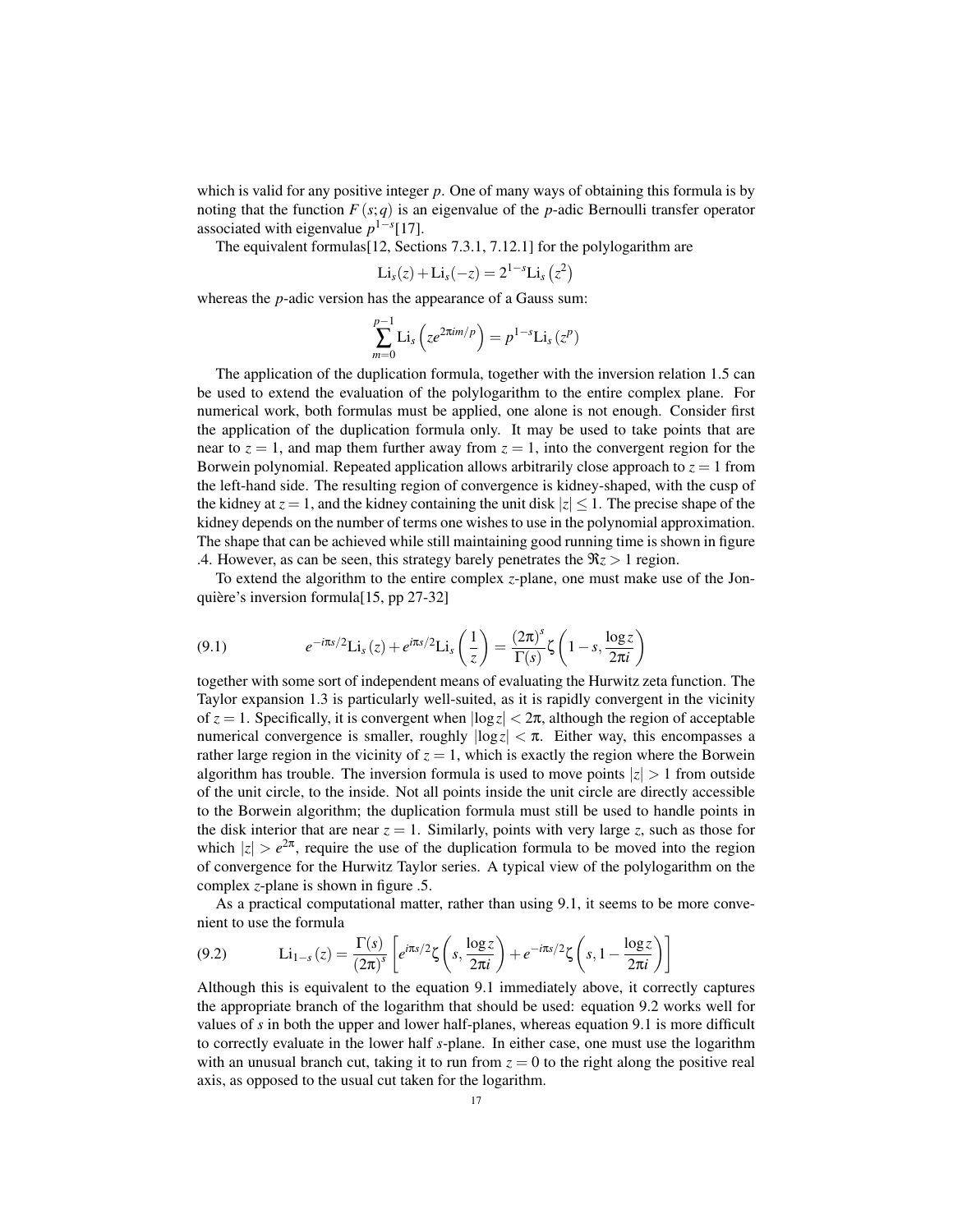It is of some curiosity to note that the sheet that is forced takes the form

$$
\zeta(s,q) + e^{-i\pi s} \zeta(s, 1-q) = \sum_{n=-\infty}^{+\infty} \frac{1}{(n+q)^s}
$$

which is also noted by Costin<sup>[6]</sup>, eqn 14] as a Mittag-Leffler type decomposition. A general discussion of the monodromy is given in a later section.

#### 10. TESTING AND VALIDATION

The correctness of a given numerical implementation can be validated in a number of ways. For non-positive integer*s*, one has the exact rational functions previously mentioned. For positive integer  $n$ , one has the relationship

$$
\operatorname{Li}_n\left(e^{2\pi i q}\right) + (-1)^n \operatorname{Li}_n\left(e^{-2\pi i q}\right) = -\frac{\left(2\pi i\right)^n}{n!} B_n(q)
$$

where the  $B_n(x)$  are the Bernoulli polynomials. For  $z = -1$ , one regains the Riemann zeta function ζ(*s*):

$$
Li_s\left(-1\right)=\frac{1}{2^{1-s}-1}\,\zeta(s)
$$

For  $|z| < 1$ , the defining series 1.4 is explicitly convergent, and may be directly summed, thus offering a fourth check of the correctness of an implementation. Finally, the multiplication theorem can be used to check for consistency. Each of these quantities can be computed by independent algorithms, and thus be used to validate the correctness of a polylogarithm implementation.

# 11. BRANCH POINTS AND MONODROMY

The principal sheet of the polylogarithm has a branch point at  $z = 1$ , and by convention, a branch cut is placed along the positive real *z*-axis, extending to the right. As one moves off of the principal sheet, one discovers that there is another branch point at  $z = 0$ . The resulting monodromy group is generated by two elements, acting on the covering space of the bouquet  $S^1 \vee S^1$  of homotopy classes of loops in  $\mathbb{C} \setminus \{0,1\}$  passing around the branch points  $z = 0$  or  $z = 1$ . The author is not aware of any simple published discussion of the monodromy for the polylogarithm; a much more abstract discussion is given in [6, 9, 13, 3]. Thus, this section provides a discussion; note that the correct manipulations to move from one sheet to another can be somewhat treacherous and confusing. The

The inversion formula 9.1 suggests a way to move around the branch point at  $z = 1$ . Suppose one starts at the point  $z = x + i\varepsilon$  with *x* real, positive, and greater than one, and ε some arbitrarily small positive real number; thus *z* is very near the branch cut of the principal sheet. One wishes to compare this to the straddling value at *x*−*i*ε. Applying the inversion formula, one can bounce these two points inside the unit circle, where there is no cut, and thus the polylog differs by  $O(\varepsilon)$ . The difference across the cut is thus

$$
\Delta = \text{Li}_s(x + i\epsilon) - \text{Li}_s(x - i\epsilon)
$$
  
=  $e^{i\pi s/2} \frac{(2\pi)^s}{\Gamma(s)} \left[ \zeta \left( 1 - s, \frac{\ln x + i\epsilon}{2\pi i} \right) - \zeta \left( 1 - s, \frac{\ln x - i\epsilon}{2\pi i} \right) \right] + O(\epsilon)$ 

Now, since  $x > 1$ , a naive application of this formula yields  $\Delta = 0$  since  $\log(x + i\varepsilon)$  – log( $x - i\epsilon$ ) =  $O(\epsilon)$ ; but clearly  $\Delta$  cannot be zero. To resolve this situation, one must make the Ansatz that the cut of the logarithm should be crossed. This may be done by taking the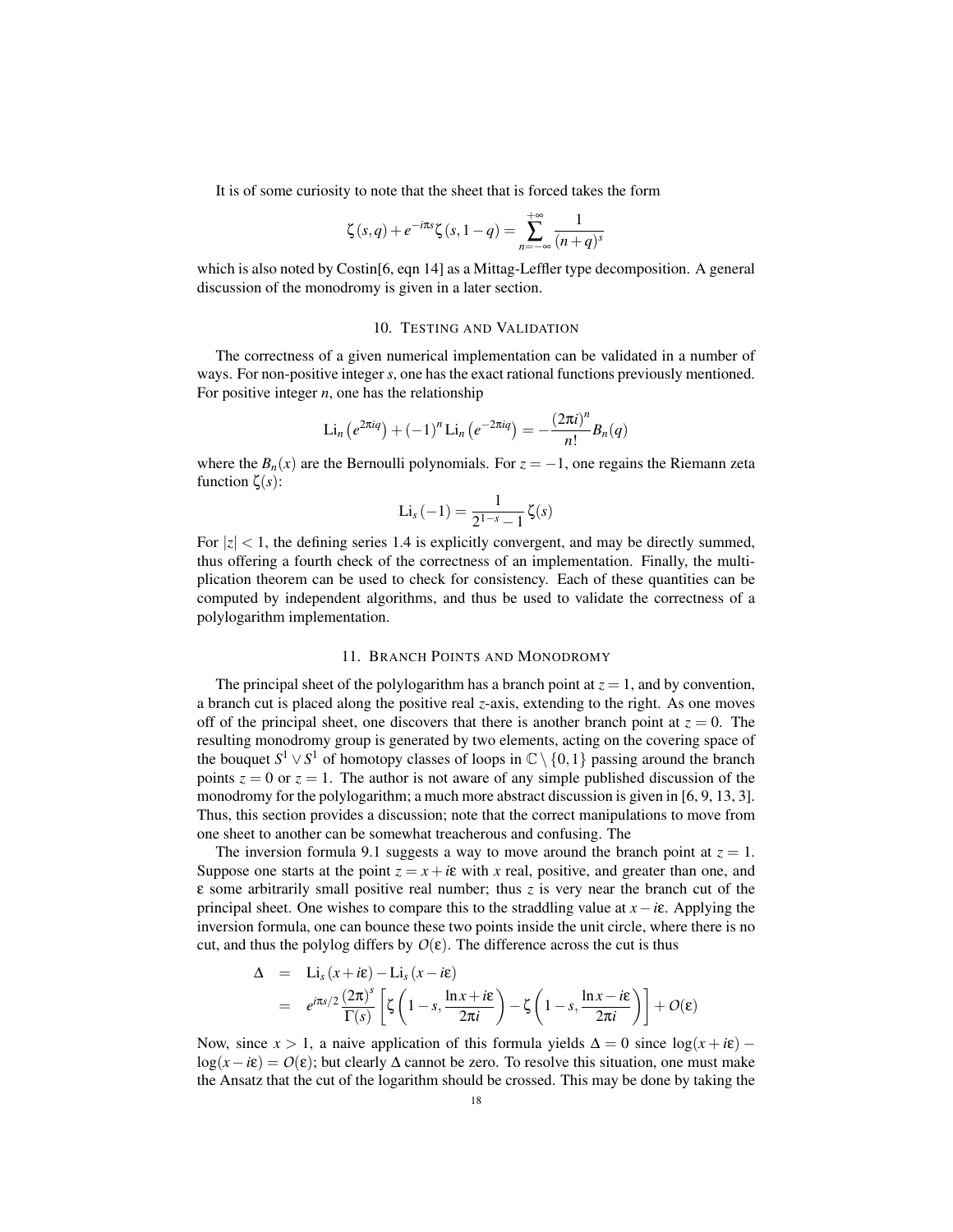

A graph of the polylogarithm monodromy, given by equation 11.4.

cut of the logarithm to extend to the right, instead of to the left, as it is by convention. One then gets

(11.1) 
$$
\log(x + i\epsilon) - \log(x - i\epsilon) = 2\pi i N + O(\epsilon)
$$

for some integer *N*. The difference across the cut, for positive *N*, is then

$$
\zeta(s,q) - \zeta(s,N+q) = \sum_{k=0}^{N-1} \frac{1}{(k+q)^s}
$$

with  $q = \ln(x)/2\pi i$ . By swinging the cut of the logarithm so that it extends to the right, one obtains that the real part of *q* is positive; the real part of *q* runs between 0 and 1. As a result, the value of  $(k+q)^s$  is unambiguous; as otherwise taking something to the power *s* also begs the question of which sheet the power must be taken on. That is, for general complex *w*, the power function is multi-sheeted:

(11.2) 
$$
w^{s} = e^{s \ln w} \rightarrow e^{s(\ln w + 2\pi i M)} = e^{2\pi i s M} w^{s}
$$

for some integer *M* representing the sheet of the power function. Since the real part of *q* is taken as positive, one can temporarily operate with the assumption that  $M = 0$ .

Taking  $N = 1$ , the above reasoning provides an excellent description, which may be verified numerically. The concentric semi-circles visible in the image .5 can be entirely explained by the behavior of  $q^s$  as  $q \to 0$ , that is, as  $z \to 1$ . Thus, the difference between the  $N = 1$  sheet and the  $N = 0$  sheet is

(11.3) 
$$
\Delta_1 = e^{i\pi s/2} \frac{(2\pi)^s}{\Gamma(s)} \left(\frac{\ln z}{2\pi i}\right)^{s-1}
$$

Properly speaking,  $\Delta_1$  is a function of *s* and *z*, and so one should write  $\Delta_1(s; z)$  to signify this. However, for ease of notation, this marking is dropped, and is taken implicitly in what follows. The difference  $Li_s(z) - \Delta_1$  is illustrated in figure .7; the concentric rings are seen to be cancelled out precisely, leaving behind a smoothly varying function, having the expected smooth structure. Moving across the cut, for  $\Re z > 1$ , the joint appears to be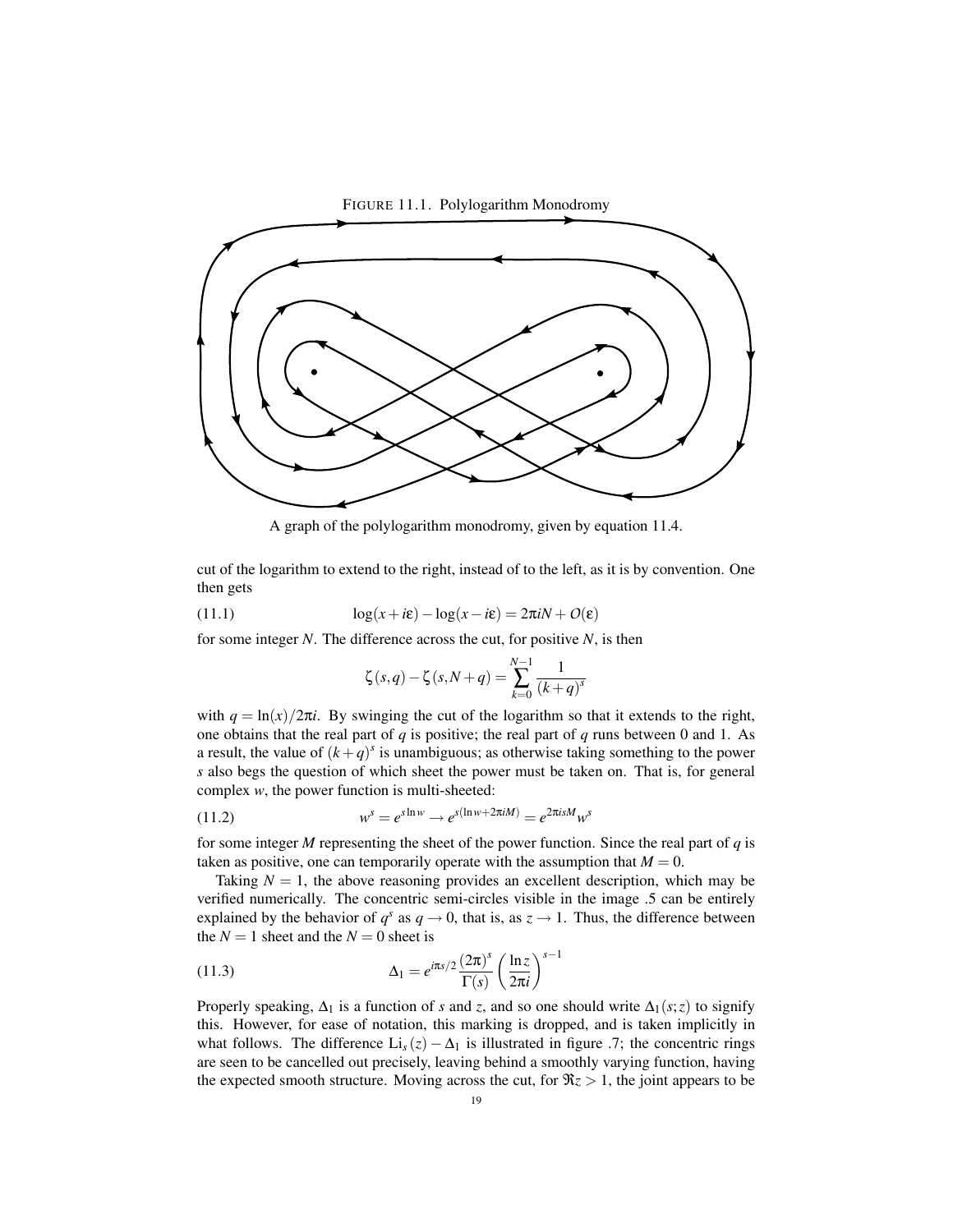smooth. For general positive  $N$ , it is easy to confirm numerically that the discontinuity between the *N*'th sheet, and the  $N-1$ 'th sheet, across the  $\Re z > 1$  cut is

$$
\Delta_N = e^{i\pi s/2} \frac{(2\pi)^s}{\Gamma(s)} \left(N - 1 + \frac{\ln z}{2\pi i}\right)^{s-1}
$$

The discontinuity across the cut  $\Re z > 1$ , for negative *N*, follows similarly. Next, taking  $N = -1$  in equation 11.1, (or  $N = 0$  in the equation immediately above, which can serve as a point of confusion) the difference is given by  $-1/(-1+q)^{1-s} = e^{-i\pi s}/(1-q)^{1-s}$ , or

$$
\Delta_{-1} = e^{-i\pi s/2} \frac{\left(2\pi\right)^s}{\Gamma(s)} \left(1 - \frac{\ln z}{2\pi i}\right)^{s-1}
$$

The figure .8 illustrates the difference Li<sub>s</sub> (*z*) –  $\Delta$ <sub>−1</sub>. For general negative *N*, the difference between adjacent sheets is then

$$
\Delta_{-N} = e^{-i\pi s/2} \frac{(2\pi)^s}{\Gamma(s)} (N-q)^{s-1}
$$

Again, it can be numerically verified that that the transition from sheet to sheet is smooth as one crosses the cut  $\Re z > 1$ .

It is perhaps more clear to use explicit topological language. Let  $m_1$  represent the homotopy class of all loops based at some point *z* on the complex plane, that wind once around the branch-point  $z = 1$  in the positive direction. The action of  $m_1$  on the polylogarithm has the effect of carrying the polylog from one sheet to the next. In the above discussion, it was determined that

$$
m_1 \cdot \mathrm{Li}_s(z) = \mathrm{Li}_s(z) - \Delta_1
$$

The logarithm in  $\Delta_1$  has a branch point at  $z = 0$ . That is, after acting with  $m_1$ , one is now on a sheet with a cut extending from  $z = 0$  to the right. Let let  $m_0$  represent the homotopy class of loops that wind once around the branch point  $z = 0$  in a right-handed fashion. Acting on the logarithm, one has

$$
m_0 \cdot \ln z = \ln z + 2\pi i
$$

Recalling the definition of  $q = \ln z/2\pi i$ , one thus has  $m_0 \cdot q = q + 1$ , and so

$$
m_0\cdot\Delta_N=\Delta_{N+1}
$$

The principal sheet of the polylogarithm has no branch point at  $z = 0$ , and so one has

$$
m_0 \cdot \mathrm{Li}_s(z) = \mathrm{Li}_s(z)
$$

Winding in the opposite direction, one has

$$
m_1^{-1} \cdot \text{Li}_s(z) = \text{Li}_s(z) - \Delta_{-1}
$$

In order for  $m_1$  to be properly considered as the group-theoretic inverse of  $m_1$ , one must have  $m_1 \cdot m_1^{-1} \cdot Li_s(z) = m_1^{-1} \cdot m_1 \cdot Li_s(z) = Li_s(z)$ . The resolution of this implies  $m_1 \cdot \Delta_{-1} =$  $-\Delta_1$ , which in turn implies that  $m_1 \cdot q = q + 1$ . This seems strange, as the logarithm has no branch point at  $z = 1$ , and so there is nothing to wind around. By this arguement, one would have expected that  $m_1$  had no effect on  $q$  at all. The point is subtle and is worth establishing clearly; it is the joining of the polylogarithm to the logarithm cuts that causes the effect. Consider only the logarithm (not the polylogarithm), arranged so that the branch extends to the right. Consider starting just below the real axis, and winding around in a right-handed fashion around the point  $z = 1$ , and finishing just above the real axis. There is no obstruction at  $z = 1$ , and so this loop can be shrunk to a very short line segment. Nonethe-less, the short line segement crosses the cut, and its effect is to move to a different sheet. It is for this reason that one has  $m_1 \cdot q = q + 1$ . A different set of group generators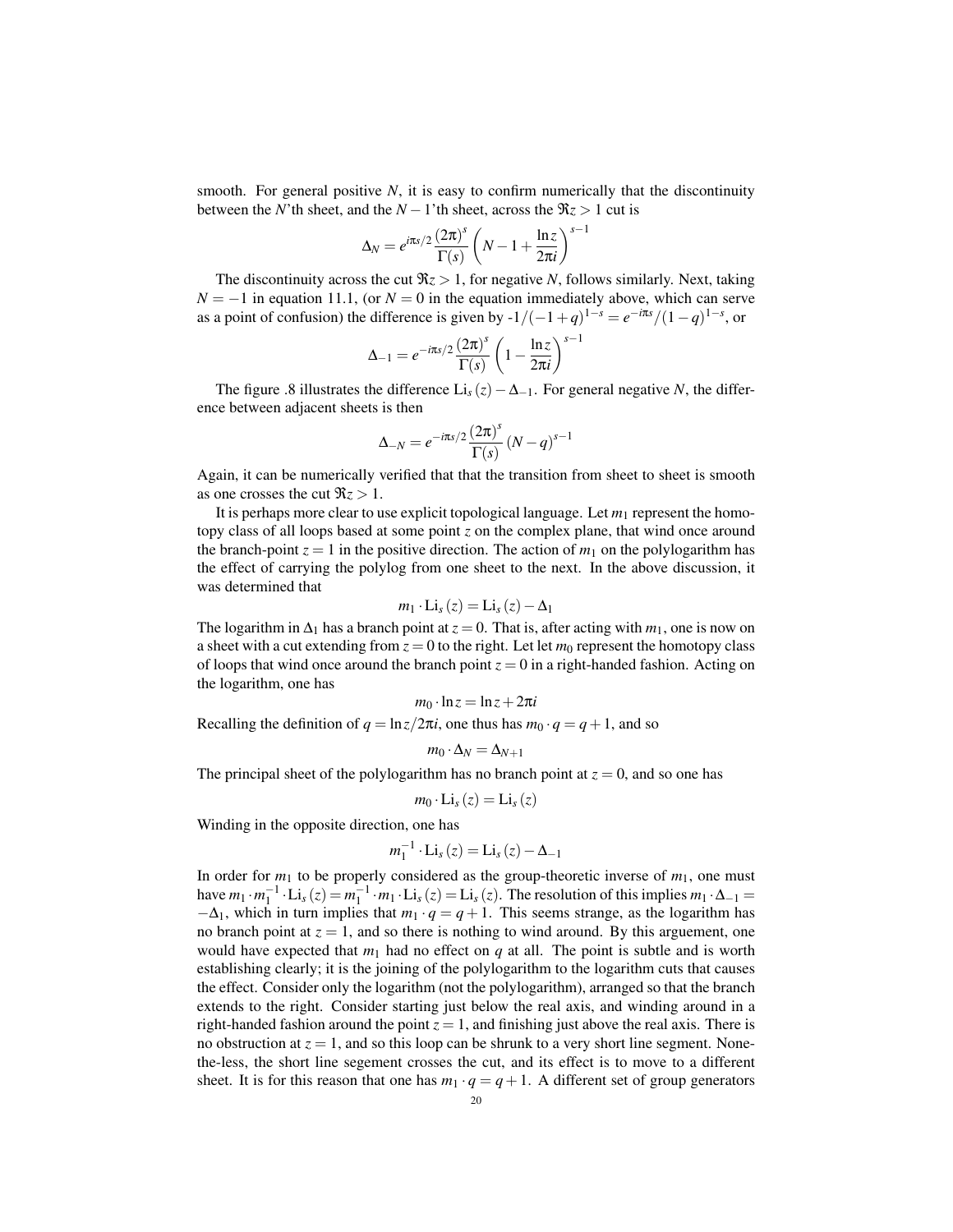will be defined below, that do capture the idea that winding around  $z = 1$  should have no effect on *q*.

One can now consider the task of more complex paths from sheet to sheet. Passing twice around the  $z = 1$  branch, one has

$$
m_1^2 \cdot \text{Li}_s(z) = m_1 \cdot [\text{Li}_s(z) - \Delta_1] = \text{Li}_s(z) - \Delta_1 - \Delta_2
$$

Repeating this gluing *n* times, so that each time, one pastes the sheets so that crossing the  $z > 1$  cut is smooth and differentiable, gives

$$
m_1^n \cdot \text{Li}_s(z) = \text{Li}_s(z) - \sum_{k=1}^n \Delta_k
$$
  
= \text{Li}\_s(z) - e^{i\pi s/2} \frac{(2\pi)^s}{\Gamma(s)} \sum\_{k=1}^n \frac{1}{(k-1+q)^{1-s}}  
= \text{Li}\_s(z) - e^{i\pi s/2} \frac{(2\pi)^s}{\Gamma(s)} \left[ \zeta \left( 1 - s, \frac{\ln z}{2\pi i} \right) - \zeta \left( 1 - s, n + \frac{\ln z}{2\pi i} \right) \right]

which is recognizable from the initial considerations.

To capture the idea of there being no obstruction at  $z = 1$  for the logarithm, one may define a group element  $g_1 = m_1 m_0^{-1}$ , so that one has  $g_1 \cdot \ln z = \ln z$ . Then, define  $g_0 = m_0$ . In terms of these generators, one has the relations

$$
g_0 \cdot q = q + 1
$$
  
\n
$$
g_1 \cdot q = q
$$
  
\n
$$
g_0 \cdot \text{Li}_s(z) = \text{Li}_s(z)
$$
  
\n
$$
g_1 \cdot \text{Li}_s(z) = \text{Li}_s(z) - \Delta_1
$$
  
\n
$$
g_0 \cdot \Delta_N = \Delta_{N+1} \quad \text{for } N > 0
$$
  
\n
$$
g_1 \cdot \Delta_N = \Delta_N
$$

To complete the picture, one needs the action of  $g_0$  on  $\Delta_{-1}$ , or equivalently  $g_0^{-1}$  on  $\Delta_1$ . There is some ambiguity, and thus, room for confusion, as the term  $(-1)^s$  arises, which may be taken as  $e^{i\pi s}$  or as  $e^{-i\pi s}$ , with the last two inequivalent for non-integer *s*. The resolution lies in considering the joining of sheets across the cut that runs between  $0 <$ ℜ*z* < 1. Visually, the cut can be clearly seen in figure .8. Consider now the task of glueing sheets across this cut. For a point *z* just above the line connecting  $z = 0$  and  $z = 1$ , one has  $q = \varepsilon + i\nu$  for some small, positive  $\varepsilon$  and some general, positive *v*. Just below this line, one has  $q = 1 - \varepsilon + iv$ . That is, q differs by 1, of course. This cut cannot be glued to the polylog, of course; it must be glued to another sheet of the logarithm. The correct gluing, for  $z = x$  real,  $0 < x < 1$ , is given by

$$
\lim_{\varepsilon \to 0} \left[ \Delta_1(x + i\varepsilon) + e^{i2\pi s} \Delta_{-1}(x - i\varepsilon) \right] = 0
$$

That is,

$$
g_0 \cdot \Delta_{-1} = -e^{-i2\pi s} \Delta_1
$$

This somewhat strange form is nothing more than an accounting trick; it is the result of providing a definition of  $\Delta_{-N}$  that had a "natural" normalization, avoiding a minus sign. The price of that definition is this glitch. In all other respects, the homotopy proceeds as expected, so that, for example,

$$
g_0 \cdot \Delta_{-N} = \Delta_{-N+1}
$$

for  $N > 1$ .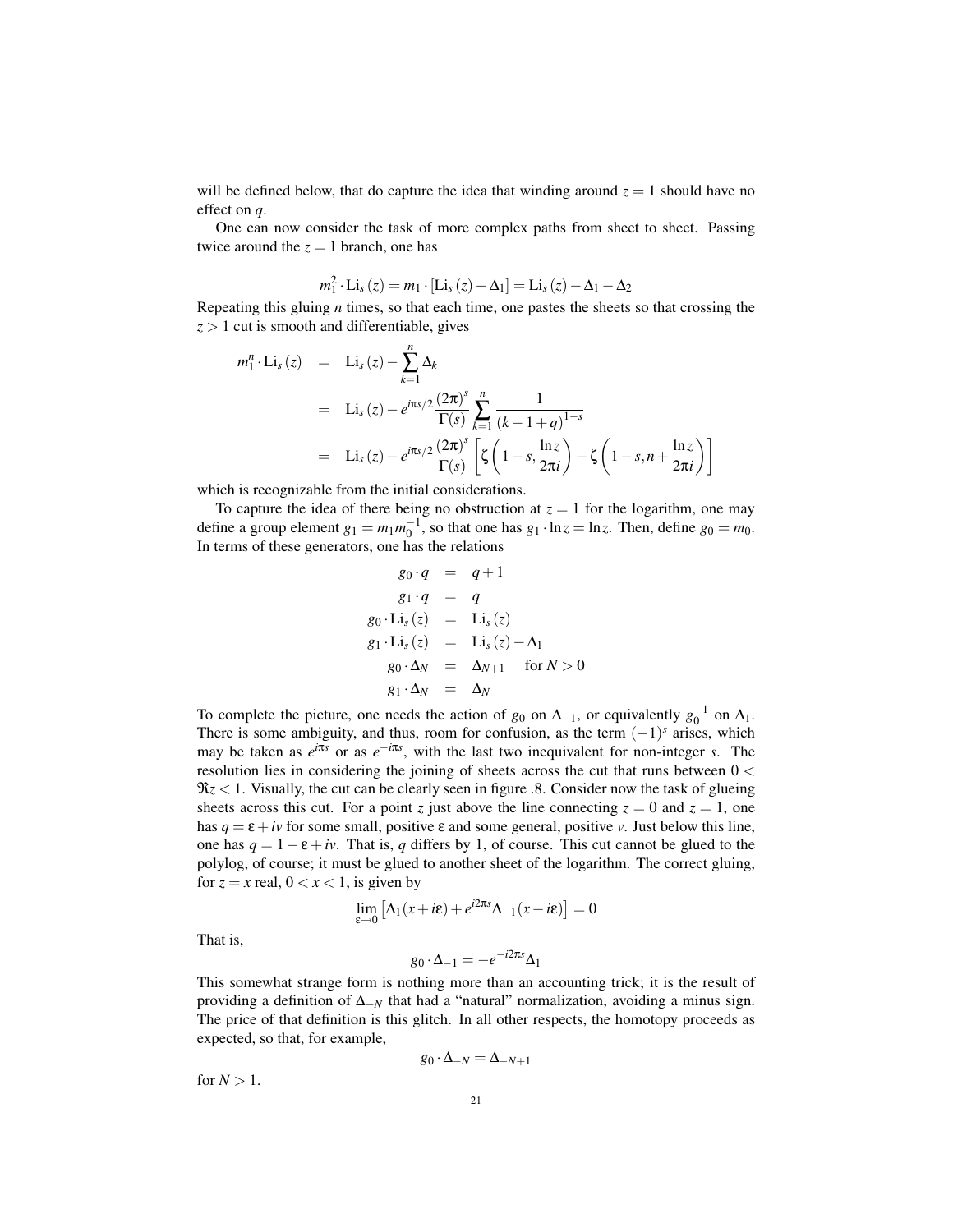The free combinations of powers of the two operators  $g_0$  and  $g_1$  (or  $m_0$  and  $m_1$ ) generate a group, the monodromy group of the polylogarithm. For  $s = m$  a positive integer, the monodromy group has a finite-dimensional representation of dimension  $m + 1$ . Well-known is the case for  $s = 2$ , the dilogarithm, where the representation forms the discrete Heisenberg group. This may be seen as follows. For  $s = 2$ , one has

$$
\Delta_n = 2\pi i \left( \ln z + (n-1)2\pi i \right)
$$

Repeated applications of  $g_0$  and  $g_1$  result in a linear combinations of Li<sub>2</sub>(*z*), ln*z* and 1; no terms of any other type appear. One may take these three elements as the basis of a three-dimensional vector space. Writing the basis as column vectors, the representation is  $\mathbf{r}$  .  $\mathbf{r}$ 

$$
4\pi^2 \mapsto e_1 = \begin{bmatrix} 1 \\ 0 \\ 0 \end{bmatrix}
$$

$$
-2\pi i \ln z \mapsto e_2 = \begin{bmatrix} 0 \\ 1 \\ 0 \end{bmatrix}
$$

$$
\text{Li}_2(z) \mapsto e_3 = \begin{bmatrix} 0 \\ 0 \\ 1 \end{bmatrix}
$$

so that the action may be represented as

$$
g_1 = \begin{bmatrix} 1 & 0 & 0 \\ 0 & 1 & 1 \\ 0 & 0 & 1 \end{bmatrix} \text{ and } g_0 = \begin{bmatrix} 1 & 1 & 0 \\ 0 & 1 & 0 \\ 0 & 0 & 1 \end{bmatrix}
$$

These two matrices may be seen to be the generators of the discrete Heisenberg group  $H_3(\mathbb{Z})$ . The general group element of the discrete Heisenberg group is

$$
\left[\begin{array}{ccc}1&a&b\\0&1&c\\0&0&1\end{array}\right]
$$

for integers  $a, b, c$ . By convention, one writes x for  $g_0$  and y for  $g_1$ , and defines a new element *z* (having no relation at all to the argument *z* of the dilogarithm) as the commutator  $z = xyx^{-1}y^{-1}$ , so that  $\overline{r}$  $\overline{a}$ 

$$
z = \left[ \begin{array}{rrr} 1 & 0 & 1 \\ 0 & 1 & 0 \\ 0 & 0 & 1 \end{array} \right]
$$

The element *z* is in the center, so that it commutes with *x* and *y*, so  $zx = xz$  and  $zy = yz$ . These relations may be taken as giving the group presentation, so that

$$
\mathcal{H}_3(\mathbb{Z}) = \langle (x, y) | z = xyx^{-1}y^{-1}, zx = xz, zy = yz \rangle
$$

Curiously, one should note that the discrete Heisenberg group has an alternate presentation that is reminiscent of the braid group. This is perhaps not a complete surprise, as a monodromy can be generally understood to be a subgroup of the braid group or mapping class group of the punctured disk. The mapping class group permutes the punctures of the disk in a continuous fashion, so that the result is an intertwining of strands. For a disk with two punctures, the braid group is  $B_3$  consists of three strands. In this case, two of the strands can be visualized as two parallel lines, each representing one of the two branch points of the polylogarithm. The third strand is the monodromy path, which weaves about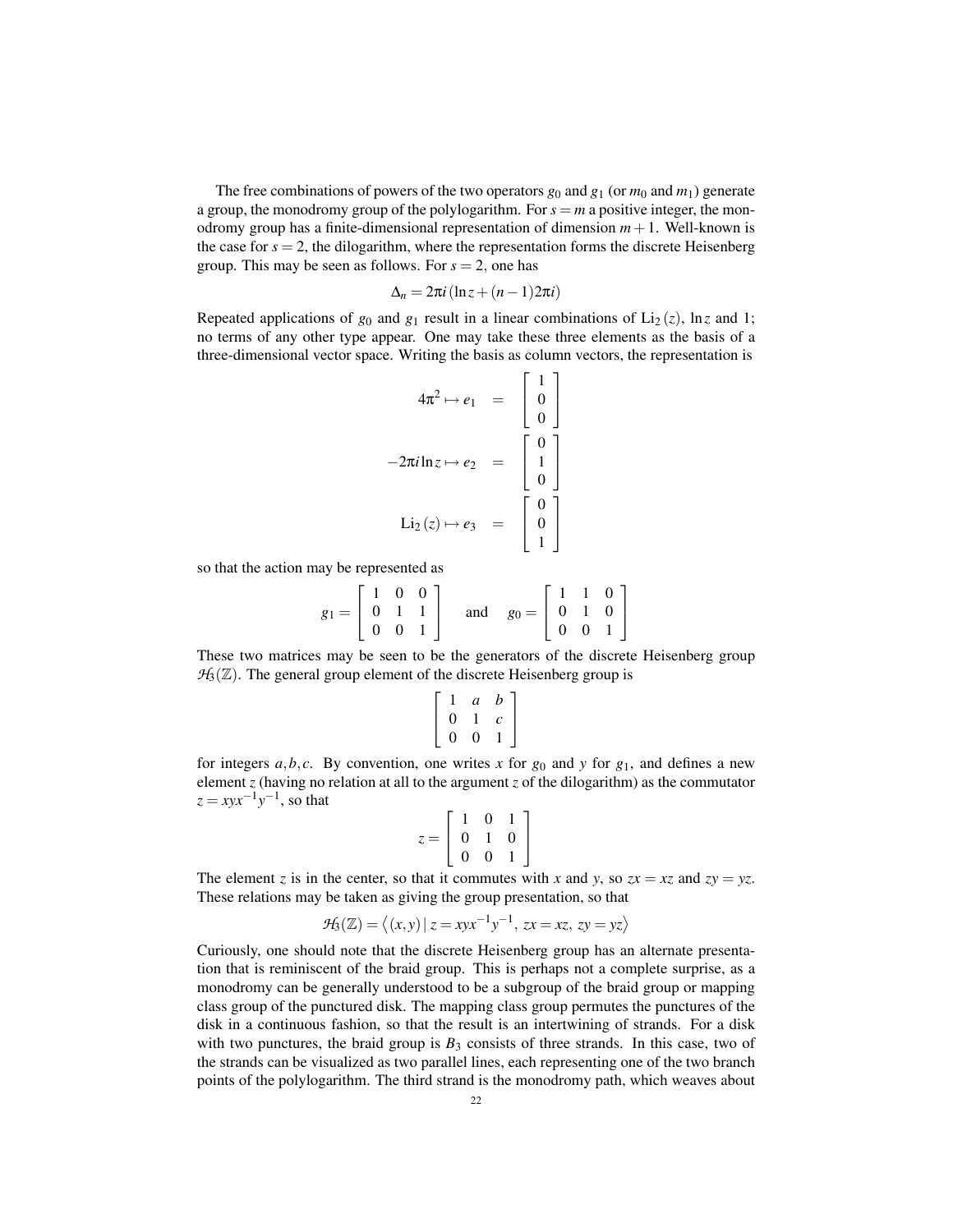the two straight lines, but must always return to the middle. Now, the braid group  $B_3$  has two group generators, denoted  $\sigma_1$  and  $\sigma_2$  by convention, which denote a single twist of the left or right pair of strands of the braid. To weave the middle strands of the monodromy about the two branch points, one identifies  $g_0 \to \sigma_1^2$  and  $g_1 \to \sigma_2^2$ . At this point, ignoring the polylog, and limiting ones attention to the universal covering space for the homotopy group over two branch points, one very simply has that  $g_0$  and  $g_1$  are the generators of the free group in two letters. Now for the curious resemblance. The braid group  $B_3$  has the group presentation  $\sigma_1 \sigma_2 \sigma_1 = \sigma_2 \sigma_1 \sigma_2$ . The discrete Heisenberg group has the remarkably similar identity *xyyx* = *yxxy*.

For  $s = 3$ , one may write

|  |  | $g_0 = \begin{bmatrix} 1 & 1 & 1 & 0 \\ 0 & 1 & 2 & 0 \\ 0 & 0 & 1 & 0 \\ 0 & 0 & 0 & 1 \end{bmatrix}$ and $g_1 = \begin{bmatrix} 1 & 0 & 0 & 0 \\ 0 & 1 & 0 & 0 \\ 0 & 0 & 1 & 1 \\ 0 & 0 & 0 & 1 \end{bmatrix}$ |  |  |  |
|--|--|-------------------------------------------------------------------------------------------------------------------------------------------------------------------------------------------------------------------|--|--|--|
|  |  |                                                                                                                                                                                                                   |  |  |  |

for the basis

$$
4\pi^3 i \mapsto e_1 = \begin{bmatrix} 1 \\ 0 \\ 0 \\ 0 \end{bmatrix}
$$

$$
2\pi^2 \ln z \mapsto e_2 = \begin{bmatrix} 0 \\ 1 \\ 0 \\ 0 \end{bmatrix}
$$

$$
-\pi i (\ln z)^2 \mapsto e_3 = \begin{bmatrix} 0 \\ 1 \\ 0 \\ 0 \end{bmatrix}
$$

$$
\text{Li}_3(z) \mapsto e_4 = \begin{bmatrix} 0 \\ 0 \\ 1 \\ 0 \end{bmatrix}
$$

The generated group is not the four-dimensional Heisenberg group, as there simply aren't enough generators for that. Its not a representation of the three-dimensional Heisenberg group, as the commutator  $w = g_0 g_1 g_0^{-1} g_1^{-1}$  is not in the center, since  $w g_0 \neq g_0 w$ . However, one does have  $wg_1 = g_1w$ , and from this one may deduce that the monodromy group has the presentation

(11.4) 
$$
M = \langle g_0, g_1 | g_1 g_0 g_1^{-1} g_0^{-1} = g_0 g_1^{-1} g_0^{-1} g_1 \rangle
$$

In any case, the group is solvable and thus thin.

The Heisenberg group may be regained as the quotient group  $H_3(\mathbb{Z}) = M/\langle w \rangle$  where  $\langle w \rangle$  is the conjugate closure of *w*:

$$
\langle w \rangle = \left\{ gwg^{-1} \, | \, g \in M \right\}
$$

The conjugate closure is, of course, a normal subgroup of *M*. Since *g*<sup>1</sup> already commuted with *w*, what the quotient group construction does is to impose  $\langle w \rangle g_0 = g_0 \langle w \rangle$ , which shows up on the cosets as the other, "missing" relationship needed to get the Heisenberg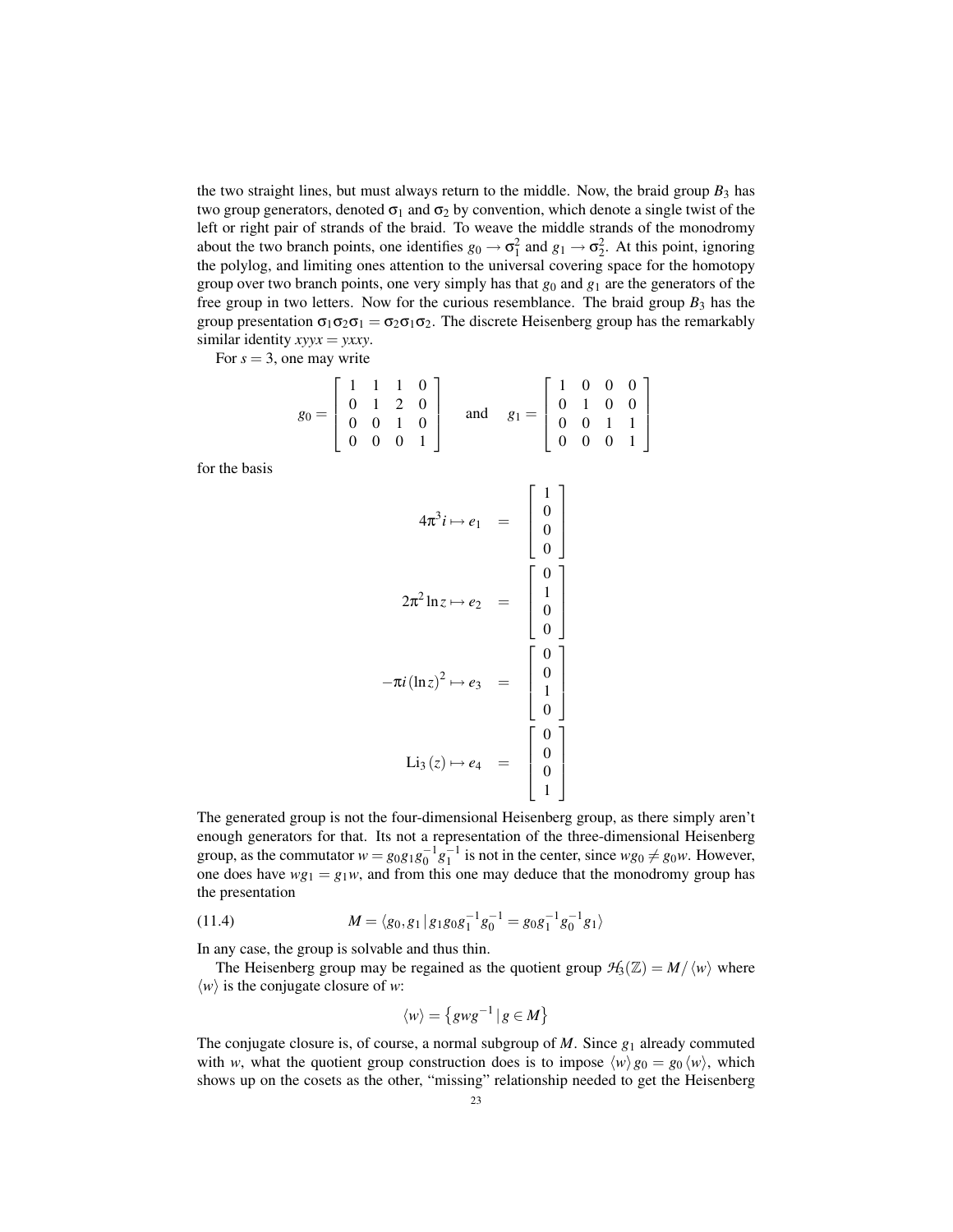group. It is thus that the presentation of the Heisenberg group is regained. The general form of an element  $h \in \langle w \rangle$  may be taken to be

$$
h = g_0^{-n}wg_0^n = \begin{bmatrix} 1 & 0 & 0 & 2n+1 \\ 0 & 1 & 0 & -2 \\ 0 & 0 & 1 & 0 \\ 0 & 0 & 0 & 1 \end{bmatrix}
$$

for integer *n*. Thus, it is clear that  $\langle w \rangle$  is abelian, and that  $\langle w \rangle \cong \mathbb{Z}$ .

For general integer  $s = m$ , the monodromy group is always unipotent, and thus a nilpotent group. The generators take the form

$$
g_0 = \left[ \begin{array}{cccc} & & 0 \\ & C & & \vdots \\ & & 0 & \\ 0 & \cdots & 0 & 1 \end{array} \right] \quad \text{and} \quad g_1 = \left[ \begin{array}{cccc} 1 & 0 & \cdots & 0 \\ 0 & 1 & & & \vdots \\ & \vdots & & \ddots & 0 & 0 \\ 0 & \cdots & 0 & 0 & 1 \end{array} \right]
$$

where *C* are the binomial coefficients written in an upper-triangular fashion (thus, for example, for  $m = 4$ , one adds a column of  $(1,3,3,1)$  and, for  $m = 5$ , another column  $(1,4,6,4,1)$ , *etc.*). This form is determined by taking as the basis vectors the monomials appearing in the expansion of $(\ln z + 2\pi i)^m$  (whence the binomial coefficients), and normalizing with a factor of  $2\pi i/\Gamma(m)$ . The generated monodromy group is isomorphic to the above *s* = 3 case, as it has the same presentation. The element  $w = g_0 g_1 g_0^{-1} g_1^{-1}$  commutes with  $g_1$ , just as before; but  $g_0w \neq wg_0$ . Thus, the conjugate closure  $\langle w \rangle$  is again a onedimensional abelian group, that is,  $\langle w \rangle \cong \mathbb{Z}$ , and the resulting quotient group is again the Heisenberg group.

Note that the existence of polylogarithm ladders seems to be equivalent to the statement that products of monodromy groups can be factored in interesting and unusual ways. XXX Expand on this remark.

For *s* not an integer, the action of *g*<sup>0</sup> does not close, and the general vector-space representation is infinite dimensional. The action of the  $g<sub>0</sub>$  monodromy can be understood to be the shift operator on an infinite-dimensional vector space, whose basis vectors may be taken to be  $\Delta_N$ ; the operator  $g_1$  acts to inject into this shift space. Defining *w* as before, it is not hard to determine that  $w \cdot \Delta_N = \Delta_N$  and that  $w \cdot Li_s(z) = Li_s(z) + \Delta_1 - \Delta_2$ . Remarkably, the same commutation relation holds as before, in that  $g_1w \cdot Li_s(z) = wg_1 \cdot Li_s(z)$ Li<sub>s</sub> (*z*) − ∆<sub>2</sub>. This, together with the more trivial result  $g_1w \cdot Δ_N = wg_1 \cdot Δ_N = Δ_N$  shows that the infinite-dimensional vector space representation of the monodromy has the same presentation as the finite-dimensional case. Thus, one concludes that, for all complex values of  $s \neq 2$ , the monodromy of the polylogarithm is given by equation 11.4.

It is not clear whether there may also be smaller, finite-dimensional representations for particular values of *z*. XXX Expand on this.

The analog of the Dirichlet *L*-functions are functions of the form

$$
p^{-s}\sum_{m=1}^{p-1}\chi(m)\operatorname{Li}_s\left(ze^{2\pi im/p}\right)
$$

where  $\chi(m)$  is a primitive character modulo p. These functions have the strange property of having branch points at  $e^{2\pi im/p}$  whenever  $\chi(m)$  is not zero. The resulting monodromy groups have a more complex structure as well.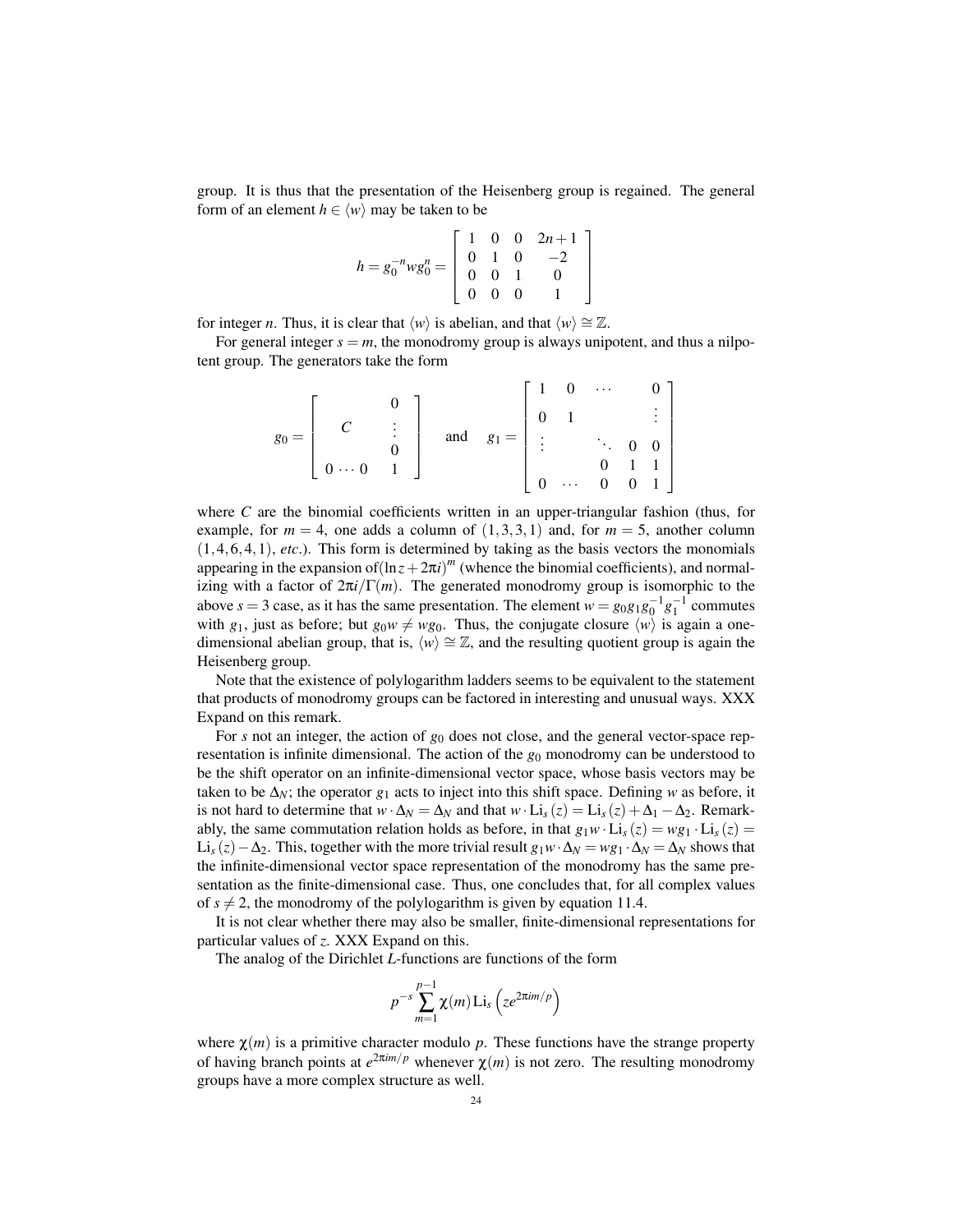# 12. THE "PERIODIC" ZETA FUNCTION

The ability to compute the polylogarithm allows one to visualize some of the interesting sums that occur in number theory. One such example is the so-called "periodic zeta function", defined by Apostol[2, Thm 12.6] as

$$
(12.1) \tF(q;s) = \sum_{n=1}^{\infty} \frac{e^{i2\pi nq}}{n^s}
$$

Clearly, one has  $F(q, s) = \text{Li}_s$ ¡ *e* <sup>2</sup>π*iq*¢ . The periodic zeta function occurs when one attempts to state a reflection formula for the Hurwitz zeta function, as

(12.2) 
$$
\zeta(1-s,q) = \frac{\Gamma(s)}{(2\pi)^s} \left[ e^{-i\pi s/2} F(q;s) + e^{i\pi s/2} F(1-q;s) \right]
$$

What makes the periodic zeta function interesting is that *it is not actually periodic*. That one might think it is seems obvious from the definition 12.1: the direct substitution of  $q \rightarrow q+1$  gives the false suggestion of periodicity in *q*. This is false because, in fact,  $Li<sub>s</sub>(z)$  has a branch point at  $z = 1$ . The "periodic" zeta function is multi-sheeted, and, attempting to trace a continuous path from  $q \rightarrow q+1$ , while keeping *q* real carries one through the branch-point, and from one sheet to the next. This is illustrated graphically, in figure 12.1.

The figure 12.1 shows an oscillatory behavior that clearly diverges as  $q \rightarrow 0$ . This oscillation is can be simply explained. Substituting  $s = \frac{1}{2} + i\tau$  into equation 12.2 gives

$$
\zeta\left(\frac{1}{2} - i\tau, q\right) = \frac{e^{-i\pi/4}e^{-i\tau\log 2\pi}e^{i\phi}}{\sqrt{2\cosh\tau\pi}} \left[e^{\pi\tau/2}F(q;s) + ie^{-\pi\tau/2}F(1-q;s)\right]
$$

after the substitution of

$$
\Gamma\left(\frac{1}{2}+i\tau\right) = \frac{\sqrt{\pi}e^{i\phi}}{\sqrt{\cosh \tau \pi}}
$$

where  $\phi$  is a purely real phase that can be expressed as a somewhat complicated sum[1, eqn 6.1.27]. For reasonably large, positive  $\tau$ , such as  $\tau = 25$  in the picture, one may ignore the second term, so that the whole expression simplifies to

$$
F\left(q; \frac{1}{2} + i\tau\right) = \exp i\left(\frac{\pi}{4} - \phi + \tau \log 2\pi\right) \zeta\left(\frac{1}{2} - i\tau, q\right) + O\left(C^{-\tau}\right)
$$

for some real constant  $C > 0$ . Then, as  $q \to 0$ , the leading contribution to the Hurwitz zeta comes from the *n* = 0 term in equation 1.1: that is,  $q^{-s} = e^{i\tau \log q}/\sqrt{q}$ , so that

(12.3) 
$$
F\left(q; \frac{1}{2} + i\tau\right) \approx \frac{e^{i\tau \log q} e^{i\psi}}{\sqrt{q}} \text{ as } q \to 0
$$

for some fixed, real phase  $\psi$  that is independent of  $q$ . As is eminently clear from both the picture 12.1, and from the approximation 12.3, the limit of  $q \rightarrow 0$  of  $F(q, s)$  cannot be taken: this is the branch-point of  $Li_s(z)$  at  $z = 1$ .

Curiously, the limit  $q \to 1$  does exist, and one has  $F(1,s) = \zeta(s)$  the Riemann zeta. The approximation 12.3 hints at how to move through the branch point, from one sheet to the next: 12.3 is the discontinuity between sheets. That is, one has, for large, positive τ

$$
F\left(q+1;\frac{1}{2}+i\tau\right) \approx F\left(q,\frac{1}{2}+i\tau\right) - \frac{e^{i\tau\log q}e^{i\psi}}{\sqrt{q}}
$$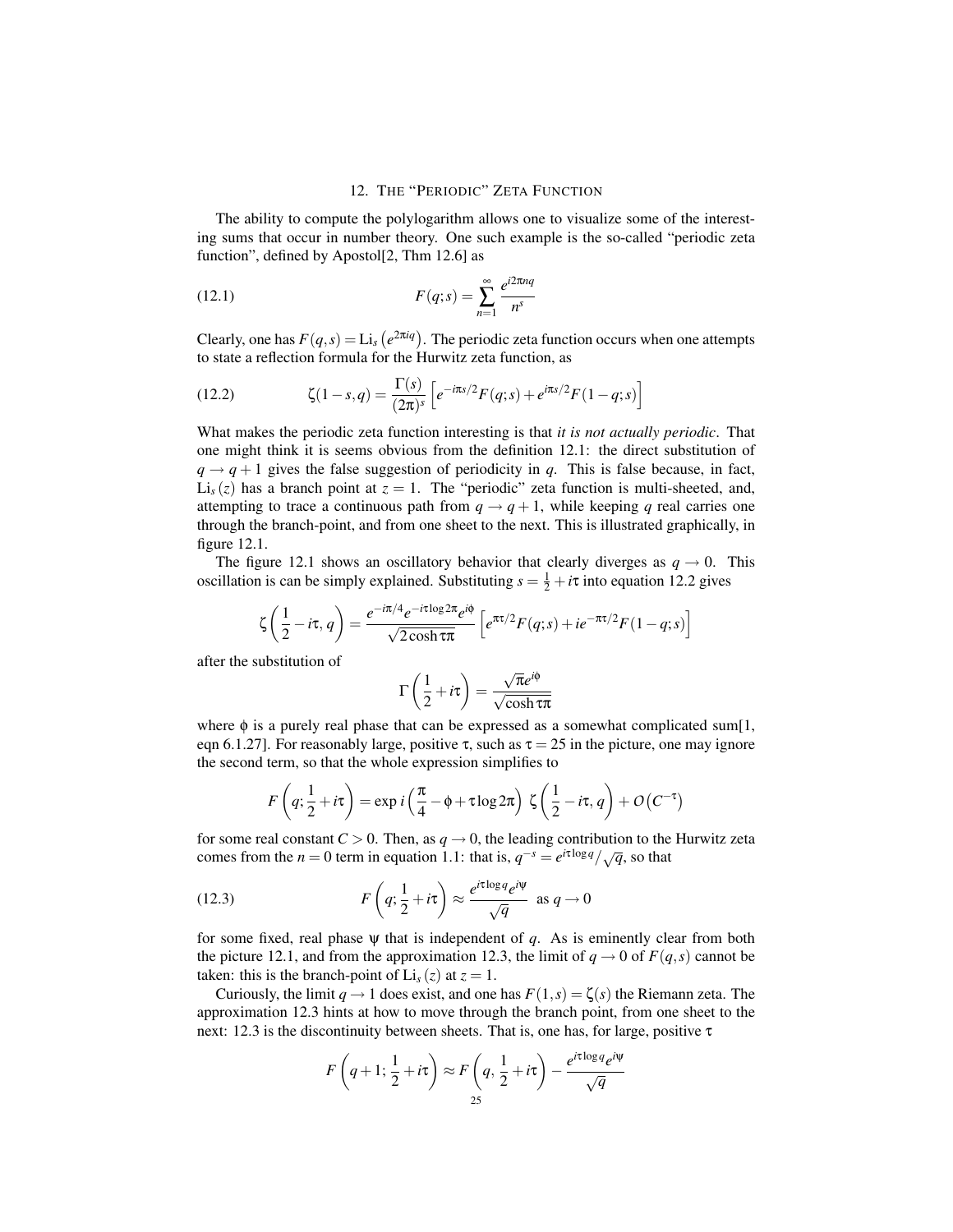



This graph shows the real and imaginary parts of the periodic zeta function  $F(q,s) = \text{Li}_s$ ¡  $e^{2\pi i q}$ 

for  $s = \frac{1}{2} + i25$ . This value of *s* is close to a zero of the Riemann zeta function, at  $s = \frac{1}{2} + i25.01085758014...$  Thus, both the real and imaginary parts approach zero at  $q = 1$ , as well as at  $q = \frac{1}{2}$ . The increasing oscillations as  $q \to 0$  are due to the contribution of the very first term of the Hurwitz zeta: that is, these oscillations are nothing other than that of  $q^{-s} = e^{i25\log q}/\sqrt{q}$ . Subtracting these away is the same as analytically continuing to the region  $q > 1$ , and matches the coarser set of oscillations, which are given by  $(1+q)^{-s} = e^{i25\log(1+q)}/\sqrt{1+q}$ 

Noteworthy is that the presumed "periodicity" in  $q$  is very misleading: the image suggests an essential singularity at  $q = 0$ , and continuing, logarithmically slower oscillatory behavior for the analytic continuation to the region where  $q > 1$ .

as the formula that approximates the movement from one sheet to the next. In essence, this shows that the "periodic" zeta function is not at all periodic:  $F(q+1;s) \neq F(q;s)$  whenever  $\Re s \leq 1$ .

The complete relationship between the Hurwitz zeta and the periodic zeta is rather subtle. For example, if instead one considers large *negative* τ, and graphs the periodic zeta, one obtains what is essentially the left-right reversed image of 12.1, with oscillations approaching a singularity at  $q \rightarrow 1$ . One may easily *numerically* verify that these oscillations are precisely of the form  $(1-q)^{-s}$ . From this, one may deduce that the correct form of the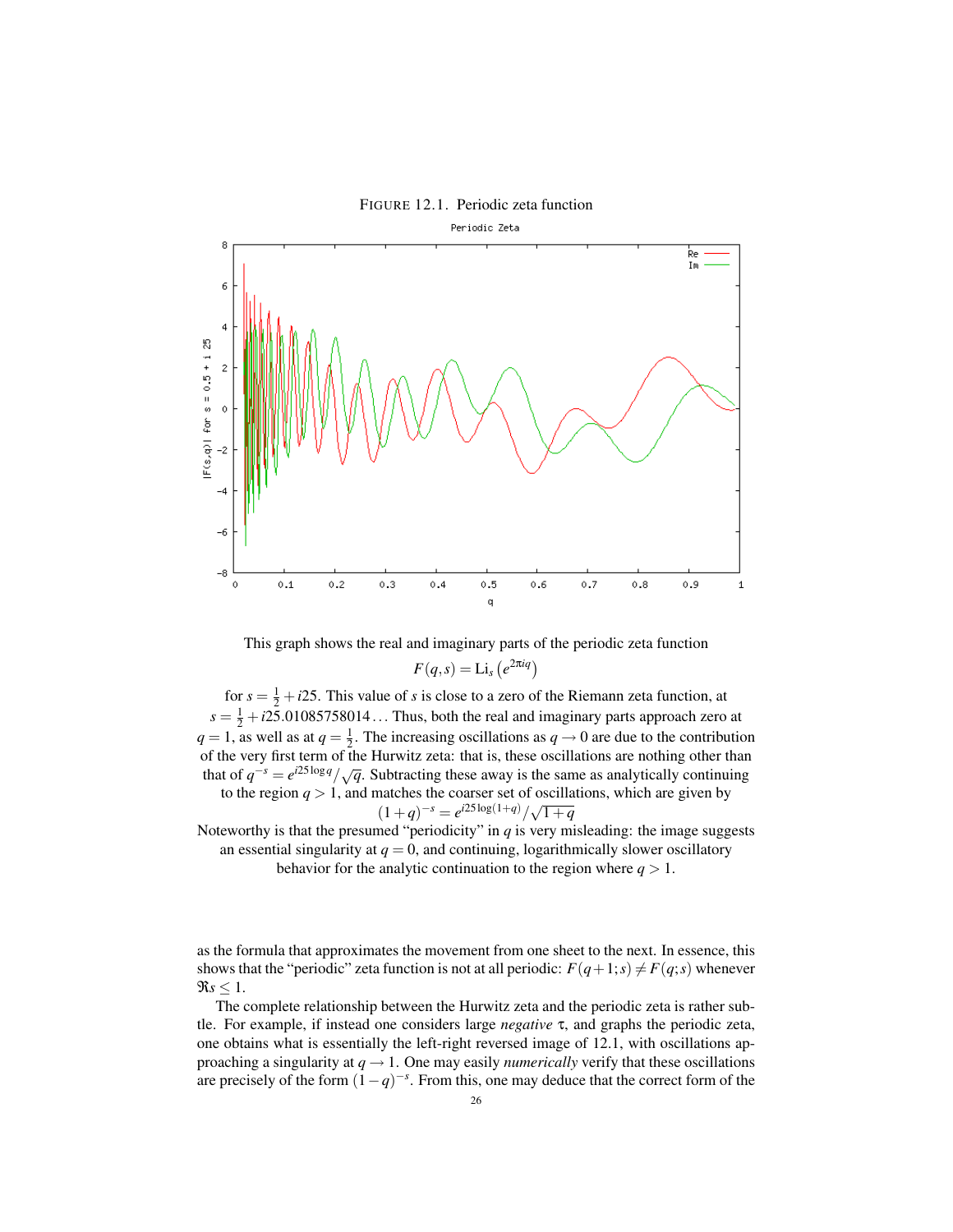reflection formula is

(12.4) 
$$
F(q, 1-s) = \frac{\Gamma(s)}{(2\pi)^s} \left[ e^{i\pi s/2} \zeta(s, q) + e^{-i\pi s/2} \zeta(s, 1-q) \right]
$$

which captures the oscillatory behavior at  $q \to 0$  for large positive  $\tau$  and the oscillations at  $q \rightarrow 1$  for large negative  $\tau$ .

The constraint of keeping *q* real causes integer values of *q* to correspond precisely to the branch point of the polylogarithm. This makes reasoning about the continuity of the periodic zeta at integral values of *q* rather turbid. Since the Riemann zeta function lies precisely at the branch point, this seems to also make it difficult to gain new insight into the Riemann zeta in this way.

# 13. CONCLUSION

Both the Borwein and the Euler-Maclaurin algorithms appears to offer a stable and fast way of computing the Hurwitz zeta function for general complex *s* and real *q*, and the polylogarithm for general complex *s* and *z*. The Euler-Maclaurin algorithm offers superior performance for the Hurwitz zeta. An actual implementation using a variable-precision library shows that all of the algorithms are quite tractable.

An unexplored area is the optimal implementation of the algorithms using standard IEEE double-precision floating-point mathematics. Preliminary work shows that some of the intermediate terms are just large enough so that rounding error may be of concern; the region of high-precision convergence has not been characterized. The propagation of rounding errors through the algorithm has not been characterized; it may be possible to rearrange terms to minimize the propagation of errors. Such a characterization is necessary before reliable double-precision code can be created. By contrast, such considerations can be swept under the rug when employing arbitrary-precision arithmetic.

For the Borwein algorithm, evaluating the bounds 6.1 and 6.2, so as to obtain an order estimate, is non-trivial, and can account for a significant amount of compute time. A speedier heuristic is desirable. By contrast, the Euler-Maclaurin algorithm seems to have a very simple heuristic that is quite adequate for general-purpose applications. In either case, it would be desirable to have a more refined analysis and presentation of the heuristics.

It may be possible to find even more rapidly converging algorithms, by generalizing some of the results from Cohen *et al*[18], or by appealing to the general theory of Padé approximants. Both approaches seem promising, although that of Padé approximants may yield a more general theory.

The polylogarithm and Hurwitz zeta functions are both special cases of the Lerch transcendental

$$
\sum_{n=0}^{\infty} \frac{z^n}{(n+q)^s}
$$

It should be possible to extend the techniques in this paper to provide a rapid, globally convergent algorithm for the Lerch transcendental, thus enabling a deeper numerical exploration of its peculiarities.

This paper concludes with the application of the algorithm to render some pretty images.

#### **REFERENCES**

- 1. Milton Abramowitz and Irene A. Stegun (eds.), *Handbook of mathematical functions*, 10th printing ed., Dover Publications, 1972.
- 2. Tom M. Apostol, *Introduction to analytic number theory*, Springer; New York, 1976.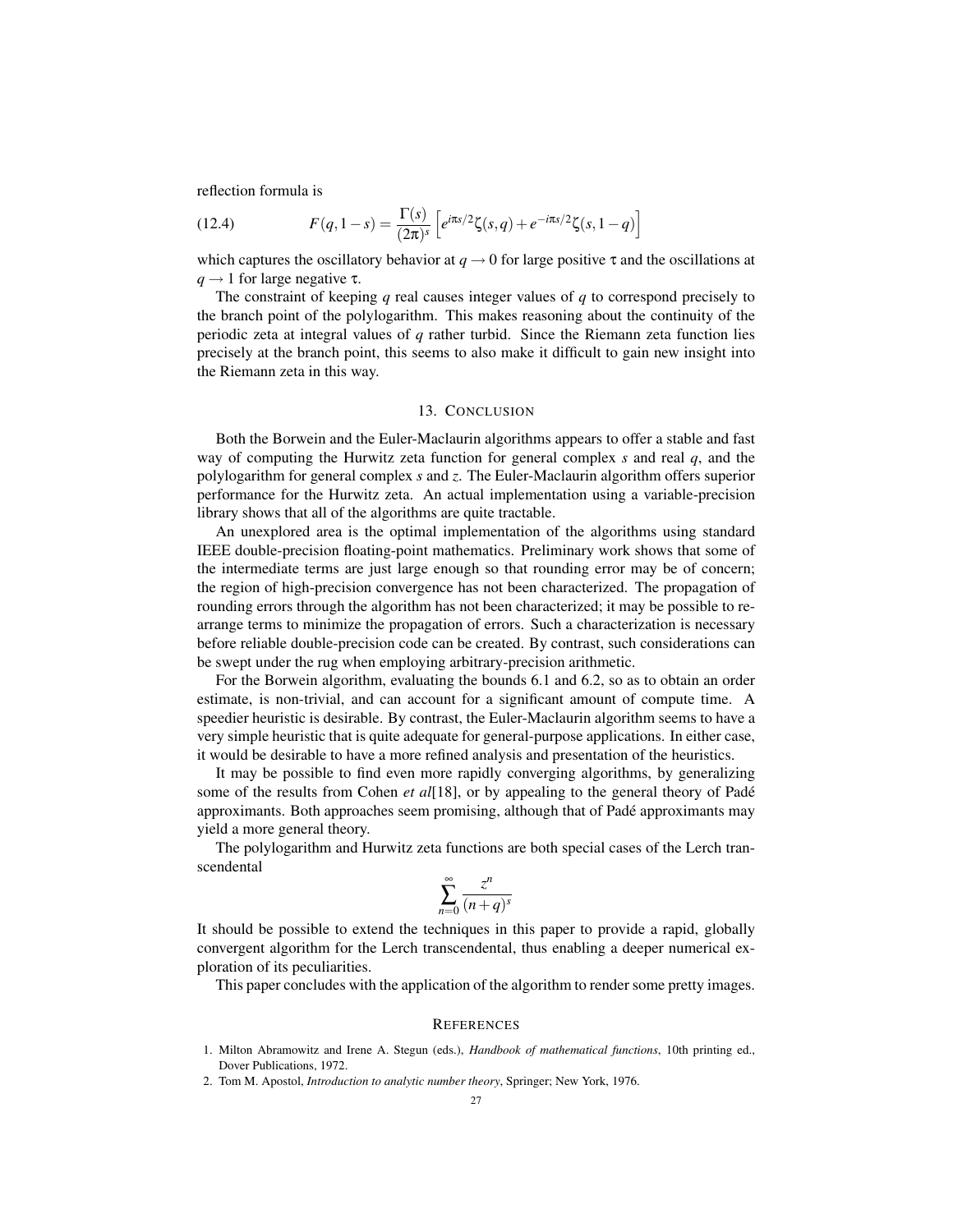- 3. Spencer Bloch, *Structural properties of polylogarithms*, Mathematical Surveys and Monographs, vol. 37, ch. "Introduction to Higher Logarithms", pp. 275–285, American Mathematical Society, 1991.
- 4. P. Borwein, *An efficient algorithm for the riemann zeta function*, http://www.cecm.sfu.ca/personal/pborwein/PAPERS/P117.ps, January 1995.
- 5. , *An efficient algorithm for the riemann zeta function*, Constructive experimental and nonlinear analysis, CMS Conference Proceedings 27, 2000, pp. 29–34.
- 6. Ovidiu Costin and Stavros Garoufalidis, *Resurgence of the fractional polylogarithms*, arXiv math.CA/0701743 (2007).
- 7. R. E. Crandall, *Note on fast polylogarithm computation*, www.reed.edu/ crandall/papers/Polylog.pdf, January 2006.
- 8. Free Software Foundation, *Gnu multiple precision arithmetic library*, http://www.swox.com/gmp/.
- 9. Richard M. Hain, *Classical polylogarithms*, arXiv alg-geom/9202022 (1992).
- 10. Helmut Hasse, *Ein summierungsverfahren fur die riemannsche ?-reihe*, Mathematische Zeitschrift 32 (1930), 458–464.
- 11. A. Jonquière, *Notes sur la série (polylogarithm)*, Bull. Soc. Math. France 17 (1889), 142–152.
- 12. Leonard Lewin, *Polylogarithms and associated functions*, North Holland, 1981.
- 13. Richard M.Hain & Robert Macpherson, *Structural properties of polylogarithms*, Mathematical Surveys and Monographs, vol. 37, ch. "Introduction to Higher Logarithms", pp. 337–353, American Mathematical Society, 1991.
- 14. Oleksandr Pavlyk, *private communication*, February 2007, Wolfram Research.
- 15. Bateman Manuscript Project, *Higher transcendental functions*, vol. 1, McGraw Hill, New York, 1953.
- 16. Rasa Slezeviciene, *An efficient algorithm for computing dirichlet l-functions*, Integral Transforms and Special Functions 15 (2004), no. 6, 513–522.
- 17. Linas Vepstas, *The bernoulli map*, http://www.linas.org/math/bernoulli.pdf, 2004.
- 18. Henri Cohen, Fernando Rodriguez Villegas, and Don Zagier, *Convergence acceleration of alternating series*, Experimental Mathematics 9 (2000), no. 1, 3–12, http://www.math.utexas.edu/ villegas/publications/convaccel.pdf.
- 19. William T. Vetterling William H. Press, Saul A. Teukolsky and Brian P. Flannery, *Numerical recipes in c, the art of scientific computing*, 2nd edition ed., Cambidge University Press, 1988.
- 20. David Wood, *The computation of polylogarithms*, Tech. Report 15-92\*, University of Kent, Computing Laboratory, University of Kent, Canterbury, UK, June 1992, http://www.cs.kent.ac.uk/pubs/1992/110.

#### APPENDIX: SOME PRETTY PICTURES

Below follow some interesting pictures of the polylogarithm and the Hurwitz zeta function for values of *s* on the critical line  $s = 1/2 + i\tau$ . They are shown here, as they are not commonly known. Each figure represents hours of computation on modern computers.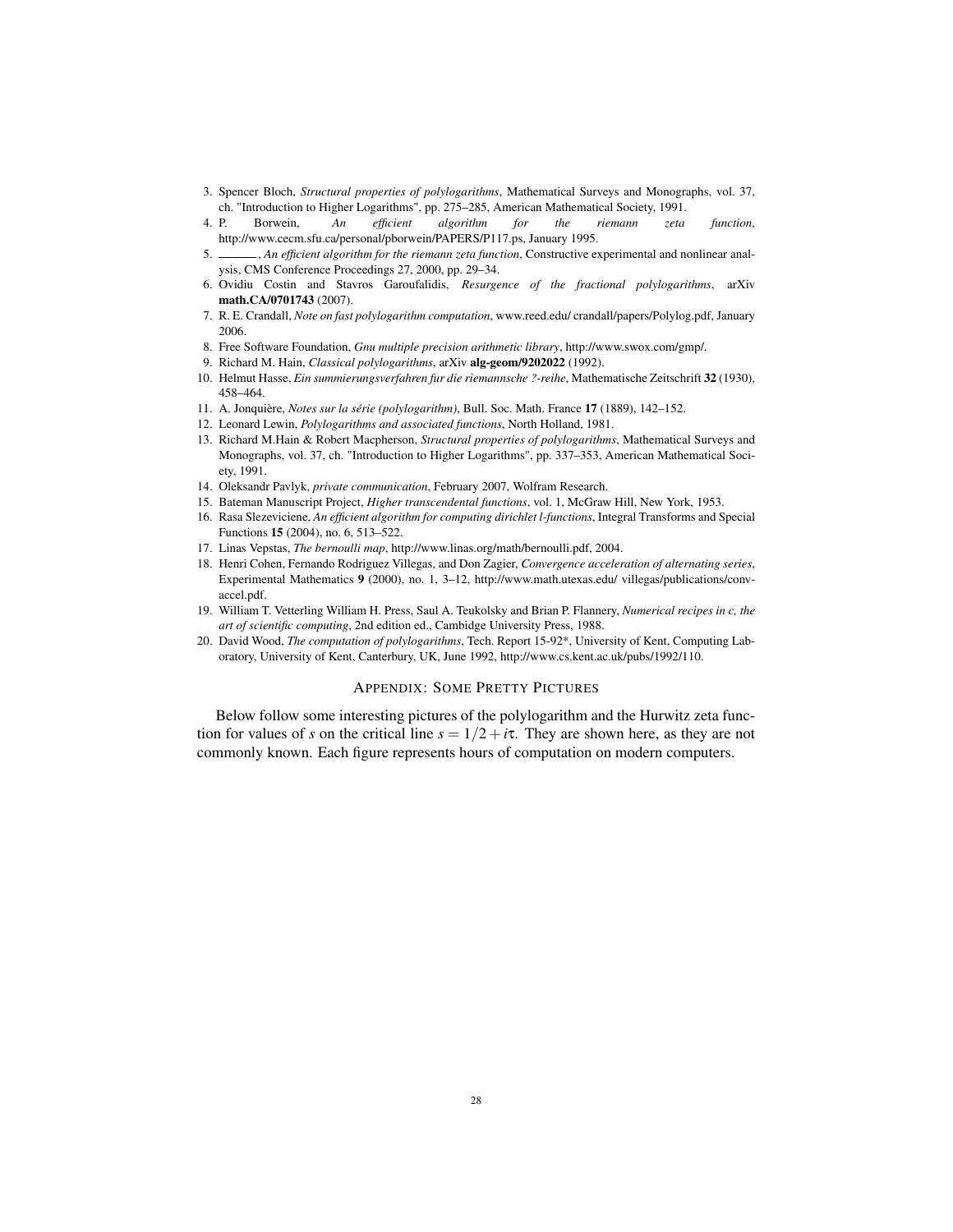

This image illustrates the so-called "periodic zeta function"

$$
F(q; s) = \text{Li}_s\left(e^{2\pi i q}\right) = \sum_{n=1}^{\infty} \frac{\exp(2i\pi n q)}{n^s}
$$

Graphed is the magnitude of  $F(q; s)$ , with a color scale such that black represents zero,

greenish-blue being values on the order of one, yellow on the order of two, with increasingly large values shown as orange-red. Along the horizontal axis runs *q*, taken to be real, from  $q = 0$  on the left to  $q = 1$  on the right. Then, writing  $s = \frac{1}{2} + i\tau$ , the value of

 $\tau$  is varied along the vertical axis, running from  $\tau = 0$  at the bottom of the image, to  $\tau = 50$  at the top of the image. Zeroes of the Riemann zeta function  $\zeta(s) = F(1, s)$  are located where the blue lines intersect the right edge of the image. From the bottom, the first three zeroes are at  $s = 0.5 + i14.13$ ,  $0.5 + i20.02$ ,  $0.5 + i25.01$ . Due to the relation to the Dirichlet eta function, the zeros also materialize at the same values of *s*, but on the

$$
q = 1/2
$$
 line.

Remarkably, the blue streaks seem to be roughly parabolic, but are interrupted by nearly straight "erasures". The pattern is reminiscent of graphs of the strong-field Stark effect (need ref). In the Stark effect, eigenvalues are given by the characteristic values of the Mathieu functions. These cross over one another in a curious fashion; see for example, figure 20.1 in Abramowitz & Stegun.

The precise form of the parabolic blue streaks are due to a term of the form  $q^{-s}$ , as given by equation 12.3. These may be subtracted, as illustrated in the next image.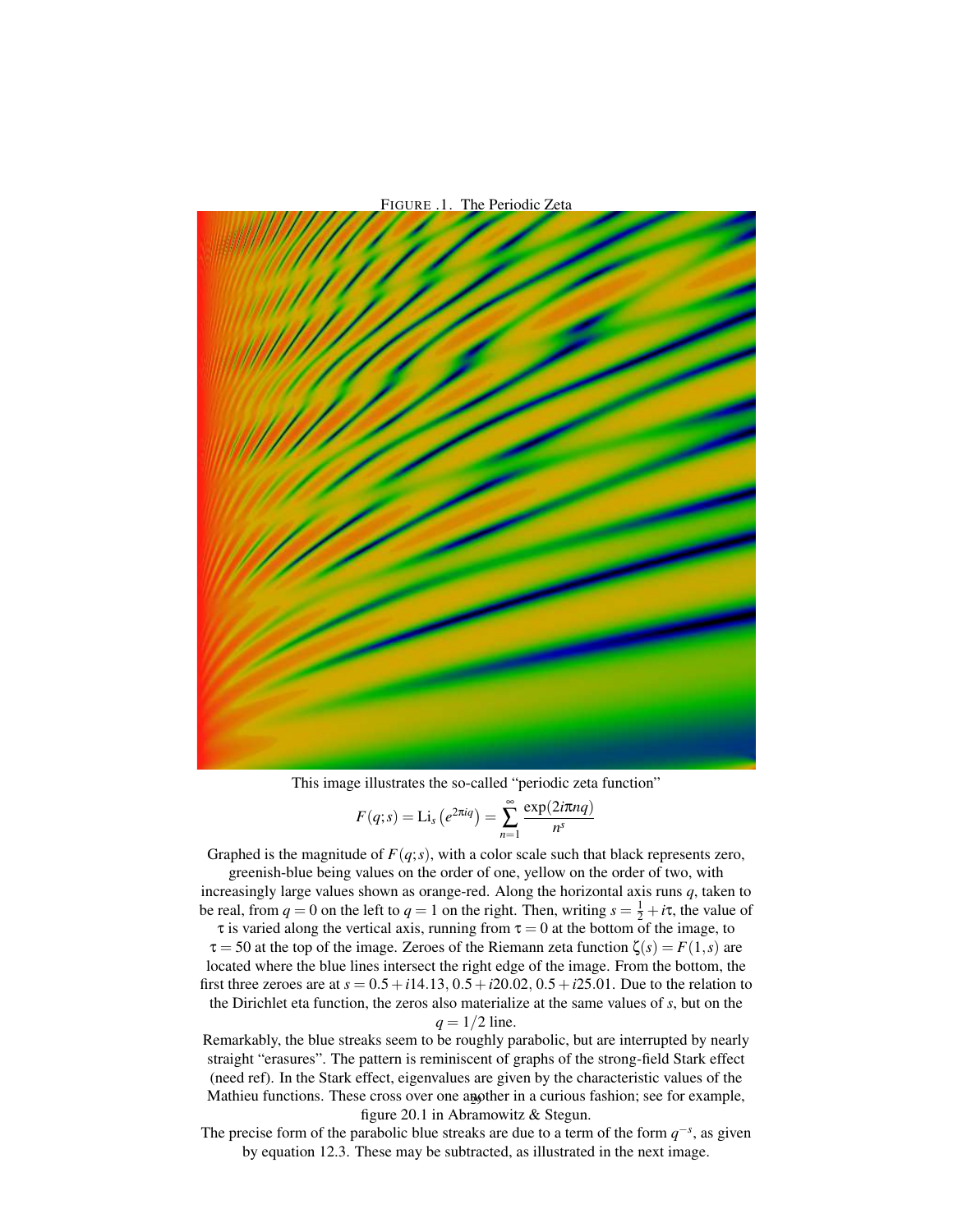

FIGURE .2. Hurwitz zeta, with leading term subtracted

This image shows the magnitude of

$$
\zeta(s,q+1) = \zeta(s,q) - q^{-s}
$$

for the range of  $0 \le q \le 1$  along the horizontal axis, and  $0 \le \tau \le 50$  along the vertical axis, just as in the previous image; the same coloration scheme is used as well. This essentially corresponds to the previous picture, with the leading divergence subtracted; for large positive τ, the magnitude of the periodic zeta and the Hurwitz zeta differ by an exponentially small amount. A careful comparison of this picture to the previous now shows that the "erasures" or "streaks" in the previous image correspond exactly to the dark parts of this image. Again, a criss-cross lattice pattern can be seen. The dominant

streaks in this picture are presumably due to the  $(1+q)^{-s}$  term.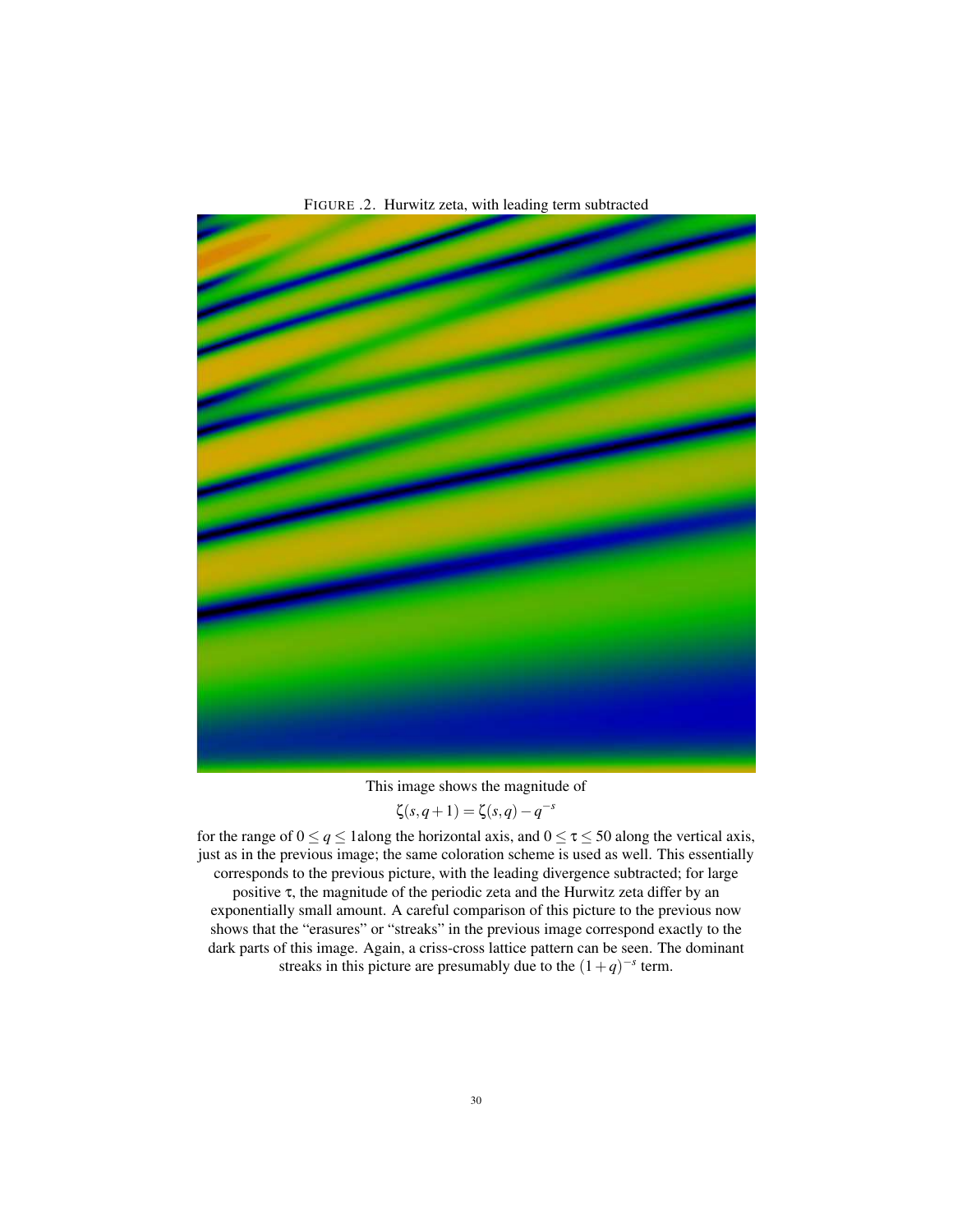



This figure shows a view of the magnitude of the Hurwitz zeta  $|\zeta(s,q)|$  over an extended range, together with a rescaling of coordinates in an attempt to straighten out the √ striations. The value of *q* ranges from 0 to  $2\sqrt{2} \approx 2.8$  along the horizontal axis, although it is scaled as  $q^{3/2}$  along this axis. This rescaling essentially turns the parabolic striations into straight, radial lines emanating from the origin at the lower left. This image also re-scales the τ coordinate, in an attempt to turn the radial striations into horizontals. The value of  $q = 1$  is a vertical line running exactly down the middle of the image; the non-trivial Riemann zeroes are visibly stacked up on this line. The value of  $\tau$  runs from 0 to 100 on this vertical line. On other verticals, τ has been rescaled by  $q^{1/2}$ , so that τ runs from 0 to 141 on the right hand side of the image, while being essentially held at zero along the left edge of the image.

The increasing complexity of the chain-link pattern is apparent as one moves up the imaginary axis. Equally apparent is that the maximum range of excursion of the magnitude changes only slowly over the range of the image: as the pattern increases in complexity, it does not wash out, but has a distinct binary on/off character.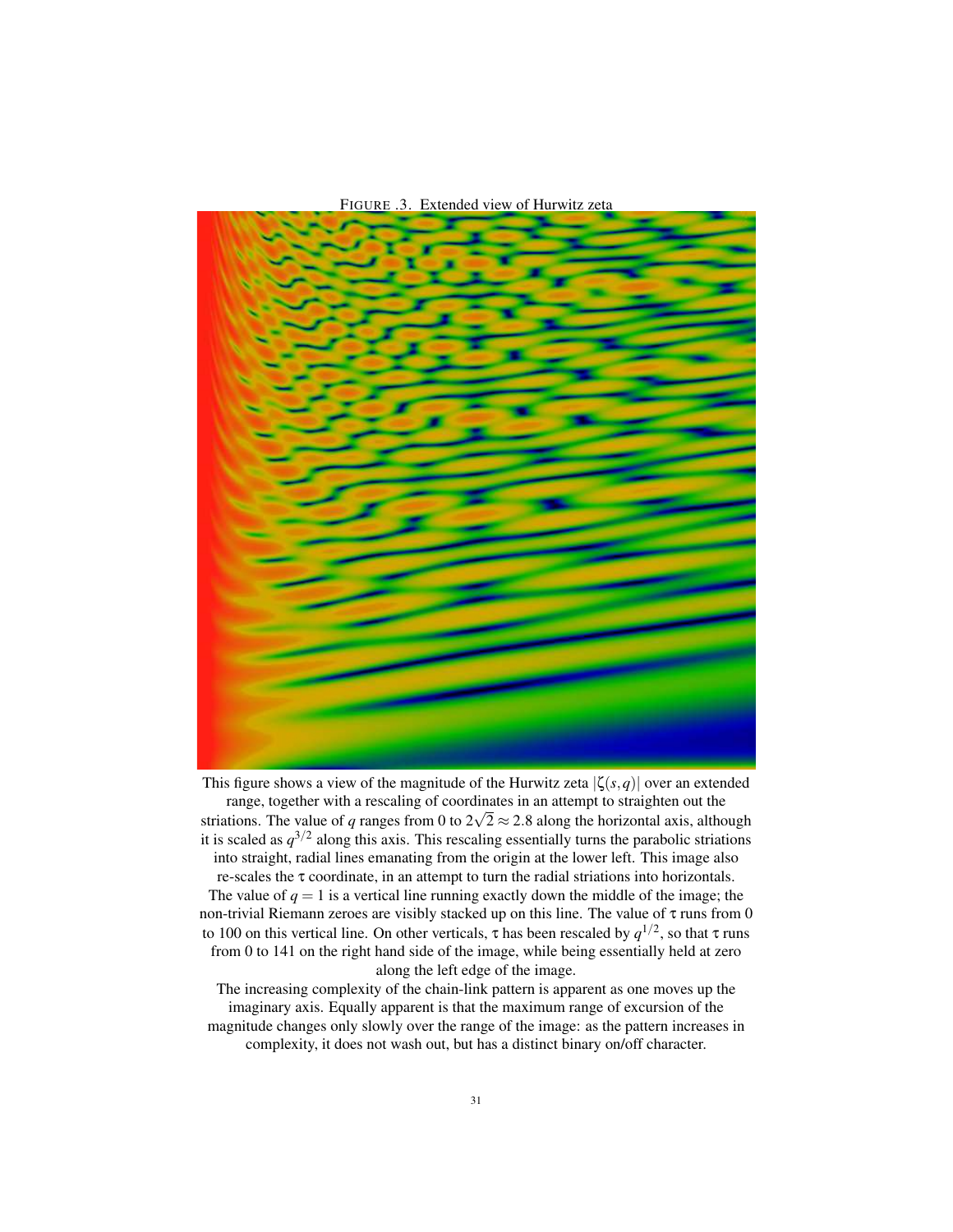

This image shows a phase plot for the polylogarithm, on the complex *z*-plane, for  $s = 0.5 + i80$ . The color scheme is such that black represents the phase arg Li<sub>s</sub> (*z*) = −π, red represents the value of  $+\pi$ , and green a phase of zero. Points where the phase wraps around the full color range are zeros. Thus, each of the "fingers" in this image terminates on a zero. Most of these zeros are close to, but usually not quite on the circle  $|z| = 1$ . The lone zero near the center of the image corresponds to the zero at  $z = 0$ . The slight cusp at

the right side of the image corresponds to  $z = 1$ . The outer boundary of the image, adjoining to the solid green area, represents the limit of convergence for the combination of the Borwein algorithm and the duplication formula; one can enlarge the region of convergence slightly, but not much, but using polynomial approximations of higher order.

The boundary is easily crossed by applying the inversion formula, as the later images show. The image is offset somewhat, rather than being centered on  $z = 0$ , because most of the convergent region is to the left of the imaginary axis.

Note the other lone zero floating along inside of the  $|z| < 1$  disk. If this picture were animated as  $\tau$  increased from 0 in the positive direction, then the zero fingers can be see be seen as marching across in a counter-clockwise fashion, starting at  $z = 1$  and proceeding around. Most zeros pass to another sheet upon crossing  $z = 1$ , after making a full revolution; others spiral around a secon<sup>t</sup> time on this sheet, such as the lone zero up top. An animated movie of this image, showing the spiraling, can be seen at http://www.linas.org/art-gallery/polylog/polylog.html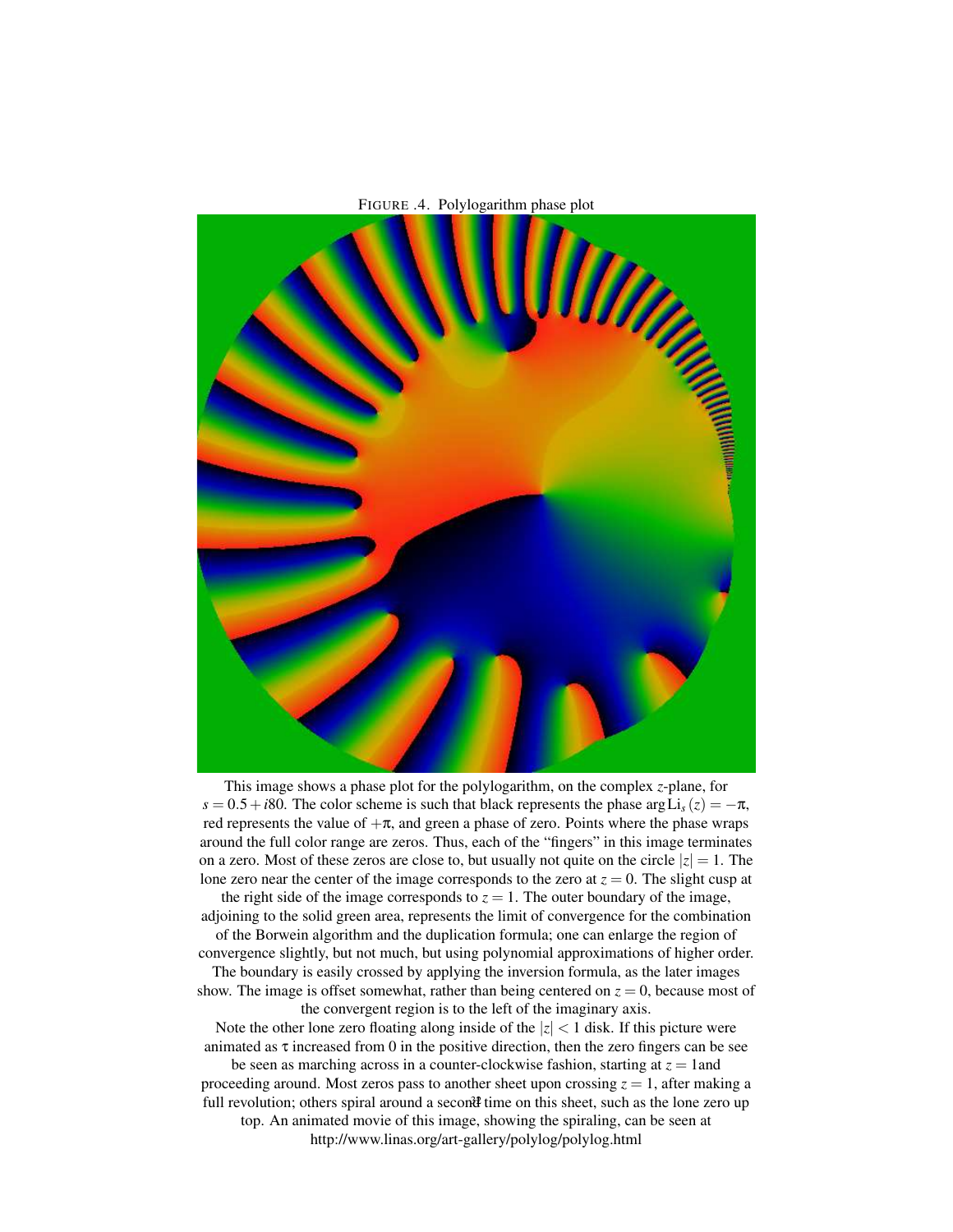

FIGURE .5. Polylog whole plane

This image illustrates the results of combining the Borwein algorithm together with the inversion and duplication formulas. The image shows the complex *z*-plane, is centered on  $z = 0$ , and runs from -3.5 to +3.5, left to right, top to bottom. The value of *s* is fixed at  $s = 0.5 + 15i$  for the whole picture. The color scheme is the same as for the previous picture.

Besides the zero at  $z = 0$  at the center of the picture, another zero is visible to the left, and slightly down. This zero is an "ex-Riemann zero", in that, if instead one had created the

image for  $s = 0.5 + i14.1347...$ , then this point would have been located exactly at  $z = -1$ . As it happens, this point has now rotated to slightly below  $z = -1$ . The zeroes above and to the right of the origin are Riemann zeroes to be: as τ increases, each will in turn rotate counterclockwise to assume the position at  $z = -1$ .

The concentric shells are centered on the point  $z = 1$ . The branch cut can be seen extending to the right from from  $z = 1$ , on the positive real axis.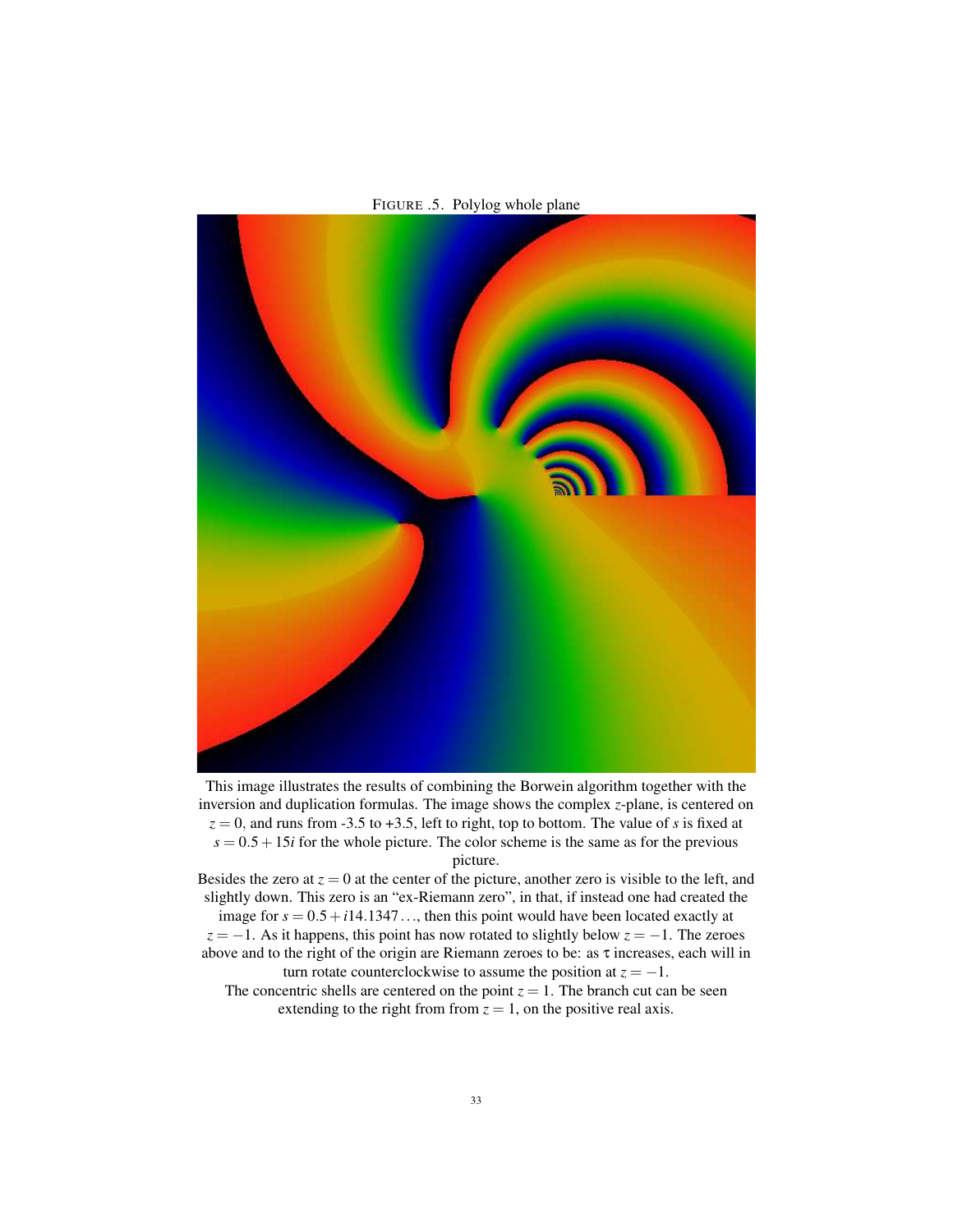

FIGURE .6. Polylogarithm off the critical axis

This figure shows the polylogarithm in the complex *z*-plane, at fixed  $s = \sigma + i\tau = 1.2 + i14$ . It is superficially similar to the previous image, with two notable differences. Visible just under the cut, on the right, is a zero. If σ were smaller, this zero would move to the left; at  $\sigma = 0.5$ , it would be very near to the branch point at  $z = 1$ . As  $\tau$ gets larger, this point moves up, crossing the branch cut and moving onto the next sheet.

Of course, if instead one had  $\sigma + i\tau = 0.5 + i14.13...$ , this zero would be located precisely at  $z = 1$ . Thus, this figure illustrates what a Riemann zero looks like when it is not on the critical strip.

As  $\tau$  increases, the remaining zeroes circle around in a widening spiral: thus, the zero at the far left of the image is not near  $z = -1$ , but is to the left of there (and thus is not going to be a zero of the Dirichlet eta function). If instead one had  $\sigma$  with a value of less than 0.5, the zeroes would spiral around in an ever-tightening spiral, and would never hit the

branch cut or cross over. The Riemann hypothesis is essentially that these zeroes are impacting exactly at the branch point; a violation of RH would be a pair of zeroes that failed to hit the branch point, instead passing to the left and right of the branch point. This figure suggests that RH holds: the zeroes are clearly lined up in single file; it is hard to imagine how this single file might break ranks into a pair of zeros that simultaneously passed near the branch point.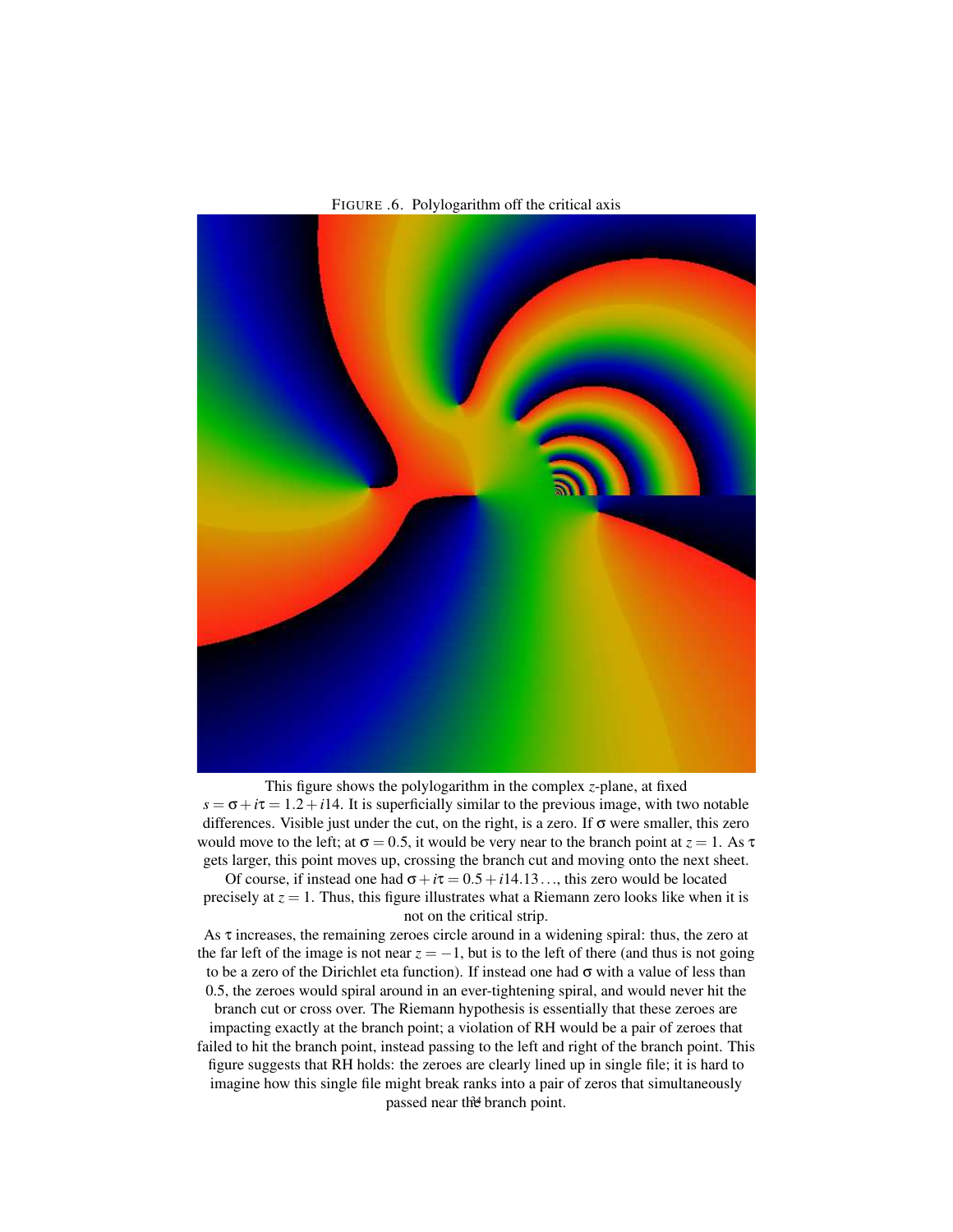FIGURE .7. Upper sheet of the polylogarithm

This figure shows the  $g_1Li_s(z) = Li_s(z) - \Delta_1$  sheet of the polylogarithm on the complex *z*-plane, obtained by circling the branch-point at  $z = 1$  in the right-handed direction. Two zeroes are visible: one at  $z = 0$ , and the other an "ex-Riemann zero", located not far from  $z = 1$ , a bit above the real axis. For this image, *s* is held constant, at  $s = 0.5 + i15$ ; the Riemann zeta function has its first non-trivial zero at  $s = 0.5 + i14.13...$  At that value, the above zero would have been located precisely at  $z = 1$ , on the branch point of the polylogarithm. As  $\tau$  increases, the Riemann zeroes pass precisely through this branch point, leaving the first sheet and moving to this one.

Indeed, the Riemann hypothesis can be taken as being equivalent to the statement that the Riemann zeroes always pass through the branch point in moving from one sheet to another. Taking  $s = \sigma + i\tau$ , if  $\sigma$  is held constant at  $\sigma < 1/2$  while  $\tau$  is increased, the polylogarithm zeroes never pass through the branch cut, and stay on the main sheet; whereas for  $\sigma > 1/2$ , they do pass through the branch cut, but not at the branch point.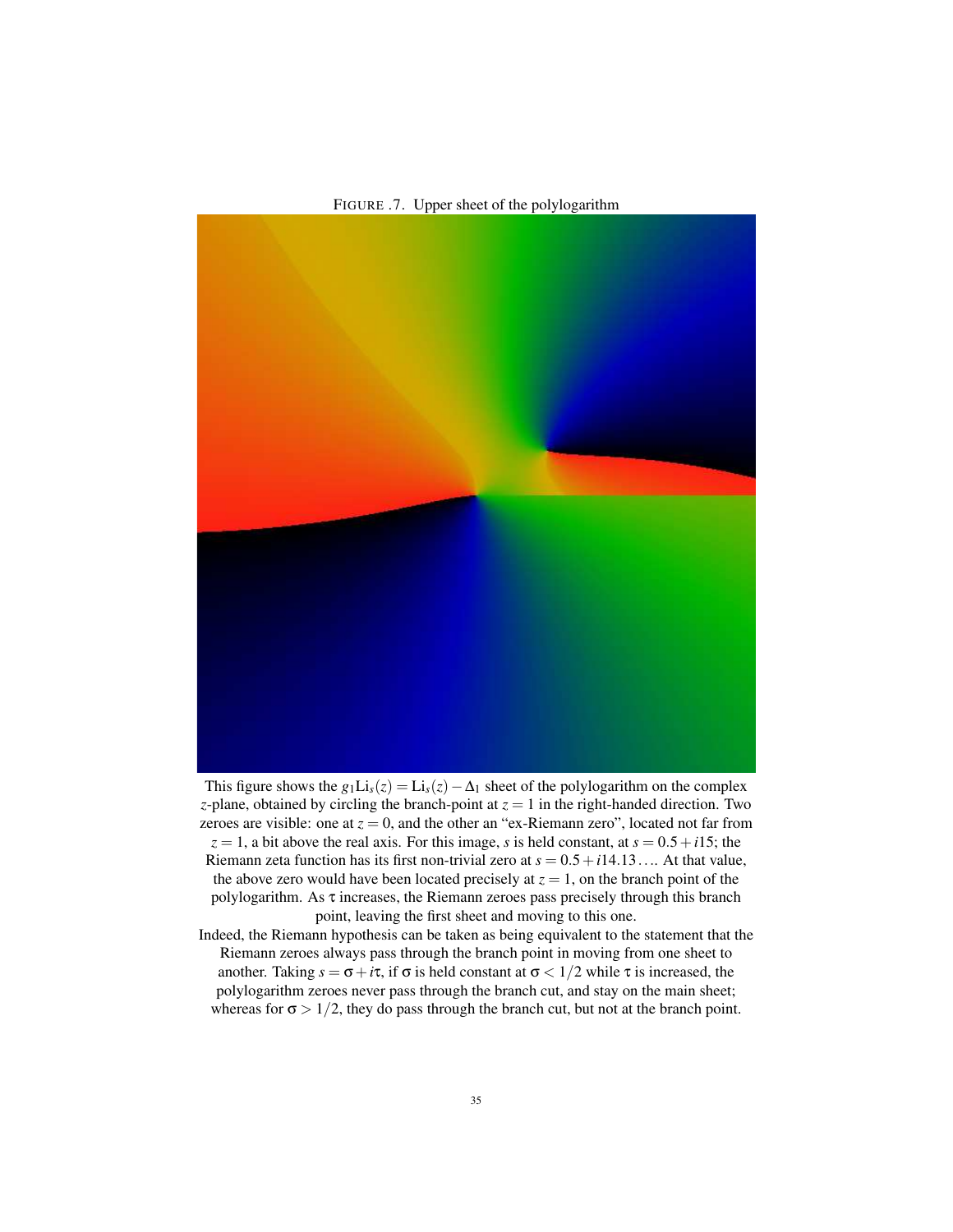FIGURE .8. Lower sheet of the polylogarithm



This figure shows the  $g_1^{-1}Li_s(z) = Li_s(z) - \Delta_{-1}$  sheet of the polylogarithm on the complex *z*-plane, obtained by going around the branch-point at  $z = 1$  in the left-handed (clockwise) direction. The concentric curves are centered on  $z = 1$ , and whose form is essentially that of  $(1-q)^{1-s}$ . The vertex of the black triangle approaches  $z = 0$ . By visual inspection, it is clear how to glue this sheet to the principal sheet shown in figure .5. After this gluing, a cut remains between the points  $z = 0$  and  $z = 1$ . This cut may be glued to the sheet that results by winding around the branch at  $z = 0$  in a clockwise manner. The result is shown in the next figure.